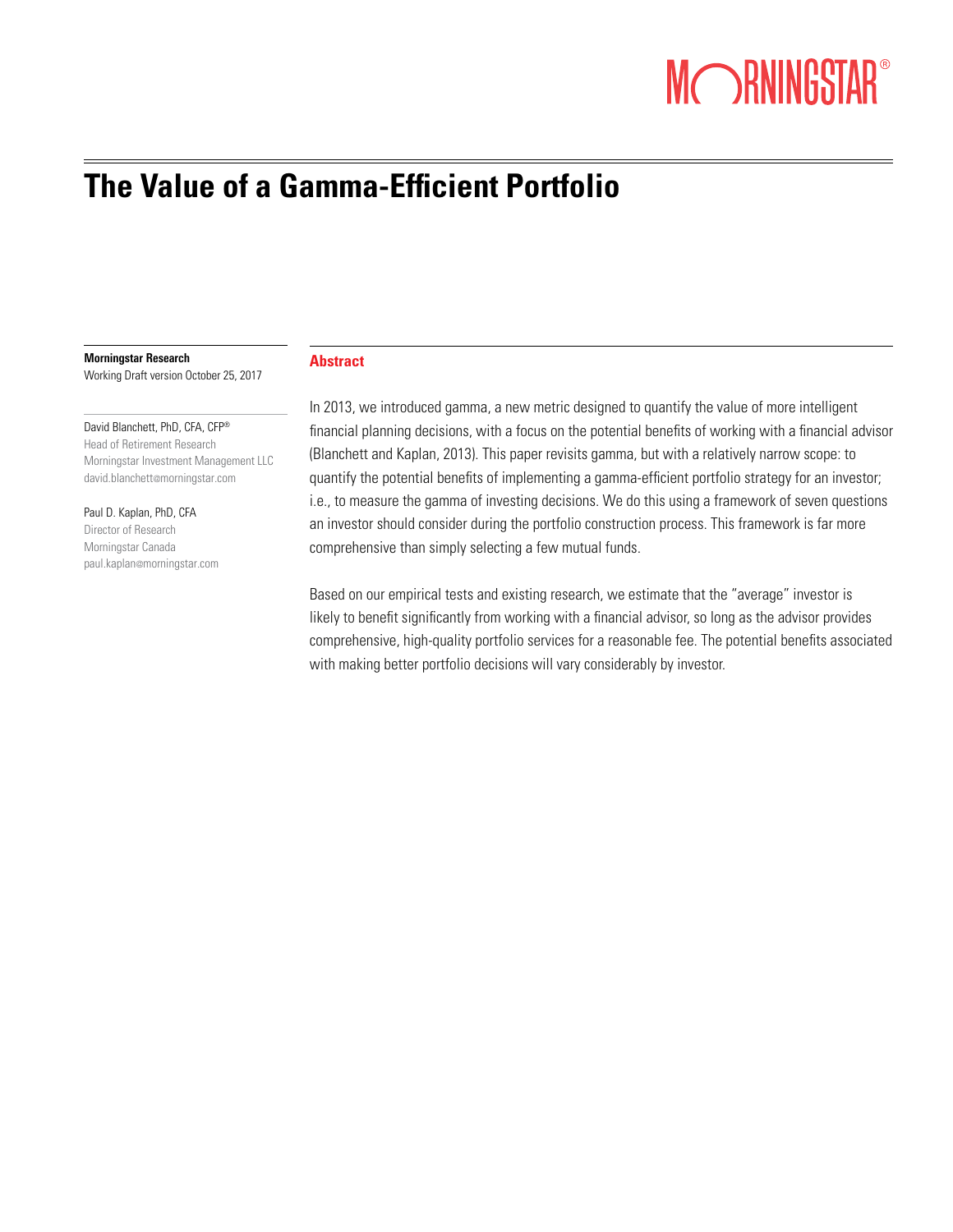# **The Value of a Gamma-Efficient Portfolio**

In 2013, we introduced a new metric, gamma, to quantify the value of more intelligent financial planning decisions, with a focus on the potential benefits of working with a financial advisor (Blanchett and Kaplan, 2013—henceforth, "BK"). This paper revisits gamma, but with a relatively narrow scope: to quantify the potential benefits of implementing a gamma-efficient portfolio strategy for an investor; i.e., to measure the gamma of investing decisions. This is slightly different from BK, which focused more on quantifying the benefits of good general financial planning decisions that could benefit a retiree, i.e., financial planning gamma. In both papers, the goal is the same: to understand the value associated with prudent financial advice.

We estimate the gamma of investment decisions using a comprehensive framework of seven questions an investor should consider during the portfolio construction process:

- 1. Why invest at all?
- 2. Which type of account may be best?
- 3. What is an appropriate risk level?
- 4. Which asset classes should be considered?
- 5. How does the risk of the goal affect how I invest?
- 6. What investments to implement with?
- 7. When should the portfolio be revisited?

These considerations result in a process that is far more comprehensive than simply selecting mutual funds for a client. The process necessitates the portfolio is consistent with the goals and risk objectives of the investor, is diversified, and built using high-quality, low-cost investments within a tax-aware framework (if applicable). This type of comprehensive and holistic approach will likely be increasingly important as the industry moves toward a fiduciary best-practices framework.

To quantify the benefits of these decisions, we both conduct empirical tests and cite existing research on the respective topics. Unlike the original gamma research, where BK used a retirement income metric<sup>1</sup> to contrast the potential value of different services, here we focus more on the potential performance-enhancing benefit of the respective service. That is, this approach quantifies the increase in expected return (or equivalent) associated with each decision and more easily lends itself to the cost of the respective financial advice, which is typically a fee based on assets under management.<sup>2</sup>

<sup>©2017</sup> Morningstar. All rights reserved. The information, data, analyses, and opinions contained herein (1) are proprietary to Morningstar, Inc. and its affiliates (collectively, "Morningstar"), (2) may not be copied or redistributed, (3) do not constitute investment advice offered by Morningstar (4) are provided solely for informational purposes and therefore are not an offer to buy or sell a security, and (5) are not warranted and the s to be accurate, complete, or timely. Morningstar shall not be responsible for any trading decisions, damages, or other losses resulting from, or related to, this information, data, analyses or opinions or their use. Past performance is no guarantee of future results.



To be more precise, BK estimated certainty-equivalent income using a nested utility function. This higher income resulting from the more efficient strategies was then converted into an alpha-equivalent value using a separate model.

<sup>2</sup> Viewed differently, the financial advisor fee is negative alpha (i.e., the cost). In this piece, we explore the potential value associated with the decisions a financial advisor can help an investor make, the net of which would be the value of the advice.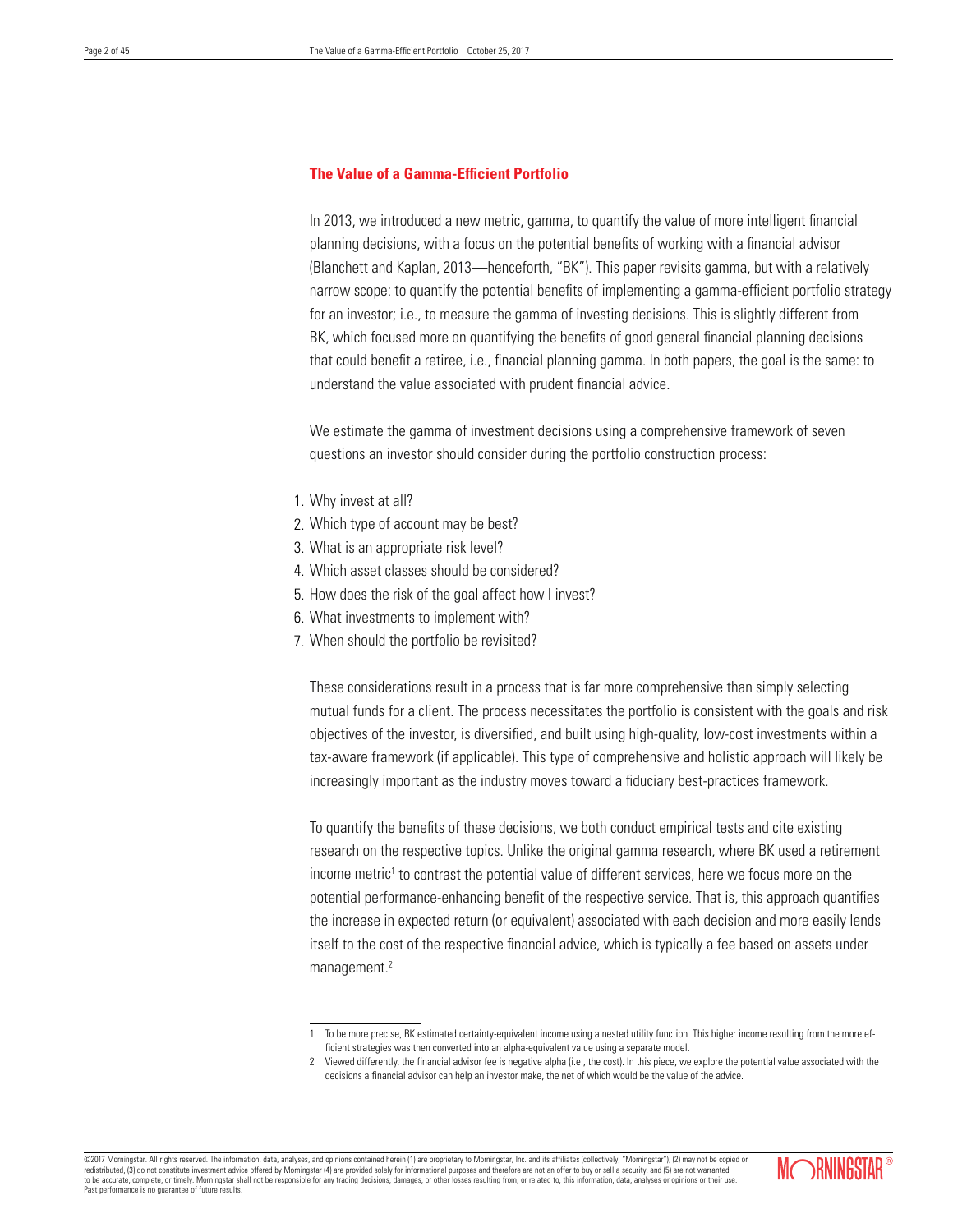Rather than contrast the optimal approach to the decisions that a single "average" (i.e., naïve) investor would make, we consider three types of investors, each with a different benefit level that we refer to as low, average, and high. Not surprisingly, the potential benefit that an investor is likely to realize across the decisions varies significantly across these three levels. Investors who are only seeking to fund a single goal (e.g., retirement) with a single account (e.g., a 401(k)) who would otherwise invest in an efficient prepackaged multi-asset solution (e.g., a high-quality, riskappropriate, target-date mutual fund) are likely to realize significantly less benefit surrounding these portfolio decisions than an investor who seeks to fund a variety of goals with multiple potential accounts who would build portfolios without the help of an advisor.

Overall, we estimate that the "average" investor is likely to benefit significantly from working with a financial advisor, even if the services are entirely related to building and monitoring the portfolio, so long as the advisor provides comprehensive, high-quality portfolio services for a reasonable fee. Providing other financial planning services (i.e., financial planning gamma), such as savings guidance, pension optimization, insurance planning, withdrawal planning, etc. are likely to result in even more value for the client, and while very important from an outcomes perspective, are not considered here.

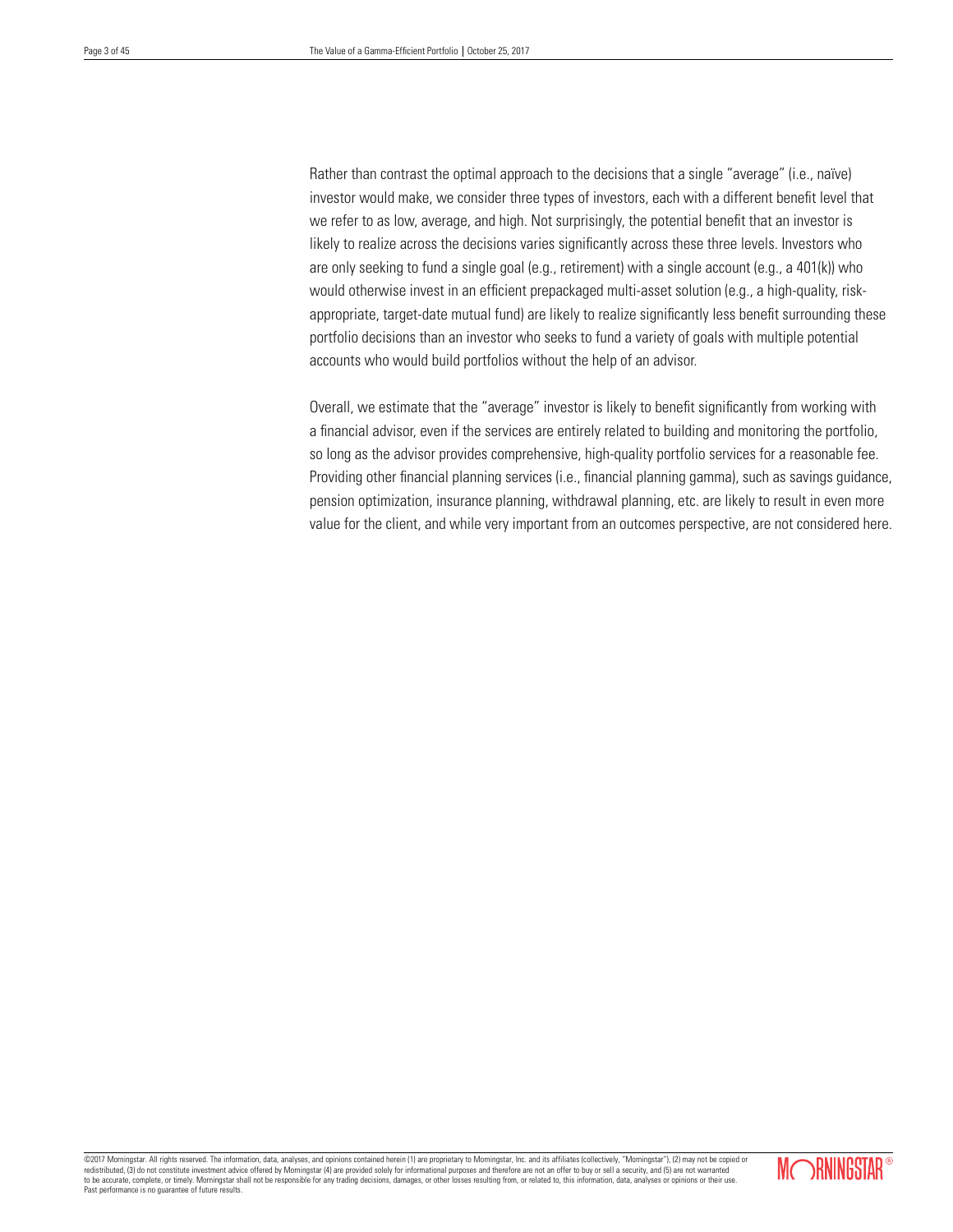# **The Value of Financial Advice**

There is a growing interest in the value of financial planning services, especially given the movement toward fiduciary best practices and need to demonstrate that certain financial decisions (e.g., rolling over a 401(k) into an IRA) are in the best interests of an investor. While many investors may think that portfolio performance is the primary metric for the value of help from a financial advisor, there are many other activities and services a financial advisor can provide that can potentially result in a better outcome for a client.

We were the first to attempt to quantify the benefits of a comprehensive scope of financial planning services when we introduced a metric called gamma. While gamma, which is the third letter in the Greek alphabet (after alpha and beta), is used in other settings such as Black-Scholes options pricing models, we repurposed the word to describe the potential benefits of financial planner services. We used a nested utility function to estimate the increase in the certainty-equivalent retirement income that can result from intelligent financial planning decisions. We explored five fundamental financial planning decisions/techniques: a total wealth framework to determine the optimal asset allocation; a dynamic withdrawal strategy; guaranteed income products (e.g., annuities); tax-efficient decisions; and liability-relative asset allocation optimization. We found that a hypothetical retiree could generate 22.6% more certainty-equivalent income using a gamma-efficient retirement income strategy when compared to the base scenario (i.e., the decisions a naïve investor would make), as depicted in Exhibit 1. This increase in certainty-equivalent retirement income has a similar impact on expected utility as an increase in the arithmetic annual return of +1.59% (i.e., alpha-equivalent gamma). Source: Blanchett and Kaplan (2013)



**Exhibit 1** The Potential Benefit of Various Financial Planning Services

Source: Blanchett and Kaplan (2013).

©2017 Morningstar. All rights reserved. The information, data, analyses, and opinions contained herein (1) are proprietary to Morningstar, Inc. and its affiliates (collectively, "Morningstar"), (2) may not be copied or red redistributed, (3) do not constitute investment advice offered by Morningstar (4) are provided solely for informational purposes and therefore are not an offer to buy or security, and  $\alpha$ to be accurate, complete, or timely. Morningstar shall not be responsible for any trading decisions, damages, or other losses resulting from, or related to, this information, data, analyses or opinions or their use. Past performance is no guarantee of future results.

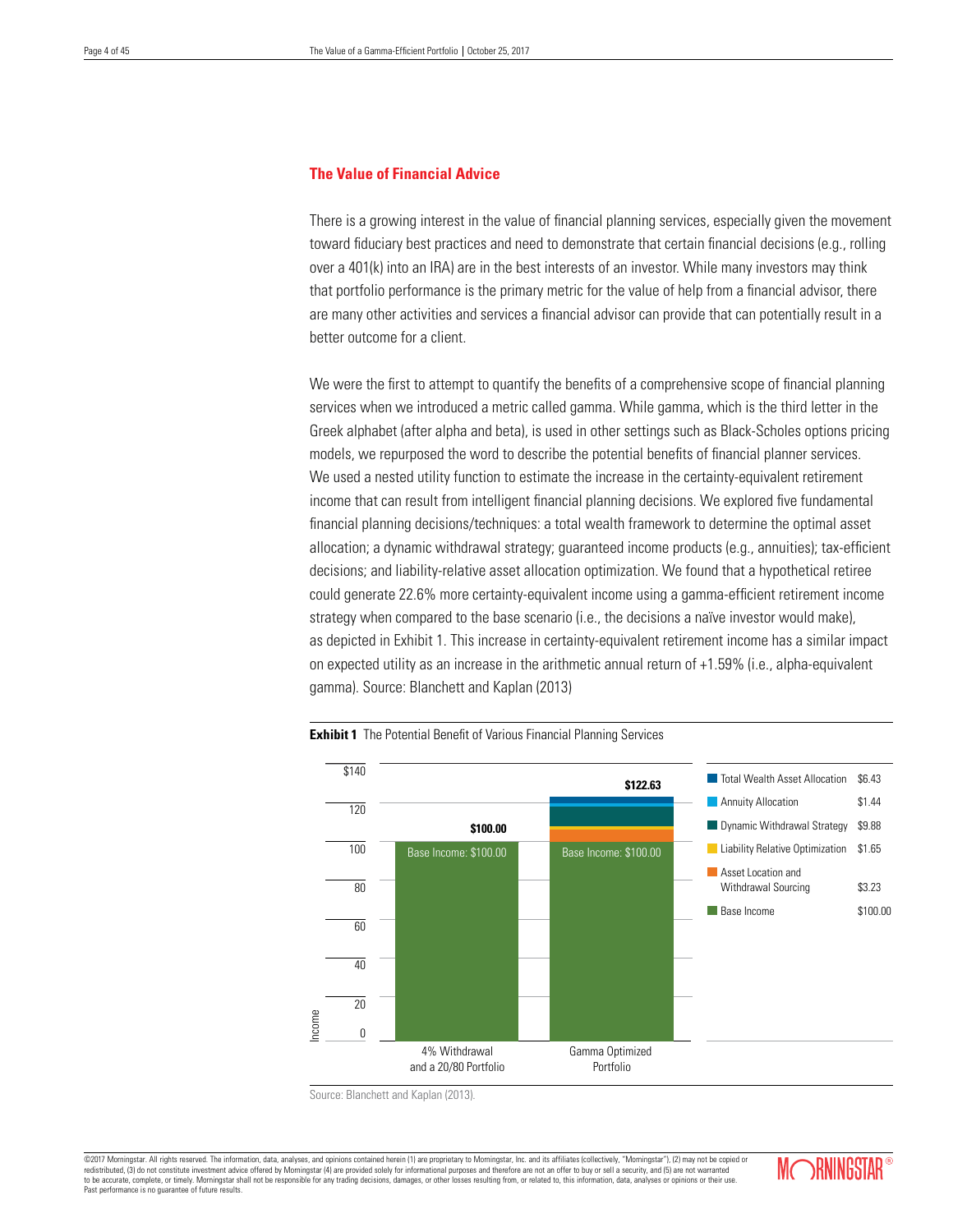The fundamental goal of this paper is similar to our original ("BK") research: to estimate the benefit from making better financial planning decisions. Unlike BK, though, where we focused on a variety of broader financial planning activities, here we focus more narrowly on decisions surrounding the portfolio.

In BK, we used a utility model to estimate the potential impact of the various financial planning services, then converted those estimates to an alpha-equivalent value for ease of cost-benefits analysis. In this paper, we rely entirely on an "alpha" metric to quantify the benefit of various decisions. The original BK utility model is better suited for financial planning outcomes because it can estimate the impact on a retiree's consumption. But it is less suited for the focus of this paper, which is to quantify the potential increases in returns (both implicit and explicit) for portfolio decisions. This approach is also more comparable with portfolio advice costs, which are most commonly a fee based on advised assets (i.e., a fixed negative alpha from this quantification method).

There is some overlap with the concepts reviewed here and in BK. For example, asset location, which explores the potential benefits of holding different investments in various account types based on relative tax efficiency, was evaluated in BK and is also reviewed here. Another example is liabilityrelative optimization, which deals with how well the returns of the portfolio correlate with changes in the value of the goal. In reality, neither this piece nor the original BK research is able to effectively cover all the potential services (and potential benefits) that an investor can derive from financial planning; therefore, these papers should be viewed as complementary.

Another notable example of research that quantifies the value of various financial planning activities is Kinniry et al. (2014), who quantified Vanguard's "Advisor's Alpha" metric, which was introduced in 2001. Kinniry et al. explore the benefits of seven services, some of which were reviewed in BK, such as asset location and portfolio withdrawals, and others which are reviewed here (e.g., rebalancing, and cost-effective investments). Overall, Kinniry et al. (2014) note the value-add of these services is likely to be about 3% of an investor's total assets. Additional research by Envestnet (2015),<sup>3</sup> Jung (2016),<sup>4</sup> and others also demonstrates the potential benefits investors can receive from working with a financial planner, which can be significant.

Merrill Lynch's 2016 paper, "The Value of Personal Investment Advice," summarizes the results from a variety of research papers that explored the value of various financial planning activities. An exhibit from their original research is included here as Exhibit 2.

©2017 Morningstar. All rights reserved. The information, data, analyses, and opinions contained herein (1) are proprietary to Morningstar, Inc. and its affiliates (collectively, "Morningstar"), (2) may not be copied or redistributed, (3) do not constitute investment advice offered by Morningstar (4) are provided solely for informational purposes and therefore are not an offer to buy or sell a security, and (5) are not warrant to be accurate, complete, or timely. Morningstar shall not be responsible for any trading decisions, damages, or other losses resulting from, or related to, this information, data, analyses or opinions or their use. Past performance is no guarantee of future results.



<sup>3</sup> http://www.envestnet.com/sites/default/files/documents/ENV-WP-CS-0516-FullVersion.pdf

https://russelllink.russellinvestments.com/documents/sales\_marketing\_materials/russell\_thevalueofyouradvisor\_004707020.pdf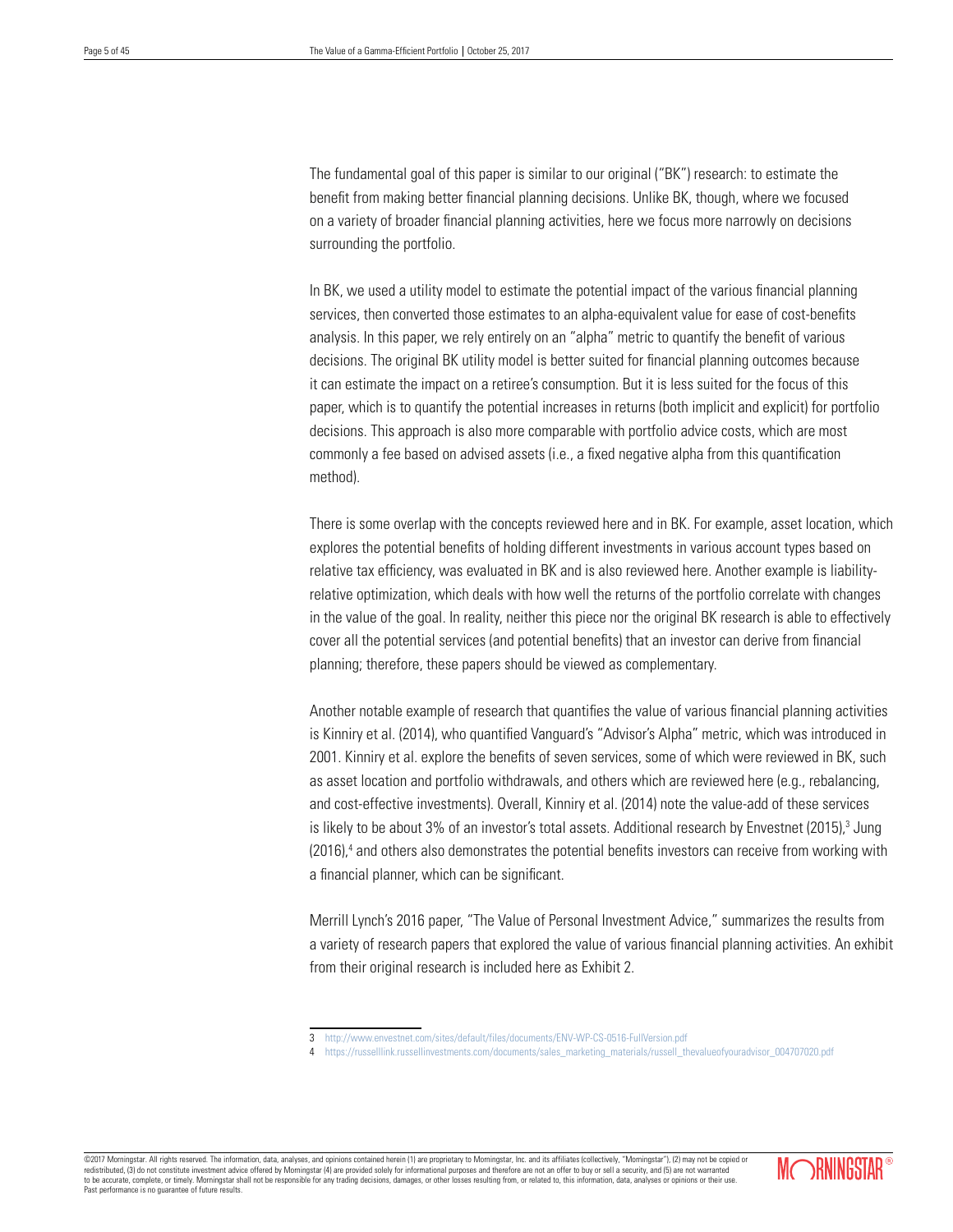

# **Exhibit 2** Estimated Value from Various Financial Planning Activities (in basis points)

Source: Merrill Lynch, "The Value of Personal Financial Advice"

©2017 Morningstar. All rights reserved. The information, data, analyses, and opinions contained herein (1) are proprietary to Morningstar, Inc. and its affiliates (collectively, "Morningstar"), (2) may not be copied or<br>red Past performance is no guarantee of future results.

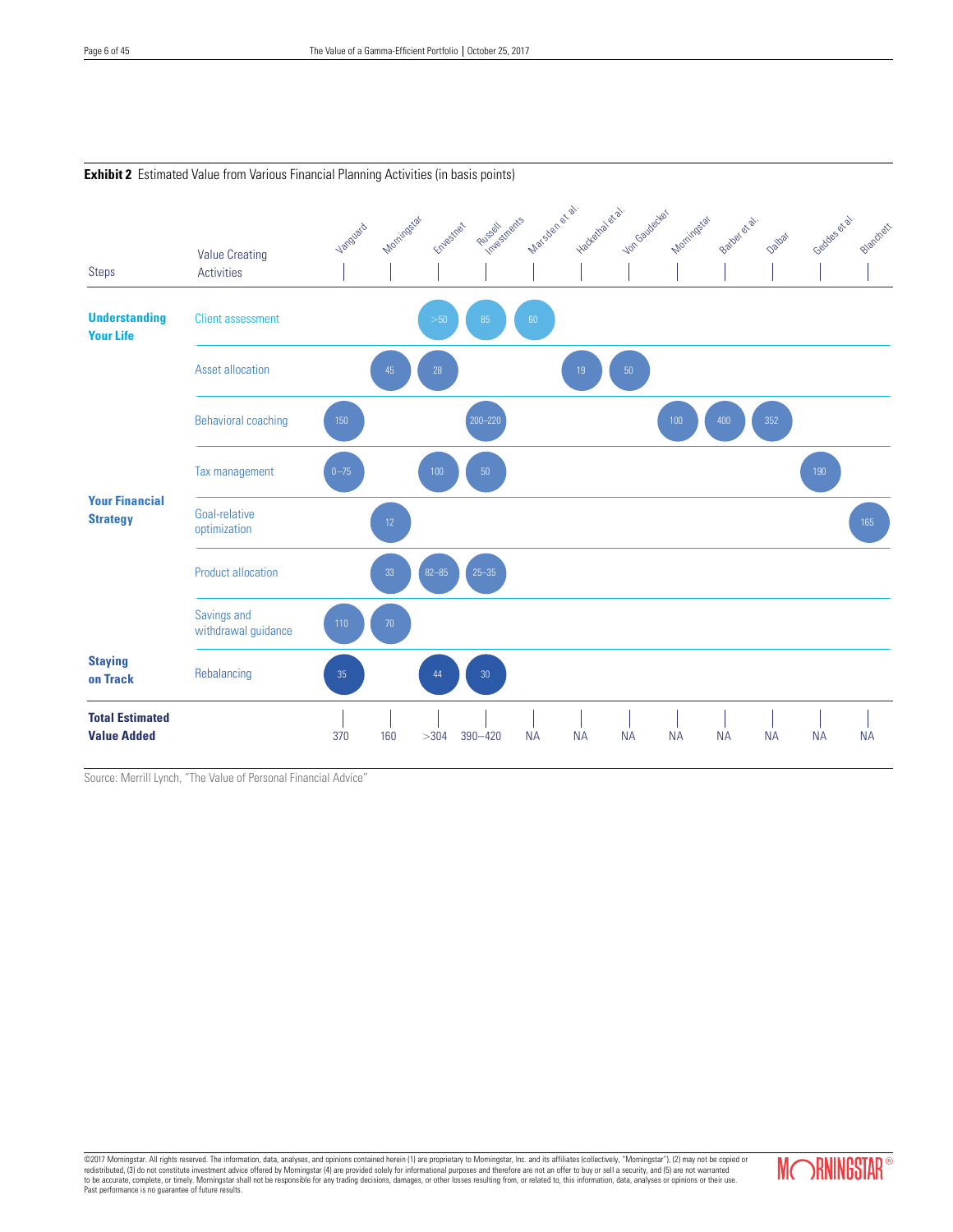# **A Comprehensive Assessment of Portfolio Efficiency**

Building a gamma-efficient portfolio involves more than just purchasing a few mutual funds that have good historical performance versus some benchmark; a number of important and complex decisions must be made. In this paper, we explore these decisions using a seven-question framework. The ability of the investor to answer (and understand) each question, in conjunction with their situation and preferences, can determine to a large extent the potential benefits associated with working with a financial advisor (i.e., is the potential value likely to be low, average, or high?). These questions should be considered in this order:

# **Why Invest at All?**

Before investing it is important to ensure that the savings are being used to best help the investor. For example, it may make more sense to pay down existing debt, especially high-interest consumer debt like credit cards, as well as to create an emergency savings fund, purchase insurance, etc., instead of investing in the stock or bond market. Ensuring this question has been adequately answered should provide an investor with some assurance that investing makes sense for their situation and that they can develop a goals-based financial plan.

# **Which Type of Account May Be Best?**

Account-types and investments have different tax attributes; therefore, understanding how taxes will affect the account and investing appropriately can increase an investor's effective returns. One example of this is asset location, where investments are purchased in accounts to maximize their after-tax rate of return, such as buying bonds (or tax-inefficient assets) in a tax-deferred account and buying equities (or tax-efficient assets) in taxable accounts.

# **What Is an Appropriate Risk Level?**

Creating a portfolio that is consistent with an investor's ability to take on risk is a complicated exercise. With the industry increasingly moving toward profiling techniques such as risk tolerance questionnaires (RTQs), it is important to make sure that the approach not only considers risk preference (i.e., how the investor would feel or react based on market performance), but also things like risk capacity (i.e., how much risk should the investor take given their resources and financial situation) and how the investor may respond to actual market events. Regardless of approach, though, ensuring the portfolio is consistent with the investor's risk appetite is a very important part of the portfolio process.

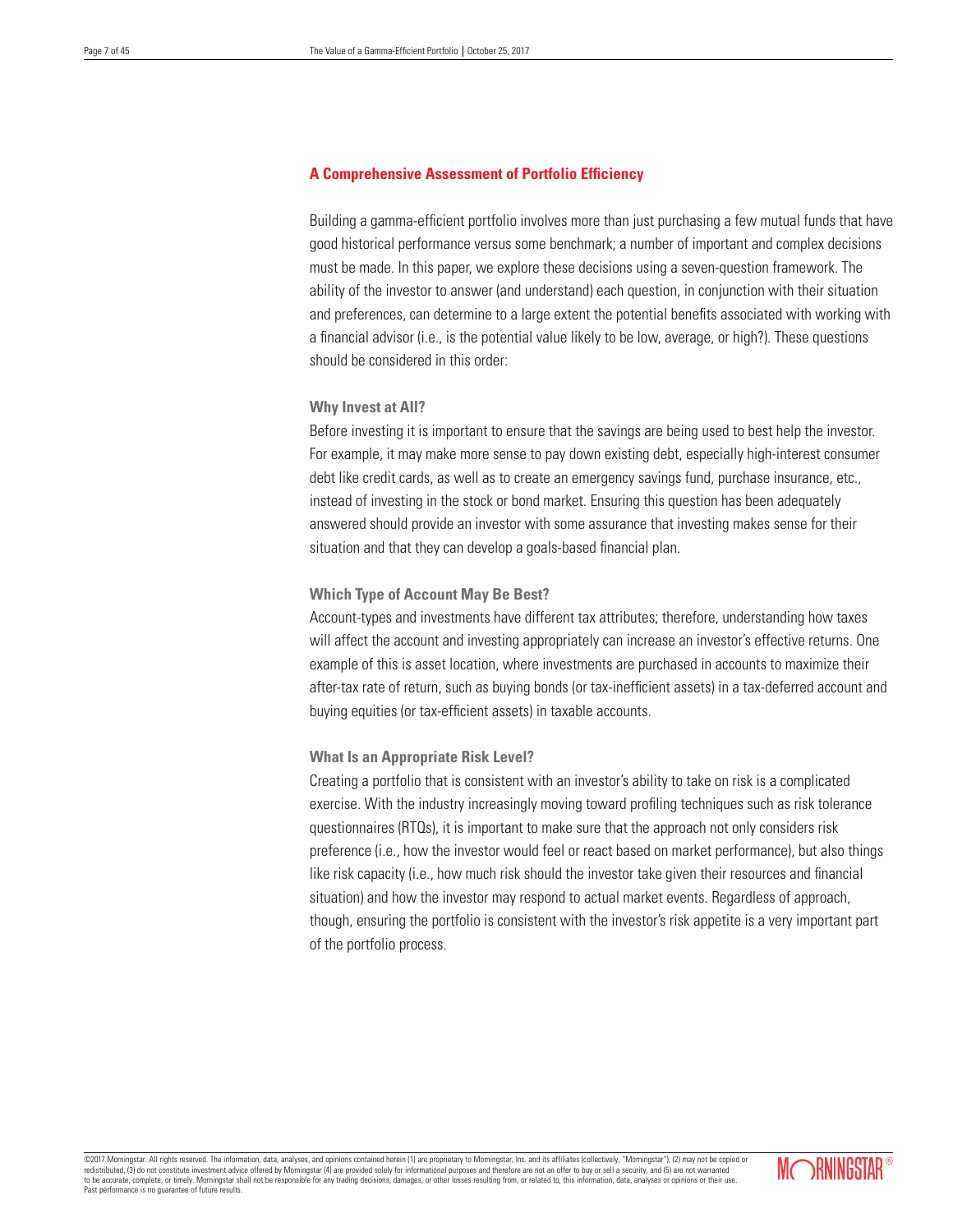# **Which Asset Classes Should Be Considered?**

After determining the appropriate target risk level, an investor must determine how to construct the portfolio. For example, if the investor is targeting an overall equity allocation of 60% of assets, they must determine how to invest in equities (i.e., for a given risk level). The investor could choose to invest entirely in domestic large-cap equities (e.g., the S&P 500 for a U.S. investor), or create a more efficient portfolio by considering additional asset classes such as domestic small caps, international equities, emerging markets, etc.

# **How Does the Risk of the Goal Affect the Portfolio?**

People generally invest to fund a specific goal, e.g., retirement or college. Therefore, it's important to understand how the risks associated with the goal (i.e., the liability) itself should affect the portfolio and therefore include them in the portfolio optimization routine. One approach that can directly model the goal in the optimization routine is known as liability-relative optimization. Portfolios optimized this way can be considerably different than those optimized ignoring the goal. We explore this in greater depth later in this paper.

# **What Investments to Implement With?**

Once the asset class targets have been set, an investor must then determine what investments to select.<sup>5</sup> There are a variety of potential investment vehicles to choose from, such as mutual funds, ETFs, etc., as well as investment strategies (e.g., active or passive). Given the relative difficulty of consistently selecting funds that outperform peers on a risk-adjusted basis, financial advisors should focus on fees and have a proven system when selecting active managers.6

# **When Should the Portfolio Be Revisited?**

Revisiting the portfolio is an important aspect of implementation to ensure the investments remain consistent with the underlying goals and objectives of the investor. At a minimum, assuming the client's goals and objectives have not changed, the portfolio should be rebalanced at least annually. Additionally, advisors can often provide important guidance to clients to help prevent them from making poor market-timing decisions as well as provide services like tax-loss harvesting that can increase the effective rate of return of the portfolio.

We assume in this paper that portfolios are very efficient (on a relative basis), which would suggest they come from a financial planner with significant knowledge and experience. The benefits associated working with advisors who are less experienced are obviously less and therefore the estimates should be viewed from that perspective.

<sup>©2017</sup> Morningstar. All rights reserved. The information, data, analyses, and opinions contained herein (1) are proprietary to Morningstar, Inc. and its affiliates (collectively, "Morningstar"), (2) may not be copied or redistributed, (3) do not constitute investment advice offered by Morningstar (4) are provided solely for informational purposes and therefore are not an offer to buy or sell a security, and (5) are not warranted to be accurate, complete, or timely. Morningstar shall not be responsible for any trading decisions, damages, or other losses resulting from, or related to, this information, data, analyses or opinions or their use. Past performance is no guarantee of future results.



<sup>5</sup> In reality, it may be better to determine the asset class weights first and then investment allocations separately by considering the quality of the investments in the optimization routine, e.g., using some type of alpha-tracking error optimization. This approach is relatively rare, though, especially among financial planners. See Waring et al. (2000) for additional information on this approach.

<sup>6</sup> Because past performance is no guarantee of future results!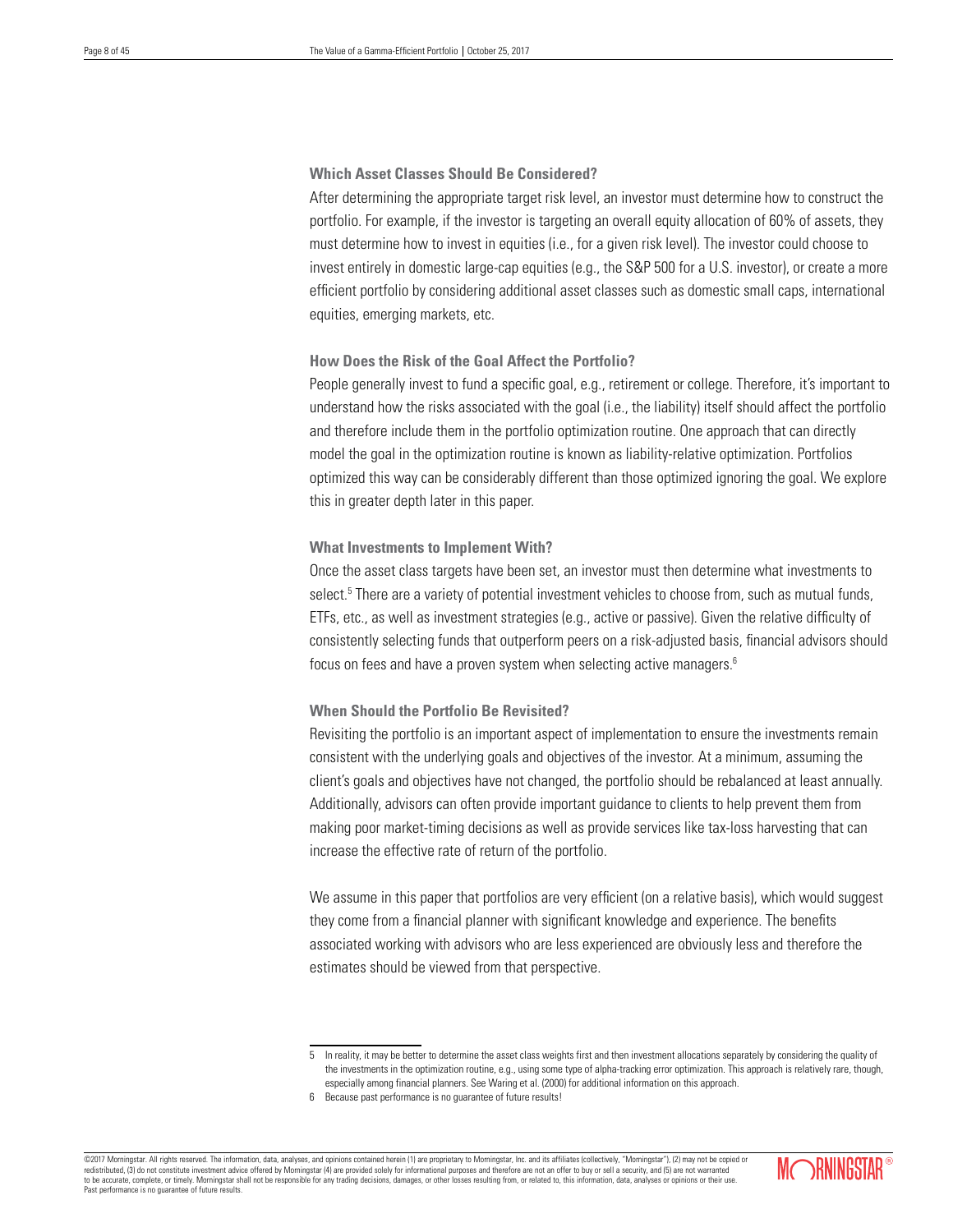# **Why Invest at All?**

One of the most important, and basic, questions to ask before investing is whether there is a better use of the funds that are being or would be invested. Saving (or not tapping savings) implies a conscious choice to not consume money today so that some goal can potentially be achieved tomorrow, such as retirement, college funding, etc. Sometimes it may require taking a step back to make sure the method of investment will best help the individual achieve that goal.

For example, an investor who has revolving credit card debt (or some other type of liability) with an interest rate that is higher than the expected return on assets would likely be better off retiring debt than investing.<sup>7</sup> The American Bankers Association estimates that 42% of American households had revolving credit card debt in 2015 with an average effective finance charge of 11.1%.<sup>8</sup> If the goal of the investor is to maximize wealth at retirement, paying down high-rate debt likely will be better than investing, especially after considering fees and taxes. This perspective may apply to other consumer liabilities such as student loans and potentially even a mortgage, where the goal would be to direct additional savings to pay down these liabilities and then increase retirement contributions in the future.

Other important considerations would be things like ensuring the household has an emergency fund, having adequate insurance coverage, etc. With respect to insurance, the decision to purchase insurance is not typically wealth-maximizing since insurance companies (generally) price the risk appropriately. This is important from an outcome perspective since buying insurance (e.g., life insurance) may result in less savings, and therefore (potentially) less wealth at retirement. This does not mean the investor is "worse off" from buying the insurance (since expected wealth has been reduced, on average), because this perspective does not consider the full spectrum of risks and the potential incomes (e.g., the impact on the livelihood of a surviving spouse should the primary breadwinner pass away).

There may also be behavioral motivations at play that result in strategies that may not appear to be wealth-maximizing but are in fact in the best interests for clients. For example, an individual may feel strongly about repaying certain types of debt (e.g., student loans) even though the interest rate may be lower than the expected investment return. While this decision may seem irrational in isolation, if an individual is willing to (effectively) save more to repay the student loans and would be less willing to save toward some other goal (e.g., retirement) the actual expected wealth at retirement may be higher. For many people, reaching financial goals is more important than being rational or investing optimally. Investors who don't feel comfortable with their investment approach will likely be prone to destroy value through behavioral mistakes, such as selling out of a market after it has declined.

©2017 Morningstar. All rights reserved. The information, data, analyses, and opinions contained herein (1) are proprietary to Morningstar, Inc. and its affiliates (collectively, "Morningstar"), (2) may not be copied or redistributed, (3) do not constitute investment advice offered by Morningstar (4) are provided solely for informational purposes and therefore are not an offer to buy or sell a security, and (5) are not warrant to be accurate, complete, or timely. Morningstar shall not be responsible for any trading decisions, damages, or other losses resulting from, or related to, this information, data, analyses or opinions or their use. Past performance is no guarantee of future results.



<sup>7</sup> Especially after considering risk, since repaying a loan is effectively similar to earning that interest rate risk-free

<sup>8</sup> http://www.aba.com/Press/Documents/ABA2016Q1CreditCardMonitor.pdf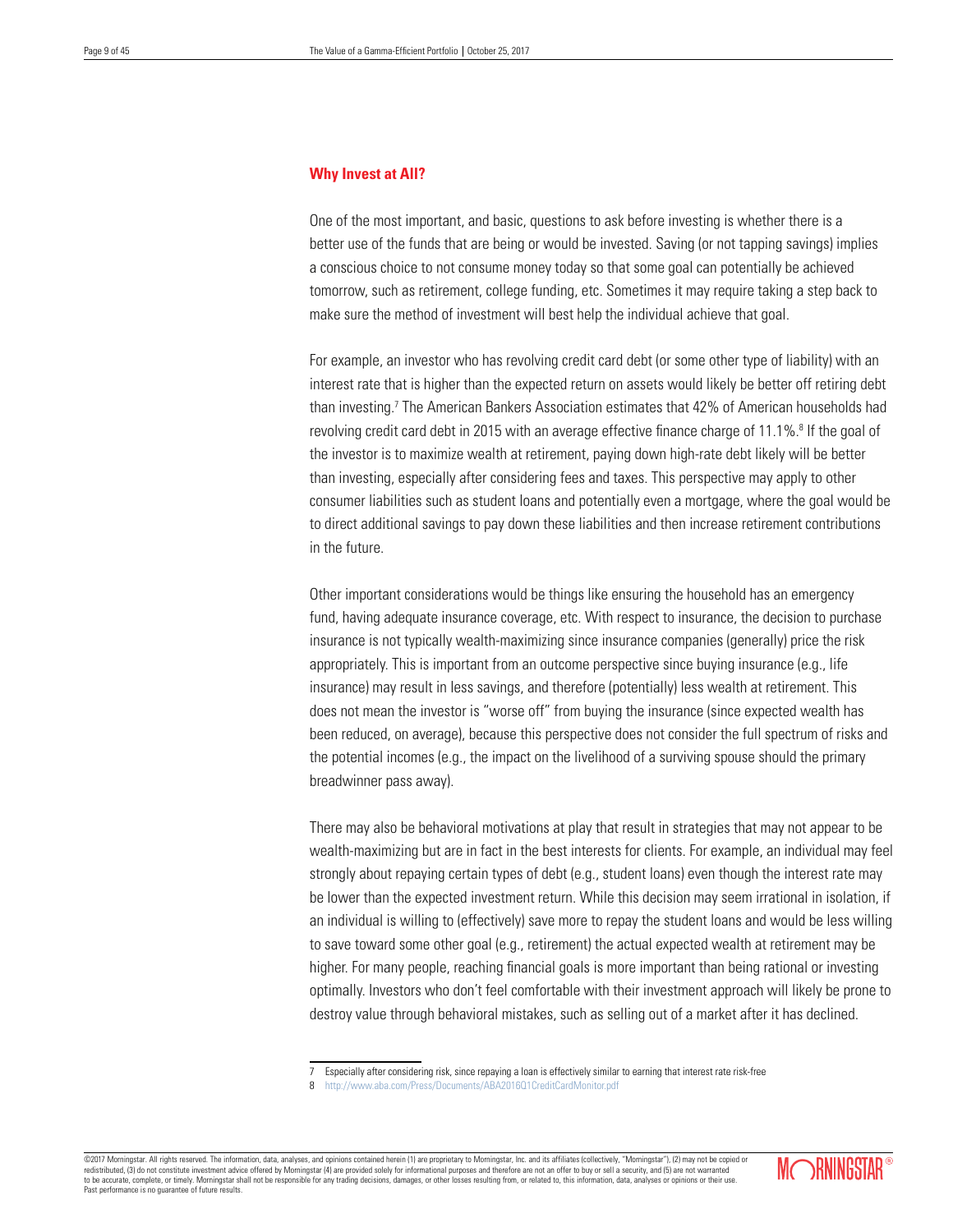Quantifying the benefit of helping an investor decide whether he or she (or they) should invest at all is complicated for a variety of reasons. First, if the investor decides not to invest at all or liquidate savings it means that the remaining portfolio decisions are less relevant (or potentially irrelevant) since there may be little (or no) monies available to be invested. These would be the types of situations, though, where the client is likely to benefit the most from this type of financial planning guidance. Second, the potential benefit is going depend significantly on each client situation, based on that individual's (or household's) existing liabilities, preferences, etc. Overall, though, there is clearly a benefit to understanding how the portfolio fits into the client's overall financial picture since it should result in more wealth at retirement.

For relatively sophisticated clients (e.g., with no credit card debt or loans with significant interest rates), we estimate the benefit of determining whether or not to invest is relatively small equivalent to an alpha of 0.1% (10 basis points). It is not assumed to be zero given the fact even seemingly intelligent investors often make mistakes, and working with a financial planner can usually identify and correct some of those errors.

For less sophisticated clients—such as those who do not understand their complete financial picture, have high interest consumer debt, do not have an emergency fund or appropriate insurance, etc.—the benefit of this decision is likely to be significant, and could easily exceed 1.0% of whatever assets are under consideration. (In reality, the benefit could exceed 5.0% based on the facts and circumstances of the investor.) The potential benefits for a moderately sophisticated investor are more difficult to quantify given the potential large continuum of options, preferences, situations, etc. Therefore, we assume this potential benefit could be worth an alpha-equivalent of 0.3% (i.e., 30 bps) to be conservative, while acknowledging there is likely a significant amount of variation with this estimate.

©2017 Morningstar. All rights reserved. The information, data, analyses, and opinions contained herein (1) are proprietary to Morningstar, Inc. and its affiliates (collectively, "Morningstar"), (2) may not be copied or redistributed, (3) do not constitute investment advice offered by Morningstar (4) are provided solely for informational purposes and therefore are not an offer to buy or sell a security, and (5) are not warranted to be accurate, complete, or timely. Morningstar shall not be responsible for any trading decisions, damages, or other losses resulting from, or related to, this information, data, analyses or opinions or their use. Past performance is no guarantee of future results.

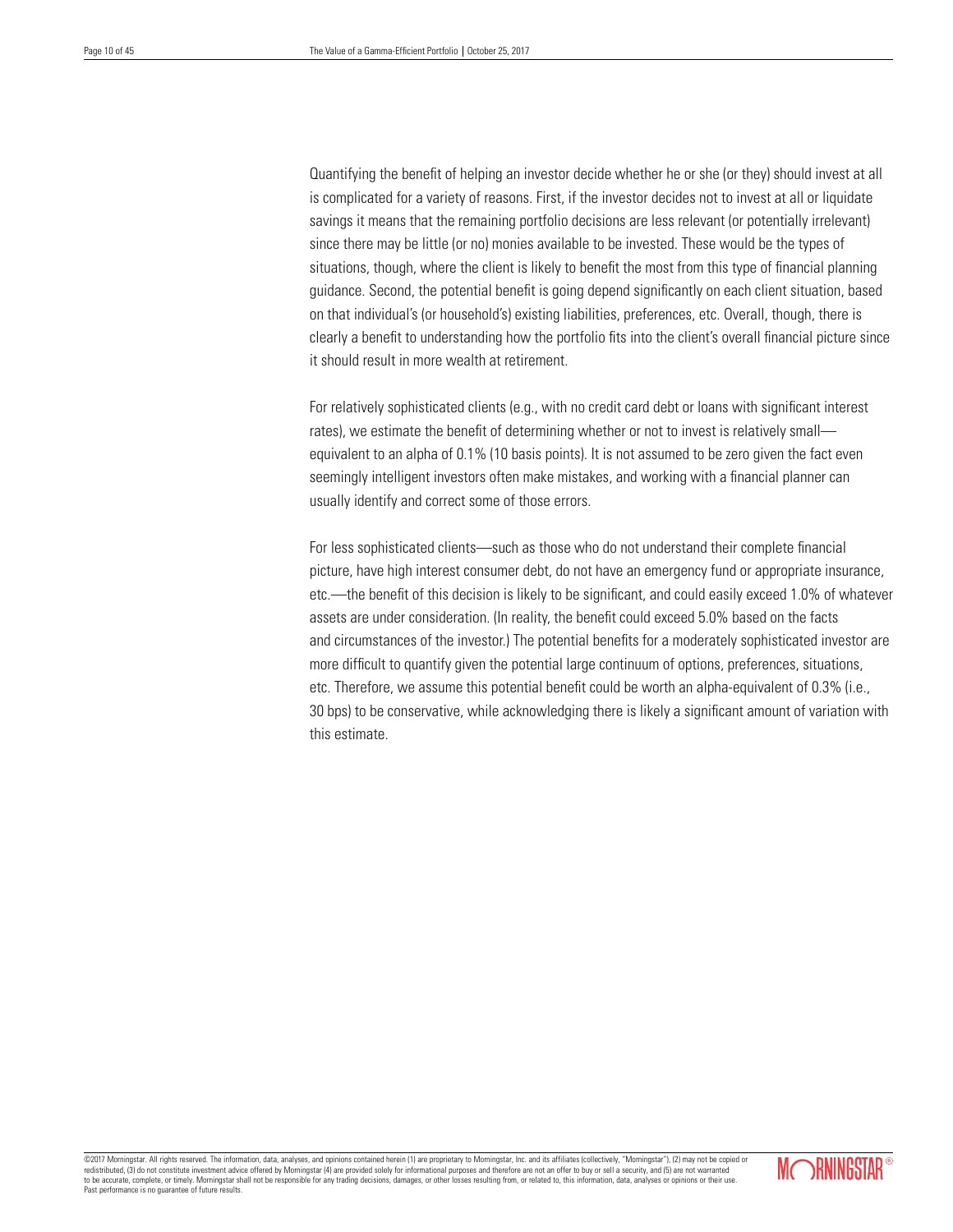# **Which Type of Account May Be Best?**

Two important and interrelated decisions when determining which account type to use are selecting the optimal account type (e.g., a 529 account versus a taxable account) as well as investing the assets in a way that maximizes tax efficiency (something commonly referred to as asset location). The account type decision is important given the different tax statuses that exist across accounttypes. For example, if an investor is saving to fund college expenses for a child, a 529 account could potentially be a better method to fund the goal than a taxable account because all gains in the 529 used for qualifying education expenses are tax-free.

Asset location is important given the different way investments can be taxed and different tax statuses afforded to different account types. For example, bonds are relatively inefficient investments from a tax perspective, since the coupons are paid every year and taxed at ordinary income tax rates, which can sometimes be 35% or higher at the federal level. In addition, state taxes can often exceed 10% in some states. In contrast, equities can often be a far more efficient investment since qualified dividends are taxed at long-term capital gains rates, which can be as low as 15%, and all gains are taxed at long-term capital gains rates for stocks that are held for more than a year.

We can demonstrate the potential benefit from following both an optimal account selection methodology as well following an optimal asset location methodology using an analysis in which we estimate the differences in the growth of an initial investment (e.g., \$1) in different account types based on the assumed return, tax rate, and investment period. The wealth differences at the end of the period are converted into an annual "alpha" that results in the equivalent growth in wealth. We test investments where all gains are assumed to be realized annually (i.e., a bond or very tax inefficient equity fund) with annual returns of 2.0%, 3.0%, 4.0%, and 5.0%, investment periods of five, 10, 20, and 30 years, and tax rates of 15%, 25%, and 35%. Exhibit 3 presents the results.

©2017 Morningstar. All rights reserved. The information, data, analyses, and opinions contained herein (1) are proprietary to Morningstar, Inc. and its affiliates (collectively, "Morningstar"), (2) may not be copied or<br>red redistributed, (3) do not constitute investment advice offered by Morningstar (4) are provided solely for informational purposes and therefore are not an offer to buy or sell at a security, and  $\alpha$ to be accurate, complete, or timely. Morningstar shall not be responsible for any trading decisions, damages, or other losses resulting from, or related to, this information, data, analyses or opinions or their use. Past performance is no guarantee of future results.

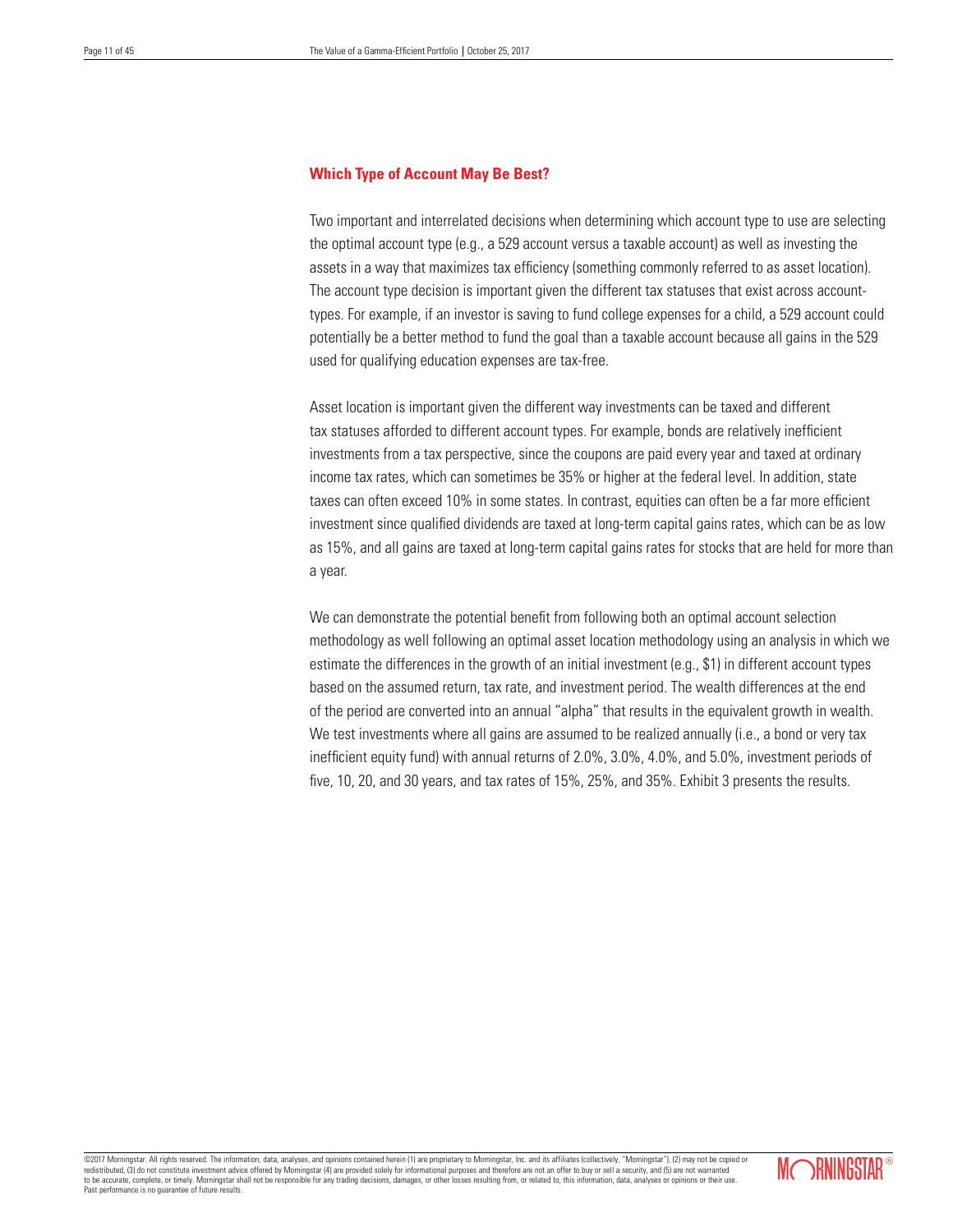|         |           | <b>Annual Taxation versus Delayed Taxation %</b> |      |      | <b>Annual Taxation versus NO Taxation %</b> |                         |      |      |      |  |
|---------|-----------|--------------------------------------------------|------|------|---------------------------------------------|-------------------------|------|------|------|--|
|         |           | <b>Investing Period</b>                          |      |      |                                             | <b>Investing Period</b> |      |      |      |  |
| Return% | Tax Rate% | 5                                                | 10   | 20   | 30                                          | 5                       | 10   | 20   | 30   |  |
| 2       | 15        | 0.01                                             | 0.03 | 0.06 | 0.10                                        | 0.32                    | 0.35 | 0.41 | 0.48 |  |
| 3       | 15        | 0.02                                             | 0.06 | 0.15 | 0.27                                        | 0.50                    | 0.56 | 0.71 | 0.88 |  |
| 4       | 15        | 0.04                                             | 0.11 | 0.30 | 0.55                                        | 0.68                    | 0.80 | 1.08 | 1.40 |  |
| 5       | 15        | 0.07                                             | 0.18 | 0.51 | 0.98                                        | 0.88                    | 1.07 | 1.53 | 2.05 |  |
| 2       | 25        | 0.02                                             | 0.04 | 0.09 | 0.15                                        | 0.53                    | 0.57 | 0.65 | 0.74 |  |
| 3       | 25        | 0.04                                             | 0.09 | 0.22 | 0.38                                        | 0.82                    | 0.91 | 1.10 | 1.31 |  |
| 4       | 25        | 0.06                                             | 0.16 | 0.42 | 0.76                                        | 1.12                    | 1.29 | 1.64 | 2.01 |  |
| 5       | 25        | 0.10                                             | 0.26 | 0.71 | 1.30                                        | 1.44                    | 1.70 | 2.27 | 2.82 |  |
| 2       | 35        | 0.02                                             | 0.04 | 0.10 | 0.18                                        | 0.74                    | 0.78 | 0.88 | 0.98 |  |
| 3       | 35        | 0.04                                             | 0.10 | 0.26 | 0.45                                        | 1.13                    | 1.24 | 1.45 | 1.67 |  |
| 4       | 35        | 0.08                                             | 0.19 | 0.49 | 0.87                                        | 1.55                    | 1.73 | 2.12 | 2.48 |  |
| 5       | 35        | 0.12                                             | 0.31 | 0.83 | 1.47                                        | 1.98                    | 2.27 | 2.86 | 3.38 |  |

#### **Exhibit 3** Increase in Return From Either Delayed Taxation or No Taxation Versus Annual Taxation

Source: Author's calculations.

The potential benefits from helping an investor make more intelligent decisions regarding which account to invest in increases for longer investment periods, potentially higher returns, and higher tax rates. For example, the potential equivalent return increase for buying an investment in an account where no tax is paid on the gains, where the investment period is 10 years, the return is 4.0%, and the tax rate is 25% is 1.29%. This is obviously a significant potential source of "tax alpha" that can be achieved through prudent planning. Even delaying taxation through efficient asset location can potentially improve the effective return realized by the investor, using the previous scenario, although where taxation is delayed (similar to a traditional IRA) versus realized annually the equivalent annual return improvement is 16 bps.

The key behind asset location is structuring the investments to improve tax efficiency. Even though an investor may have a target equity allocation (e.g., of 50%) does not mean all the accounts should be invested in the same. Assuming an investor has multiple account types (e.g., taxable, traditional, and Roth) the taxable account should generally include more tax-efficient investments (e.g., stocks), the traditional account the less-tax-efficient investments (e.g., bonds), and the Roth account either the highest-returning assets (e.g., emerging markets equity) or least-tax-efficient assets (e.g., bonds), depending on the overall client scenario and relative account values. Note that it can be better for each account to hold at least two asset classes, even when this may mean reducing the tax efficiency. That's because it's much harder to control asset allocation at the total portfolio level when assets are spread among two or more accounts.

The list of scenarios presented in Exhibit 3 is by no means exhaustive. Actual client scenarios are likely to be far more complex. For example, the expected benefit from the decision to save in

©2017 Morningstar. All rights reserved. The information, data, analyses, and opinions contained herein (1) are proprietary to Morningstar, Inc. and its affiliates (collectively, "Morningstar"), (2) may not be copied or redistributed, (3) do not constitute investment advice offered by Morningstar (4) are provided solely for informational purposes and therefore are not an offer to buy or sell a security, and (5) are not warranted to be accurate, complete, or timely. Morningstar shall not be responsible for any trading decisions, damages, or other losses resulting from, or related to, this information, data, analyses or opinions or their use. Past performance is no guarantee of future results.

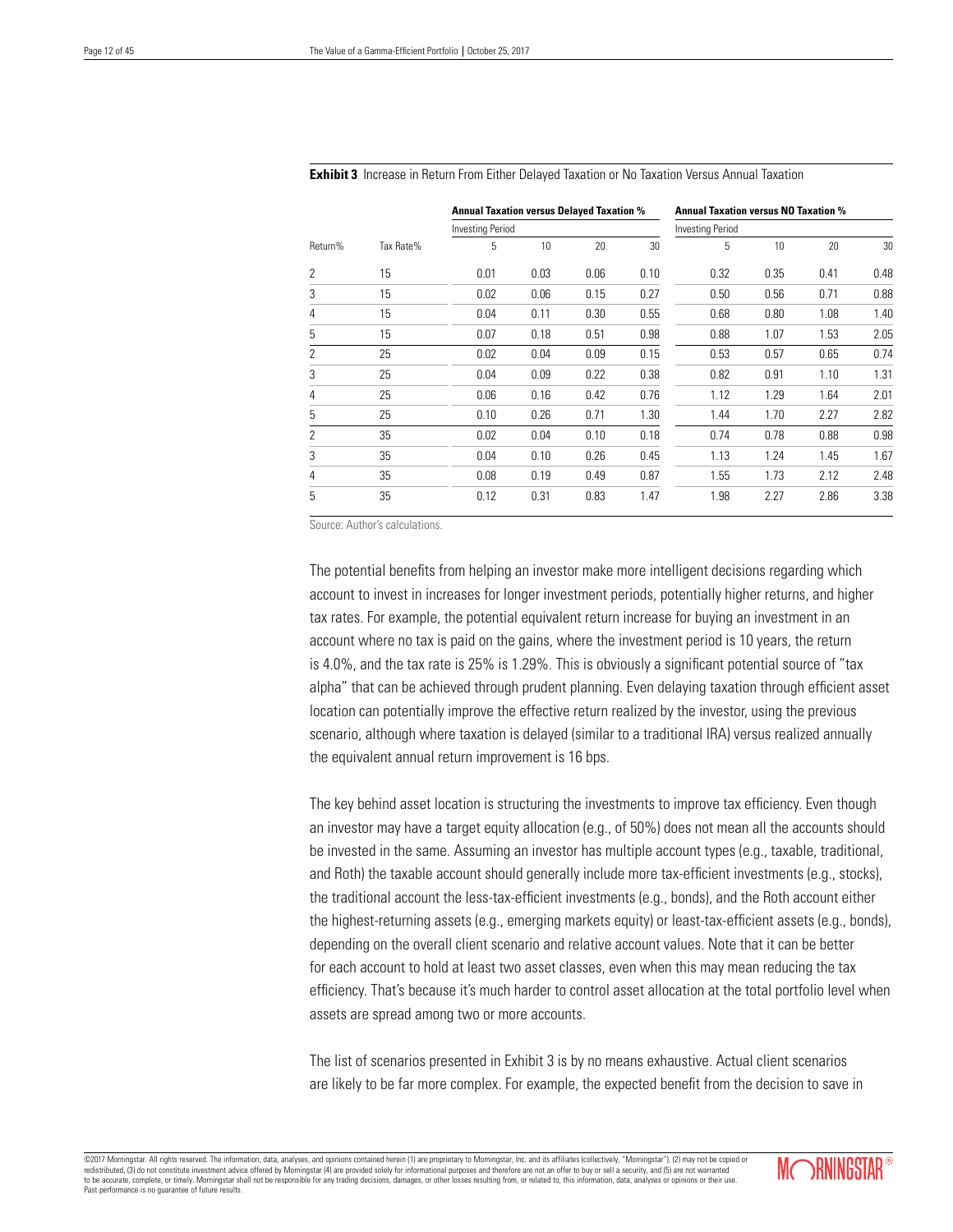either a traditional or Roth account depends significantly on projections of future tax rates, as well as a client's situation at retirement<sup>9</sup>; these estimates should only be considered as guidelines for individual application, not outcome guarantees.

Existing research suggests that despite the significant potential benefit associated with strategies like asset location, people often ignore them. For example, Amromin (2002) notes that many households hold highly taxed investments in taxable accounts and suggests that that liquidity considerations may partially explain this behavior. Barber and Odean (2003) find that the average households are tax-aware to some extent, although they mislocate one-third of their taxable bonds to taxable accounts. Shoven and Sialm (1999) note significant potential benefits for asset location that apply for both high-income and low-income individuals, as well as for risk-tolerant and riskaverse investors. Dammon, Spatt, and Zhang (2004) and others research similar conclusions through various quantitative and qualitative methods.

The potential benefit of account-type optimization will vary significantly by investor. Investors with a single goal who have access to an employer-sponsored 401(k) plan (e.g., younger investors) may be unlikely to benefit from account-type optimization. We assume the effective benefit is 10 bps although in reality it could be as low as 0 bps.<sup>10</sup> Investors with complex financial scenarios with a variety of goals and account-types who are in a high marginal tax rate (e.g., older and wealthier investors) have the potential to benefit significantly. This benefit is assumed to be 50 bps, which is likely conservative. For the average investor, we assume the value is 25 bps, which is a relatively conservative estimate, especially given the range of potential outcomes shown in Exhibit 3.



<sup>9</sup> The average investor will likely benefit from a traditional account because he/she will likely be in a lower marginal tax rate at retirement due to the tax-advantaged nature of retirement benefits (e.g., Social Security benefits) and the fact most retirees won't replace 100% of their preretirement income.

<sup>10</sup> In theory, an advisor could still provide guidance on things like whether to save pretax (Traditional) or aftertax (Roth) in the 401(k) account, depending on availability.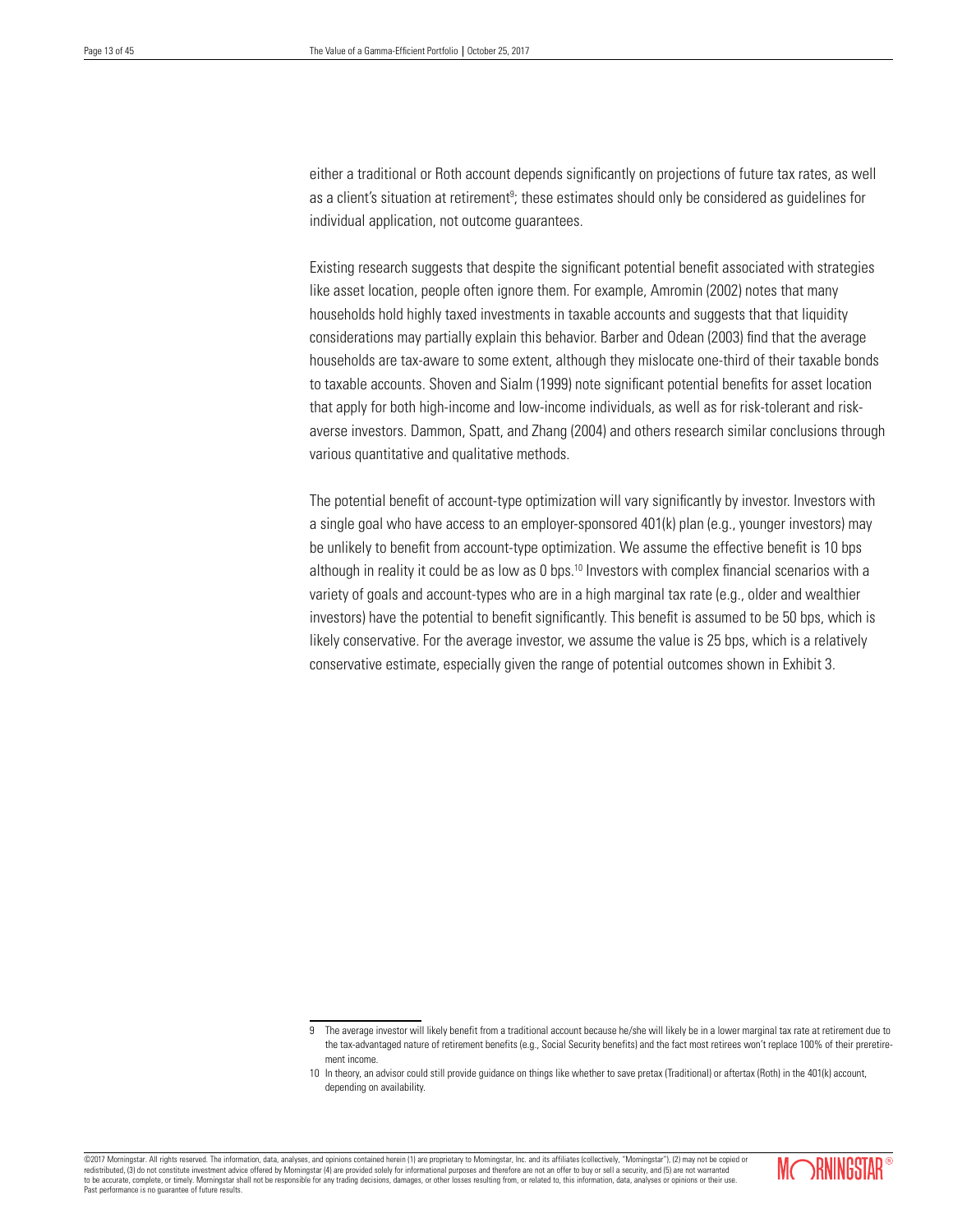# **What May Be an Appropriate Risk Level?**

Ensuring the portfolio is consistent with the actual risk-aversion level of the investor, i.e., is riskappropriate, is an important process when building a portfolio. Regardless of how efficient a portfolio may be in terms of maximizing expected return for the respective risk level, if it is not consistent with the risk-aversion level of the client, it would not be considered gamma-efficient.

Determining the appropriate risk level is complex. Today, risk-aversion is commonly measured through tools such as risk-tolerance questionnaires (RTQs). RTQs seek to understand how the investor feels about taking risk, and estimate how much risk the investor should consider taking given his or her financial situation (i.e., risk capacity). BK discuss the concept of "total wealth asset allocation," where the appropriate equity allocation is estimated based on a combination of the investor's human capital (an investor's future potential savings) and financial capital. This concept has been explored in greater depth by Blanchett and Straehl (2015), among others, who generally note risk capacity should significantly affect optimal client portfolios. Additional aspects of risk capacity would be things like how well the goal is funded, time until the goals starts, how long it lasts (in the case of college or retirement), etc.<sup>11</sup>

Households tend to invest their financial assets in many ways. To provide some perspective, we analyzed data from the 2013 Survey of Consumer Finances (SCF),<sup>12</sup> in particular the Summary Extract Public Data.<sup>13</sup> We used the SCF data for this analysis, rather than a dataset explored with 401(k) allocations, since it provides a more comprehensive perspective of a household's financial assets, of which 401(k)s are one important part. Focusing on only one account can provide incomplete information regarding holistic risk levels for investments. Later, we used individual 401(k) balances to explore how well participants build portfolios (i.e., how does the efficiency of portfolios differ by who creates them?).

The SCF contains data on the total equity of households both as a function of retirement assets (which is the total money in account-types like 401(k)sand IRAs) as well as total financial assets (which would also include monies in taxable accounts and annuities). We only include households that have both retirement assets (code RETQLIQ) and total financial assets14 (code FIN) totaling more than \$1,000.

We estimate the equity allocation for the respective households by dividing the total amount in each account held in equities (RETQLIQ and EQUITY, respectively) by the total assets. For household age, we either use the age of the respondent for single households or the average age of the couple for two-member households. When looking at total financial assets we exclude liquid transaction

©2017 Morningstar. All rights reserved. The information, data, analyses, and opinions contained herein (1) are proprietary to Morningstar, Inc. and its affiliates (collectively, "Morningstar"), (2) may not be copied or redistributed, (3) do not constitute investment advice offered by Morningstar (4) are provided solely for informational purposes and therefore are not an offer to buy or sell a security, and (5) are not warranted and the s to be accurate, complete, or timely. Morningstar shall not be responsible for any trading decisions, damages, or other losses resulting from, or related to, this information, data, analyses or opinions or their use. Past performance is no guarantee of future results.



<sup>11</sup> A relatively new field which explores the behavioral implications of risk is emerging. See Wendel (2017).

<sup>12</sup> This is the latest SCF dataset available; the 2016 version has not been released yet.

<sup>13</sup> https://www.federalreserve.gov/econresdata/scf/scfindex.htm

<sup>14</sup> Retirement assets are a function of total financial assets so this is somewhat repetitive.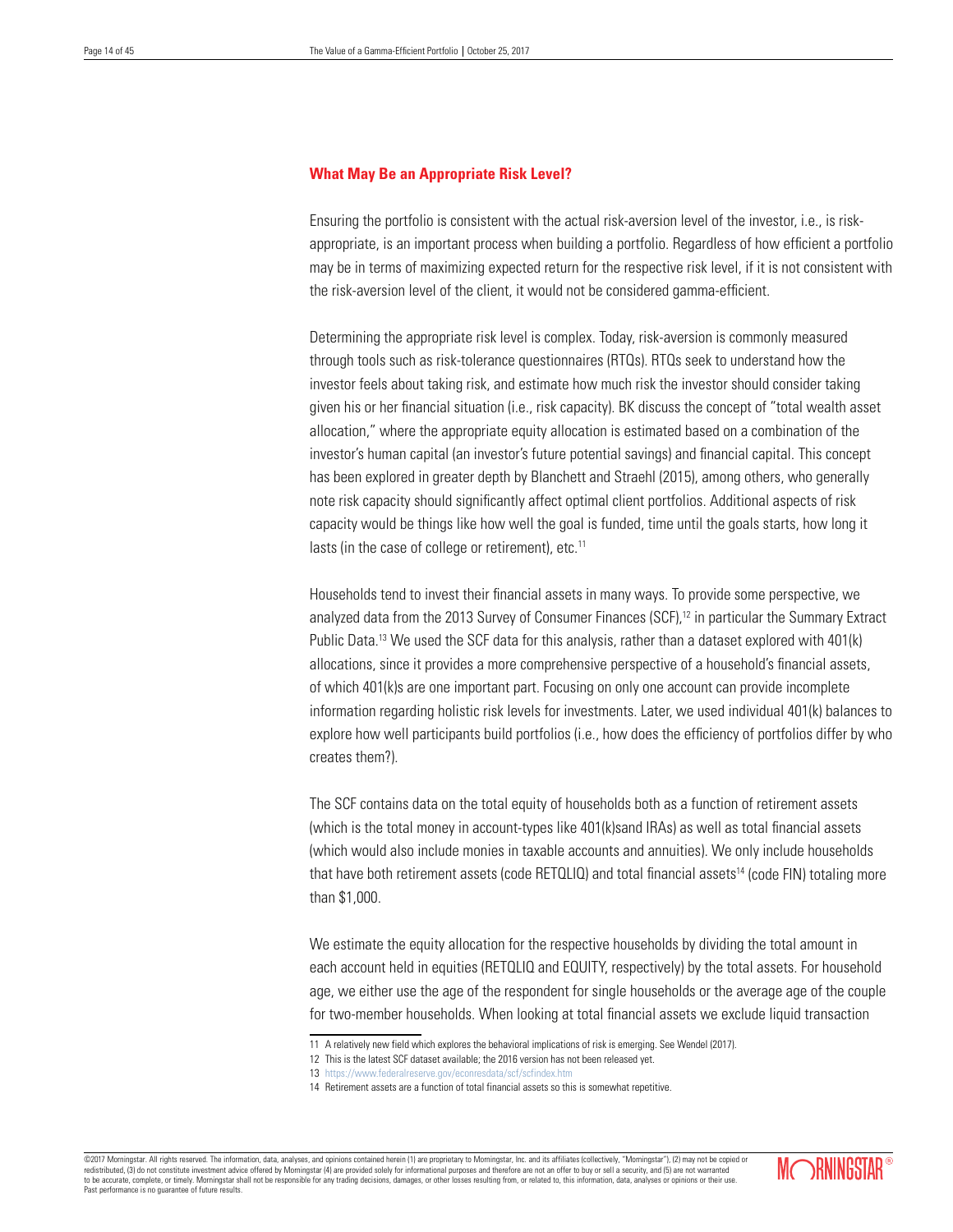accounts (LIQ). After applying the filter, a total of 2,851 households are available for analysis. For simplicity, we ignore household weights.

Exhibit 4 presents the distribution of equity allocations by age for retirement accounts and total financial assets in Panels A and B, respectively. We only include ages 30 to 75 since there are at least approximately 30 households for each age. The Morningstar® Lifetime Moderate Index<sup>SM</sup> is used as a generally appropriate equity allocation benchmark.

**Exhibit 4** Household Account Equity Allocation Distributions









©2017 Morningstar. All rights reserved. The information, data, analyses, and opinions contained herein (1) are proprietary to Morningstar, Inc. and its affiliates (collectively, "Morningstar"), (2) may not be copied or<br>red Past performance is no guarantee of future results.

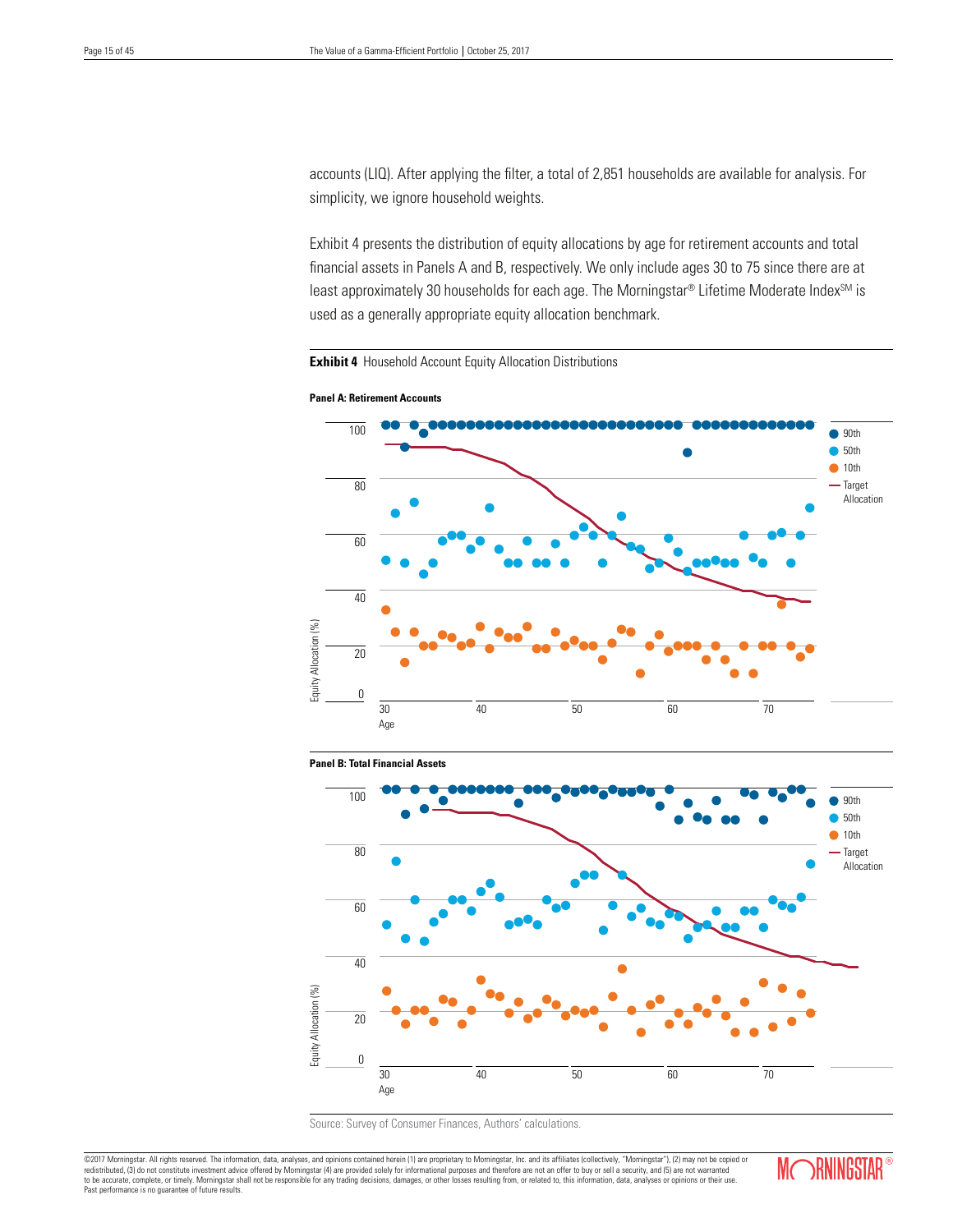The distribution of household equity allocation is relatively similar with retirement accounts and financial assets. This is not surprising since retirement assets compose 88% of financial assets for the median household and 69% of financial assets for the average household (again, excluding transaction accounts). It is worth noting that retirement assets include those held in IRAs as well as employer-sponsored plans.

Somewhat surprisingly, the equity allocations remain fairly consistent over time and across percentiles for both account types. This is inconsistent with generally accepted lifecycle investment theory and contrary to the glide path for virtually every target-date mutual fund series on the market.

To quantify the potential benefit of "good" asset allocation advice, we estimate the "cost" (from a negative alpha perspective) of investing in a portfolio that is not the optimal portfolio for each investor. To do this, we first solve for the optimal equity allocation for a given risk-aversion level in a two-asset class mean-variance optimization problem. The two asset classes are equity *(eq)* and cash *(c)*. The problem is:  $\frac{1}{2}$ 

$$
U_{max} = \frac{max}{x} x M_{eq} + (1 - x) M_c - \frac{\lambda}{2} (x^2 S_{eq}^2 + (1 - x)^2 S_c^2 + 2x(1 - x) S_{eq} S_c \rho)
$$

where:

 $x =$  the equity allocation that maximizes utility

 $M_{eq}$  = the expected return on equity

 $M_c$  = the expected return on cash

 $\lambda$  = the risk aversion parameter for the investor

 $S_{eq}$  = the standard deviation of equity

 $S_c$  = the standard deviation of cash

 $\rho$  = the correlation between equity and cash = the correlation between equity and cash

> The expected return and risk estimates used are Morningstar Investment Management LLC's 2017 Capital Market Assumptions. Equity has an expected return of 7.9% and a standard deviation of 15.0%, while cash's expected return and standard deviation are both 2.0%. We assume a correlation of 0 between the two asset classes.

> Next, we determine the target risk-aversion level for each household, which is based on the corresponding equity allocation for the Morningstar Moderate Lifetime Index for that respective age. This approach suggests, for example that an investor who is 56 years old should have a portfolio allocation that is invested in 61% equities. From the above optimization problem, we determine that an investor with a 61% equity allocation has a risk-aversion level of 3. If this same 56-year-old were

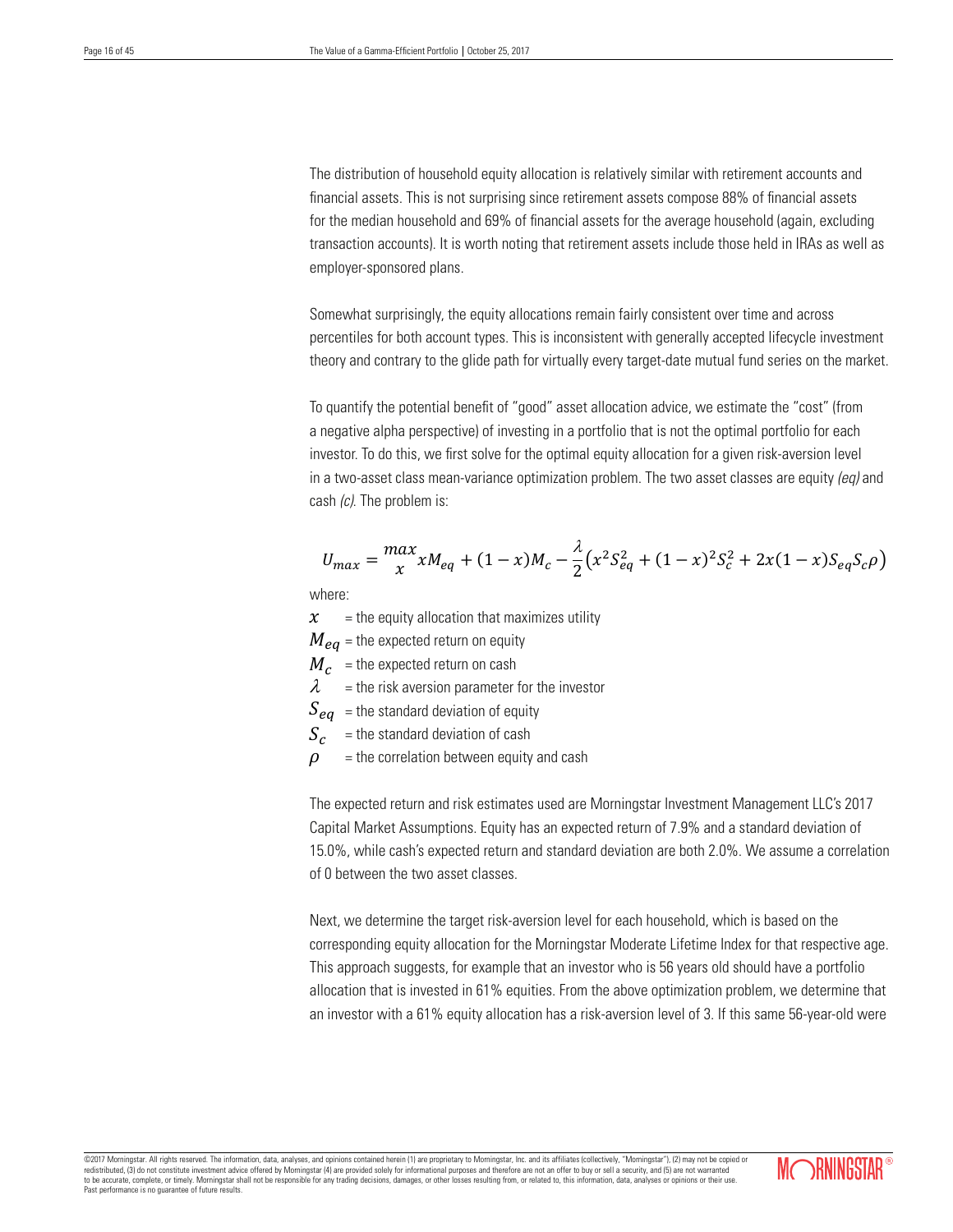invested in a more conservative portfolio, e.g., 40% equities, this would be suboptimal. We can estimate the "cost" associated with being invested sub optimally using the optimization problem. For that investor to have the same utility investing in a 40% equity portfolio, when he/she should be invested in a 61% equity portfolio, the portfolio return would have to increase by 30 bps. This 30 bps could be viewed as the cost of being invested sub optimally, or as the alpha benefit of being invested optimally. In Exhibit 5, we show how the cost of being invested sub optimally varies across a variety of target allocations and actual allocations.

|                                     | <b>Target Equity Allocation (%)</b> |        |        |        |        |  |  |  |  |
|-------------------------------------|-------------------------------------|--------|--------|--------|--------|--|--|--|--|
| <b>Actual Equity Allocation (%)</b> | 10                                  | 30     | 50     | 70     | 90     |  |  |  |  |
| 10                                  | 0.0                                 | $-0.5$ | $-1.1$ | $-1.8$ | $-2.5$ |  |  |  |  |
| 30                                  | $-1.5$                              | 0.0    | $-0.3$ | $-0.8$ | $-1.5$ |  |  |  |  |
| 50                                  | $-6.0$                              | $-0.5$ | 0.0    | $-0.2$ | $-0.7$ |  |  |  |  |
| 70                                  | $-13.5$                             | $-1.9$ | $-0.3$ | 0.0    | $-0.2$ |  |  |  |  |
| 90                                  | $-24.0$                             | $-4.2$ | $-1.1$ | $-0.2$ | 0.0    |  |  |  |  |

#### **Exhibit 5** The Cost of Being in the Wrong Portfolio

Source: Author's calculations.

The cost associated with being invested sub optimally (i.e., in a portfolio that is not consistent with your risk aversion level) increases the further you move away from the target. This should be relatively intuitive. The largest differences are for those investors who should be invested very conservatively, but are invested in a very aggressive portfolio. For these investors, the costs associated with the higher levels of risk can be significant and lead to significant disutility.

We apply this model to each of the 2,851 households we have equity allocations for in the study to see how the cost varies across household. We assume the optimal allocation is that of the Morningstar Moderate Lifetime Index. This is obviously a simplifying assumption because the optimal portfolio depends on a household's situation and preferences. Nevertheless, it provides some perspective on the potential cost associated with these divergent allocations. We find that the median cost of being invested sub-optimally is 34 bps and the average is 59 bps for the retirement assets, and 28 bps and 55 bps respectively, for financial assets. If we look across the distribution of households, the cost for the 10th percentile (i.e., worst 1 in 10 households) is 150 bps, while the cost for the 90th percentile (best 1 in 10) is 3 bps.

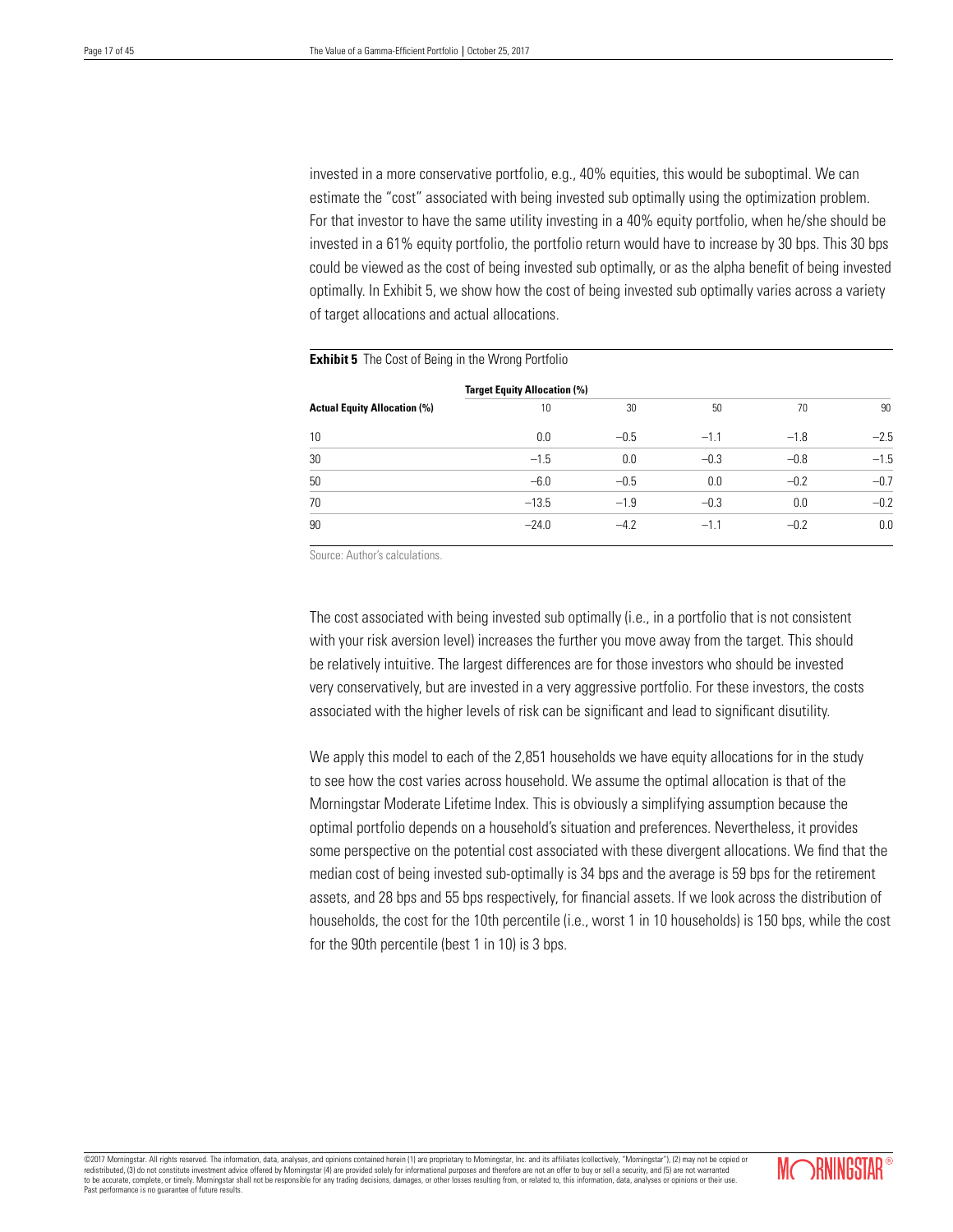There is some evidence in the survey data itself that working with a financial planner results in portfolio recommendations that are more appropriate. One survey question asks for the source of information the household uses to make savings and investment decisions.15 Sorting by the 14 responses available in both the telephone and in-person interview, households who select "financial planner" as their primary source had the most appropriate portfolios for their situation, on average, followed by accountants and the internet. The worst three sources (in order) were friends, email, and television/radio. The average cost for a misallocated portfolio among the financial planning group is 54 bps, about 20% better than the average cost across the 14 options. It is not clear to what extent the considered assets are being managed by the financial planner and the extent of the financial advice. Therefore, these results should be viewed from a relative/directional perspective, rather than an absolute perspective (i.e., as a rule, it appears that getting guidance from a financial planner can be much better than getting it from friends).

In this section, we demonstrated there is a definite value to being invested in a risk-appropriate portfolio, although that value varies significantly across households. For investors that use prepackaged investment solutions (e.g., target-date funds), the benefit of working with a financial advisor is likely to be relatively low, and is estimated at 10 bps. It is not assumed to be 0 bps because even though a target-date fund (for example) might be appropriate "on average," it can't customize asset allocation for every investor. For investors in a portfolio that is significantly different than their optimal portfolio (in particular if they should be invested conservatively but are invested aggressively) the benefit is likely to easily exceed 1.0%, although is assumed to be 1.0% to be conservative. For the average investor, the potential benefit is assumed to be 40 bps, which falls within the average and median value estimated across households. Note, this analysis does not consider the potential benefit of staying invested over the long-term, which is addressed in a later section.

<sup>©2017</sup> Morningstar. All rights reserved. The information, data, analyses, and opinions contained herein (1) are proprietary to Morningstar, Inc. and its affiliates (collectively, "Morningstar"), (2) may not be copied or redistributed, (3) do not constitute investment advice offered by Morningstar (4) are provided solely for informational purposes and therefore are not an offer to buy or sell a security, and (5) are not warranted to be accurate, complete, or timely. Morningstar shall not be responsible for any trading decisions, damages, or other losses resulting from, or related to, this information, data, analyses or opinions or their use. Past performance is no guarantee of future results.



<sup>15</sup> The exact question for the in-person survey version is: "What sources of information do you (and your family) use to make decisions about saving and investments?"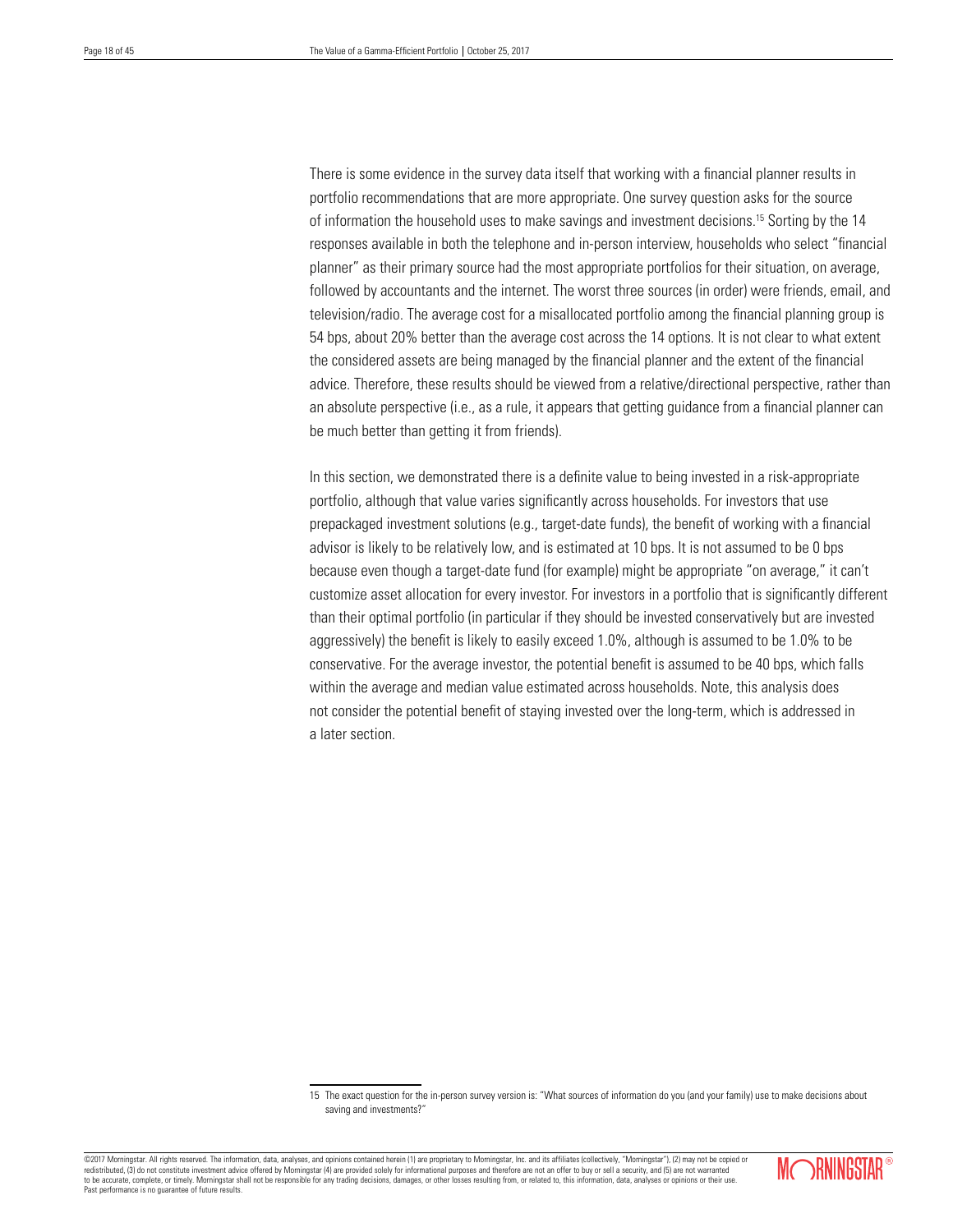# **What Asset Classes Should Be Considered?**

Once an investor has determined a target stock allocation, he or she must next decide how to build the portfolio. Portfolios are commonly constructed with asset classes that have different risk characteristics, such as U.S. domestic equities and international equities. In the absence of knowledge on the benefits of diversification, an investor may choose a simpler allocation that is less efficient than it could be.

It is possible to quantify the potential benefit of considering a larger opportunity set of investments as part of the portfolio construction process. We do this by testing three different "complexity sets" of asset classes. The simplest complexity set (Complexity Set 1) includes only four asset classes: cash, U.S. intermediate-term bonds, U.S. large-cap growth stocks, and U.S. large-cap value. This is a relatively basic opportunity set an investor with limited knowledge of investing may use to build a portfolio. The second complexity set includes the first opportunity set, but adds U.S. short-term bonds, U.S. long-term bonds, U.S. small-cap growth, and U.S. small-cap value. The third complexity set adds all the asset classes available for analysis listed in Appendix 1. Exhibit 6 shows the efficient frontier for the three complexity sets considered.





Source: Authors' calculations.

©2017 Momingstar. All rights reserved. The information, data, analyses, and opinions contained herein (1) are proprietary to Momingstar, Inc. and its affiliates (collectively, "Morningstar"), (2) may not be copied or<br>redis to be accurate, complete, or timely. Morningstar shall not be responsible for any trading decisions, damages, or other losses resulting from, or related to, this information, data, analyses or opinions or their use. Past performance is no guarantee of future results.

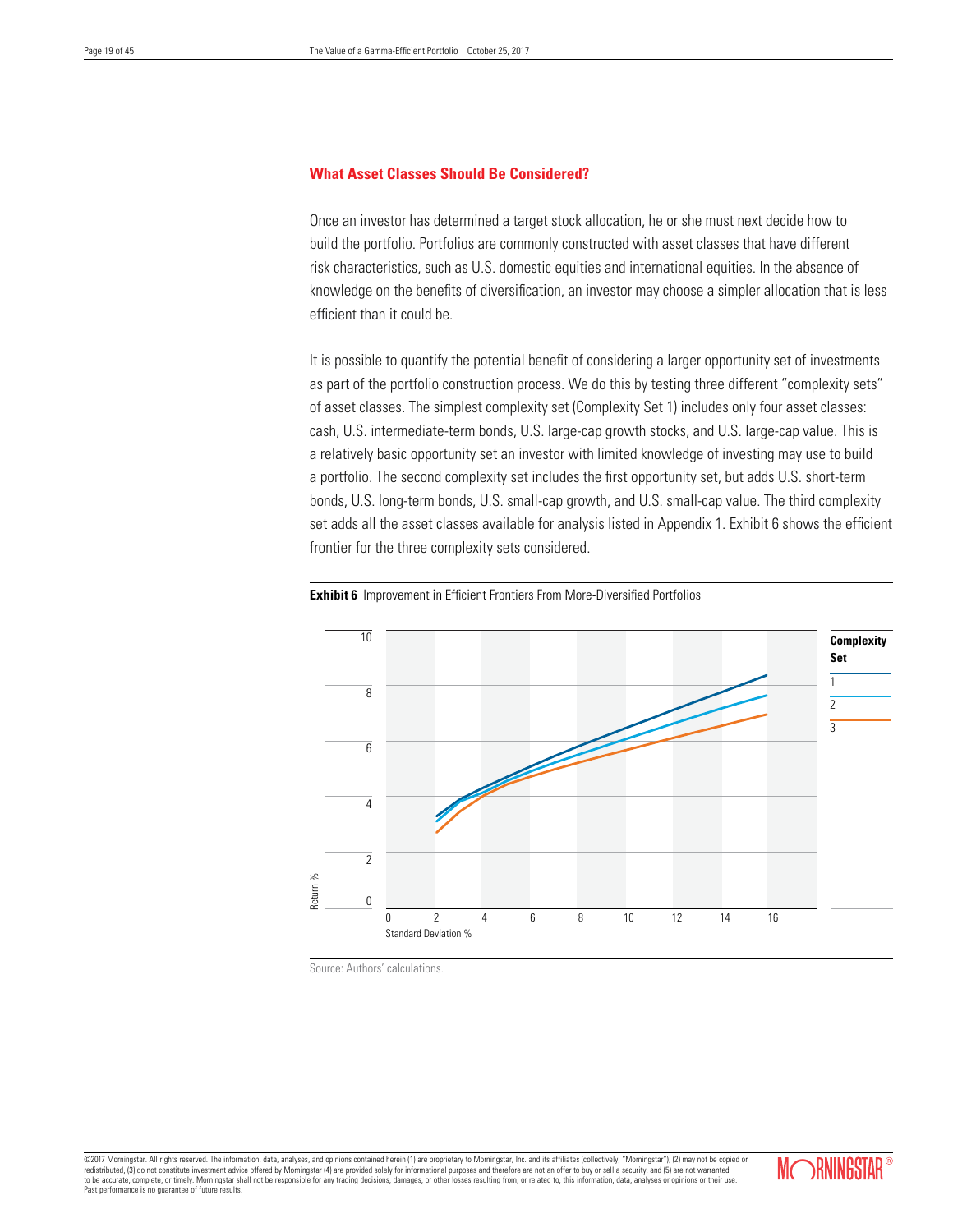In Exhibit 6 we see that the potential benefit from a more diversified portfolio can be significant for a given level of risk. For example, for a standard deviation of 10% the expected return for Complexity Set 1 is 5.71% versus 6.11% for Complexity Set 2 and 6.51% for Complexity Set 3 (a range of 80 bps).

To better understand how investors actually build portfolios, we reviewed portfolio allocations for participants in 401(k) plans recordkept by Charles Schwab. All allocations were as of December 31, 2016. The initial dataset was quite large (data for over 300,000 participants); however, only participants who held funds that had identifiable securities with at least five years of historical performance were included in the analysis. This reduced the test set to 103,001 participants.

To estimate the relative efficiency of each portfolio, we first conducted a returns-based style analysis (RBSA) on each of the 946 funds held by the participants. RBSA is a method developed by William Sharpe (1988) and is best paraphrased by the saying (used by Sharpe in his original research paper), "If it acts like a duck, assume it's a duck." RBSA uses constrained optimization to determine what combination of benchmark indexes best describe the historical returns of an investment, such as a mutual fund. RBSA allows the user to determine the unique "beta" aspects, or market exposures, of an investment. This allows us to better estimate the risk exposures of each fund versus relying on more generic approaches, such as using the Morningstar Category. The asset classes included in the RBSA are those listed in Appendix 1, and the RBSA period is the five years ending December 31, 2016. Monthly data is used.

Using RBSA, it is possible to estimate the expected return and risk characteristics of each investor's portfolio using asset class assumptions presented in Appendix 1. We categorize participants into three groups: those using some type of in-plan advice solution (e.g., managed accounts, where the portfolios would be created by either Morningstar Investment Management LLC or Guided Choice); those with 95% or more of their assets invested in some type of packaged multi-asset investment (which is typically a target-date mutual fund); and those who are building their own portfolios.

Exhibit 7 presents aggregated results for the groups based on varying levels of standard deviations, in 0.25% increments. The first group is the median relative efficiency of those participants who have used some form of advice. The second group is the median relative efficiency of those participants who are using target-date funds. The third group is the median relative efficiency of participants who are self-directing (i.e., building their own portfolios). The fourth group is the 90th percentile (worst 1 in 10) relative efficiency of participants who are self-directing.

©2017 Morningstar. All rights reserved. The information, data, analyses, and opinions contained herein (1) are proprietary to Morningstar, Inc. and its affiliates (collectively, "Morningstar"), (2) may not be copied or<br>red redistributed, (3) do not constitute investment advice offered by Morningstar (4) are provided solely for informational purposes and therefore are not an offer to buy or sell at a security, and  $\alpha$ to be accurate, complete, or timely. Morningstar shall not be responsible for any trading decisions, damages, or other losses resulting from, or related to, this information, data, analyses or opinions or their use. Past performance is no guarantee of future results.

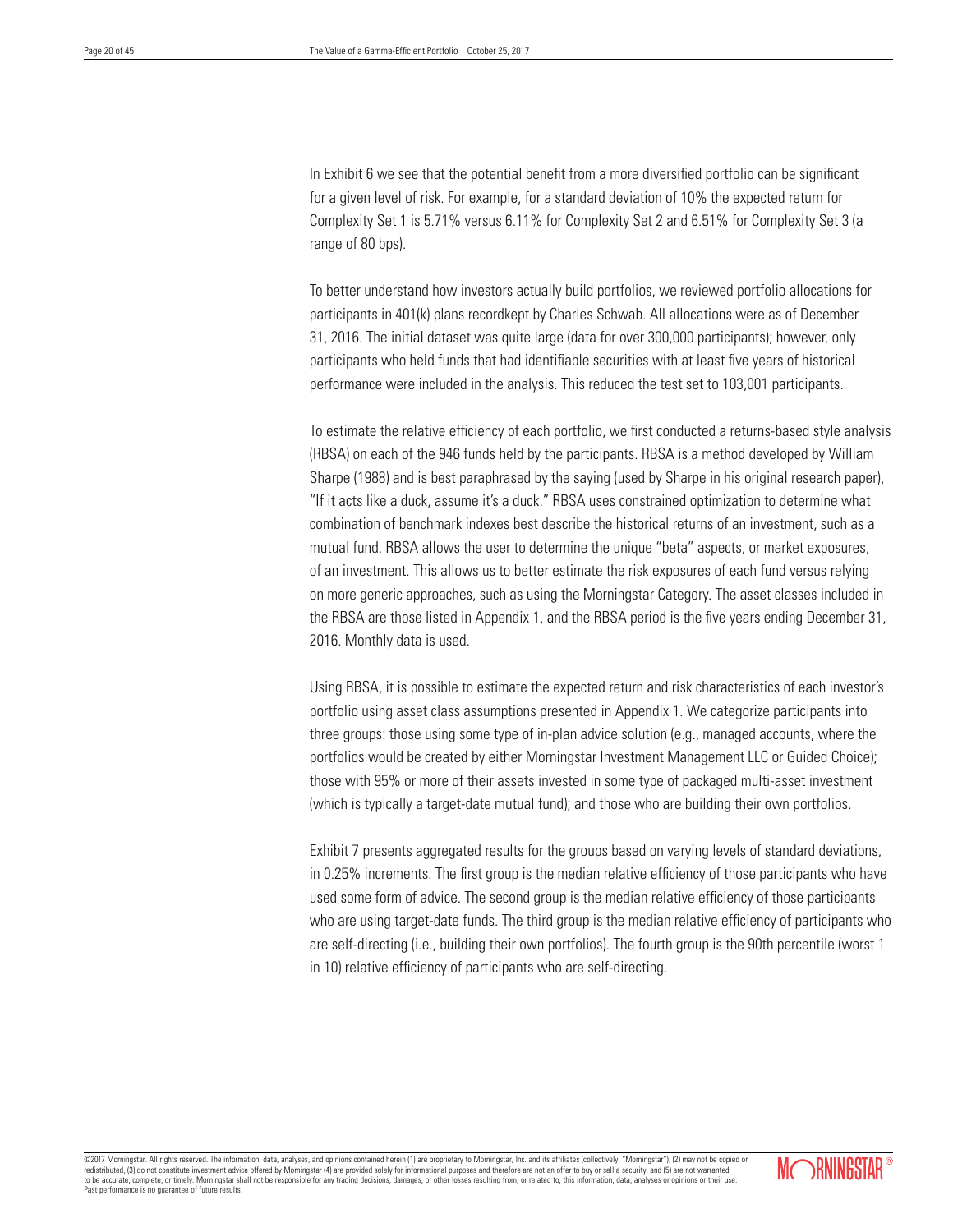

#### **Exhibit 7** Relative Efficiency of Investor Portfolios

Source: Authors' calculations.

Exhibit 7 demonstrates that the most efficient portfolios tend to be those created by investment professionals, on average. These are either from the investment manager building portfolios from the 401(k) menu or target-date funds. In fact, the average difference in efficiency for the advice portfolios and the target-date funds for a given level of risk is 0%. This should be expected since both approaches are solutions investors can use to easily achieve highly diversified portfolios. The average difference in the median efficiency for those in advice (or target-date funds) and the median self-directors is 20 bps. This suggests that when investors build their own portfolios they are typically not as efficient as when an investment professional builds it for them. Finally, the average difference in the 90th percentile efficiency for those in advice or target-date funds (not depicted in Exhibit 7) and the 90th percentile self-directors is 60 bps. In other words, the relatively inefficient portfolios tend to be much less efficient than the portfolios created by investment professionals.

We can use these estimates of the potential benefits of more efficient portfolios when estimating the potential benefit of an advisor. The low benefit is assumed to be zero. This reflects the potential efficiency gains for an investor who would use a high-quality, prepackaged multi-asset investment solution (e.g., a target-date fund) if not a financial advisor. The high benefit is assumed to be 60 bps, which is consistent with the difference in the 90th percentile. Similar to past estimates, this is likely to be conservative. Finally, the average benefit is assumed to be the difference in the median professionally managed investments and the median self-directors, which is 20 bps.

©2017 Morningstar. All rights reserved. The information, data, analyses, and opinions contained herein (1) are proprietary to Morningstar, Inc. and its affiliates (collectively, "Morningstar"), (2) may not be copied or red redistributed, (3) do not constitute investment advice offered by Morningstar (4) are provided solely for informational purposes and therefore are not an offer to buy or security, and  $\alpha$ to be accurate, complete, or timely. Morningstar shall not be responsible for any trading decisions, damages, or other losses resulting from, or related to, this information, data, analyses or opinions or their use. Past performance is no guarantee of future results.

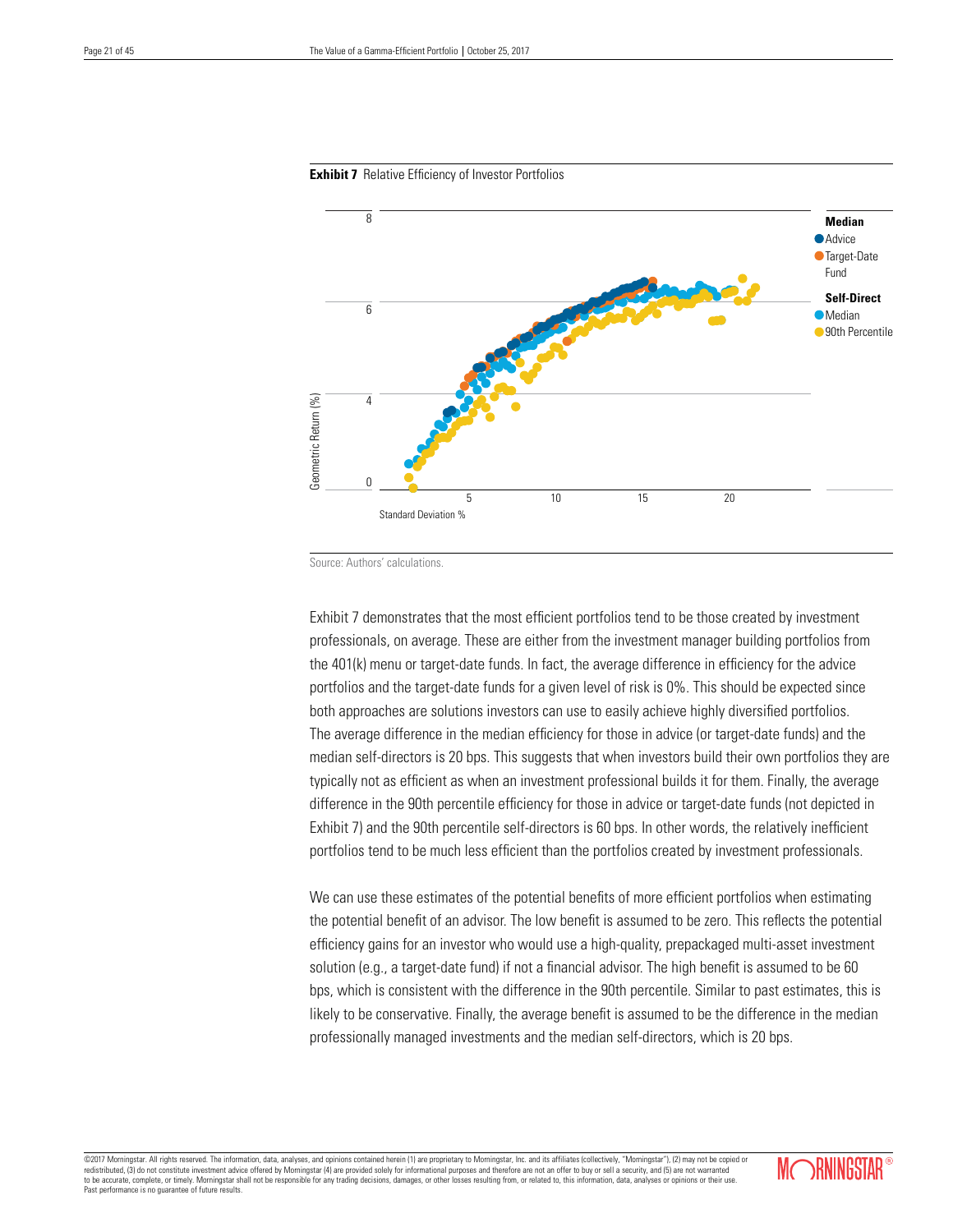# **How Does the Goal Affect the Portfolio?**

Once the target risk level has been determined and the opportunity set of asset classes estimated, the optimal portfolio needs to be determined. Portfolio allocations are usually determined using some type of optimization routine that focuses on the risk of the assets (as well as their expected returns and correlations) but ignores the risks associated with the investor's financial goal itself. In reality, the risks of the goal can (and should) play an important role in the portfolio optimization. For example, inflation is an important risk for many retirees who seek to generate some level of inflation-adjusted income for life. Any kind of asset-only focused optimization would not explicitly consider the risks associated with inflation and therefore may not result in the most efficient portfolio. By incorporating the liability into the portfolio optimization process, it is possible to build portfolios that can better hedge the risks faced by an investor. While these "liability-driven" portfolios may appear to be less efficient asset allocations when viewed from an asset-only perspective (more on this in a bit), they are actually more efficient when it comes to achieving a goal.

The theoretical advantage of an approach that directly considers the risk of the liability over any kind of asset-only optimization framework is depicted in Exhibit 8. The top panel represents the asset-only approach and the bottom panel represents the liability-relative approach. On the left side of both panels, the blue line representing the evolving true economic value (net present value) of the liability is identical. In the top left graph, we see that the asset-only approach leads to a portfolio of assets with a value that may not always move in the same direction as the value of liabilities because the portfolio of assets is determined in isolation with no knowledge of the liability. This, in turn, leads to a portfolio whose health/value (and/or the cost associated with funding the portfolio) can vary significantly over time as there can be large gaps between the value of the liability and the value of the assets. In contrast, in the bottom left graph, we see that the liability-relative approach can lead to a portfolio of assets with a value that is expected to move in unison with the value of the liabilities because the portfolio is determined in a single optimization that is expanded to include the liability as part of the total portfolio. This leads to a total portfolio whose health/value (and/or the cost associated with funding the portfolio) is steadier and more predictable over time as there are fewer mismatches between the value of the assets and the net present economic value associated with the liability.

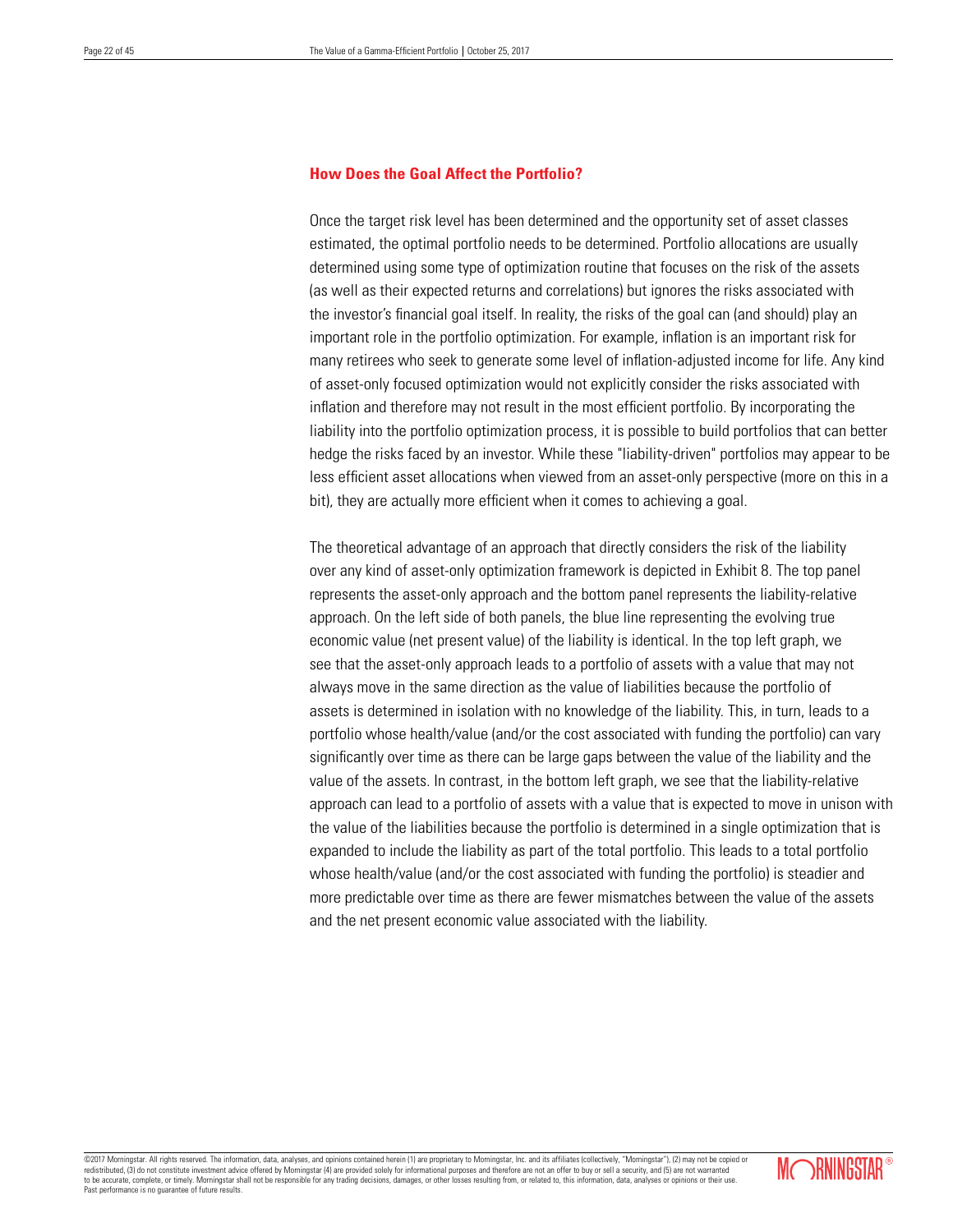

**Exhibit 8** Improving Total Portfolio Health With Liability-Driven Investing

Source: Authors' calculations.

Three common liability-driven investment (LDI) frameworks are cash flow matching, duration matching, and liability-relative optimization. Of these, cash flow matching (the matching of the timing and size of cash flows from the assets with the required cash flows of the liability) and duration matching (matching the interest rate risk or sensitivity of the assets with that of the liability) are generally straightforward and tend to result in what most practitioners would consider ultra-conservative portfolios (i.e. invested entirely in bonds). In contrast, liabilityrelative optimization is a more sophisticated framework that builds on Harry Markowitz's mean-variance optimization "asset-only" framework to create a total-portfolio framework that simultaneously considers the assets, the liabilities, the interaction between assets and liabilities, and the size of the assets relative to the size of the liabilities (funding ratio).

Liability-relative optimization results in a continuum of optimal portfolios, referred to as the "liability-relative efficient frontier," where the most conservative portfolios are often similar to those that would be determined using either a cash flow matching or duration matching approach, while the more aggressive mixes are similar if not identical to the aggressive mixes from a traditional asset-only frontier. Most importantly, liability-relative optimized portfolios represent a wide range of potential mixes where the selected allocation is driven by the time horizon and risk tolerance of the investor.

We explored the potential benefits of liability-relative optimization in BK and revisit them here. To do so, we ran a liability-relative optimization where the liability was assumed to have the same risk factors as TIPS (i.e., TIPS are held short in the optimization routine). While we used inflation in BK, here we use TIPS under the assumption the retiree wishes to hedge out

©2017 Morningstar. All rights reserved. The information, data, analyses, and opinions contained herein (1) are proprietary to Morningstar, Inc. and its affiliates (collectively, "Morningstar"), (2) may not be copied or red redistributed, (3) do not constitute investment advice offered by Morningstar (4) are provided solely for informational purposes and therefore are not an offer to buy or security, and  $\alpha$ to be accurate, complete, or timely. Morningstar shall not be responsible for any trading decisions, damages, or other losses resulting from, or related to, this information, data, analyses or opinions or their use. Past performance is no guarantee of future results.

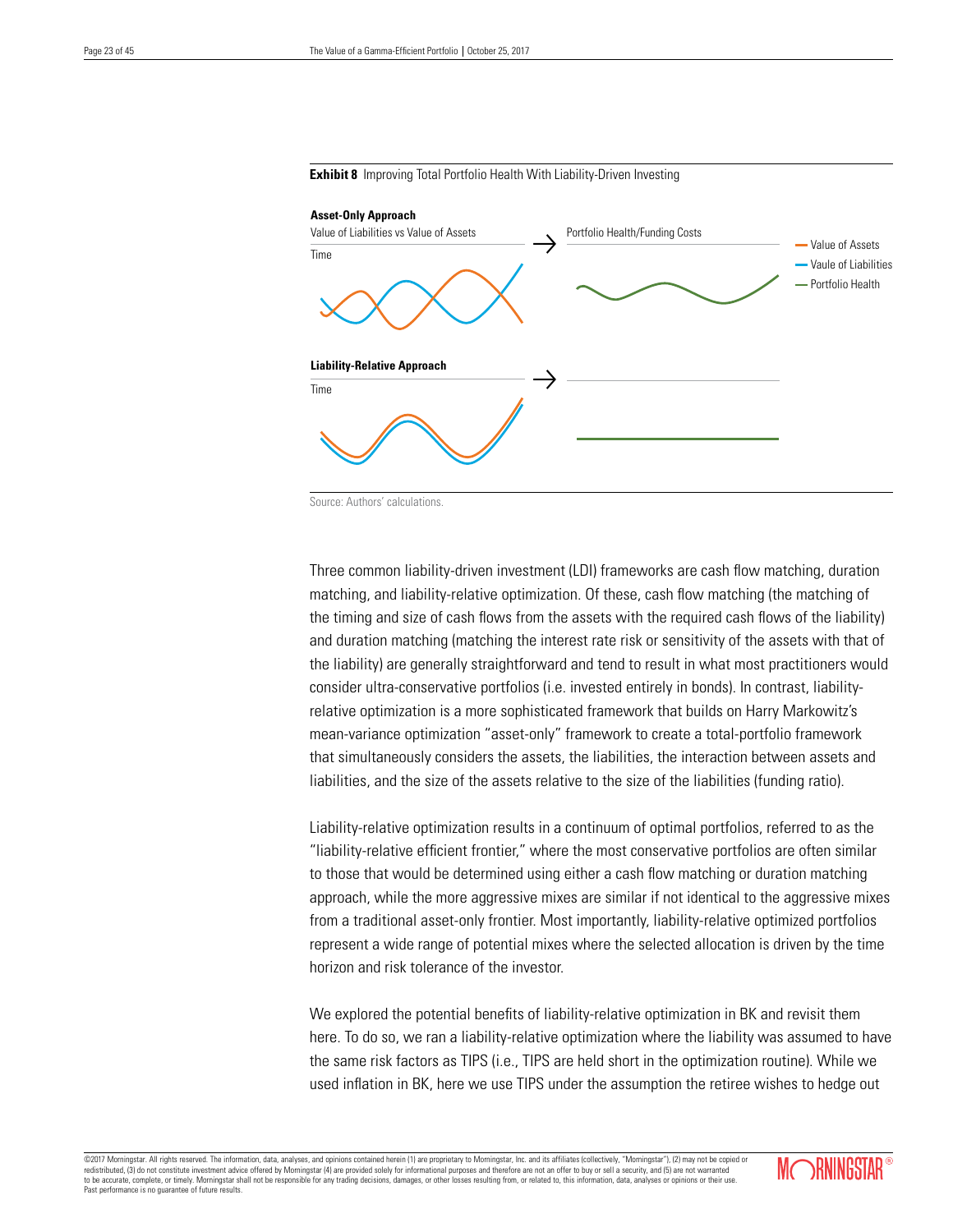both the risks associated with inflation as well as interest-rate risk. This is structurally similar to the perspective of a pension plan attempting to immunize a real pension liability. Exhibit 9 presents the portfolio allocations for a portfolio with a 6% expected return (in the asset-only space). Given an expected return for TIPS of 4.02%, the surplus return (i.e., the return of the portfolio minus the liability) is approximately 2% (1.98% to be exact).



**Exhibit 9** Optimal Allocations for a 6% Expected Asset Return

Source: Authors' calculations.

In Exhibit 9, we see that while parts of the allocations are similar there are notable differences. While both allocations have a reasonable allocation to emerging markets and they share a slight allocation to international equities, that is where the similarities end. The asset-only portfolio, which is optimized ignoring the liability, has a significant allocation to intermediate bonds (58%) and no allocation to TIPS, while the liability-relative optimized portfolio has a significant allocation to TIPS (53%) and no allocation to intermediate bonds.

These allocations result in significant differences in the relative efficiency, especially when contrasting the asset-only portfolio in the surplus space (i.e., the return and risk after accounting for return and risk of TIPS). These efficient frontiers are contrasted in the surplus space in Exhibit 10.

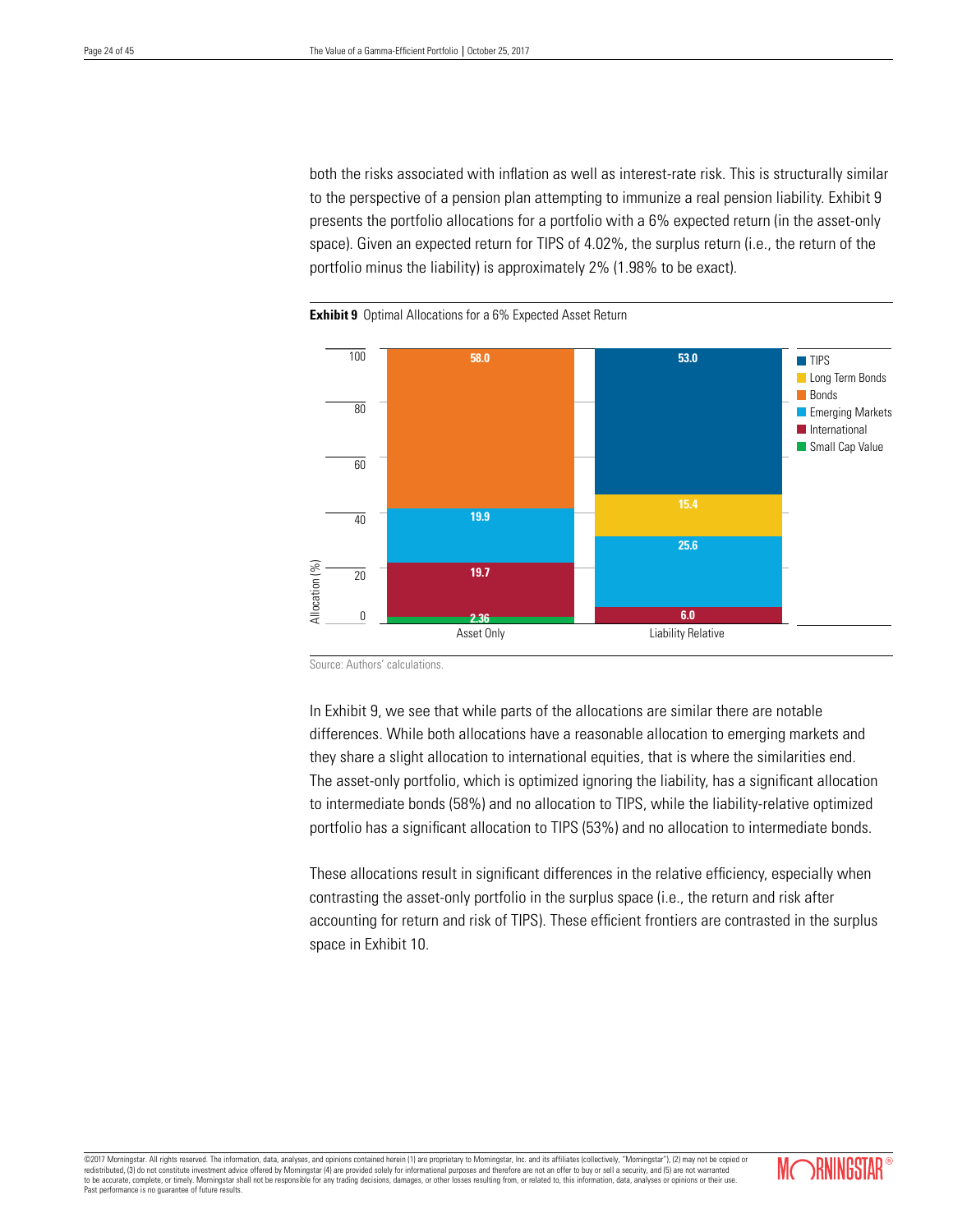



Source: Authors' calculations.

The allocation with zero surplus risk is a 100% TIPS allocation, which we see in Exhibit 10. The allocation also has zero expected surplus return (the difference between the expected returns on the assets and the liabilities), since a portfolio invested in 100% TIPS would perfectly track the assumed liability. As the surplus risk increases, so do does the expected surplus return. In other words, if an investor is willing to take on some risk with respect to the liability (i.e., not hedge it out perfectly) he/she could receive a higher expected return.

The minimum risk portfolio in the asset-only optimization has a significant allocation to short-term bonds, making it very different than the minimum risk liability-relative optimized portfolio. Although short-term bonds are low-risk assets in an asset-only framework, they add considerable risk to a liability-relative portfolio because of their shorter duration. This illustrates why some portfolios may look inefficient in an asset-only framework, but are actually very efficient in the liability-relative space (and vice versa). For example, the portfolio allocations in Exhibit 9 have the same expected surplus return (approximately 2%) yet the surplus risk for the liability-relative optimized portfolio is considerably lower than that of the asset-only optimized portfolio, 7.0% versus 9.4%. The liability-relative optimized portfolio with 9.4% of surplus risk has an expected surplus return of approximately 2.7%, which is 0.7% higher than the asset-only portfolio. This is equivalent to 70 bps of alpha for the investor using a liability-relative portfolio.

©2017 Morningstar. All rights reserved. The information, data, analyses, and opinions contained herein (1) are proprietary to Morningstar, Inc. and its affiliates (collectively, "Morningstar"), (2) may not be copied or red redistributed, (3) do not constitute investment advice offered by Morningstar (4) are provided solely for informational purposes and therefore are not an offer to buy or security, and  $\alpha$ to be accurate, complete, or timely. Morningstar shall not be responsible for any trading decisions, damages, or other losses resulting from, or related to, this information, data, analyses or opinions or their use. Past performance is no guarantee of future results.

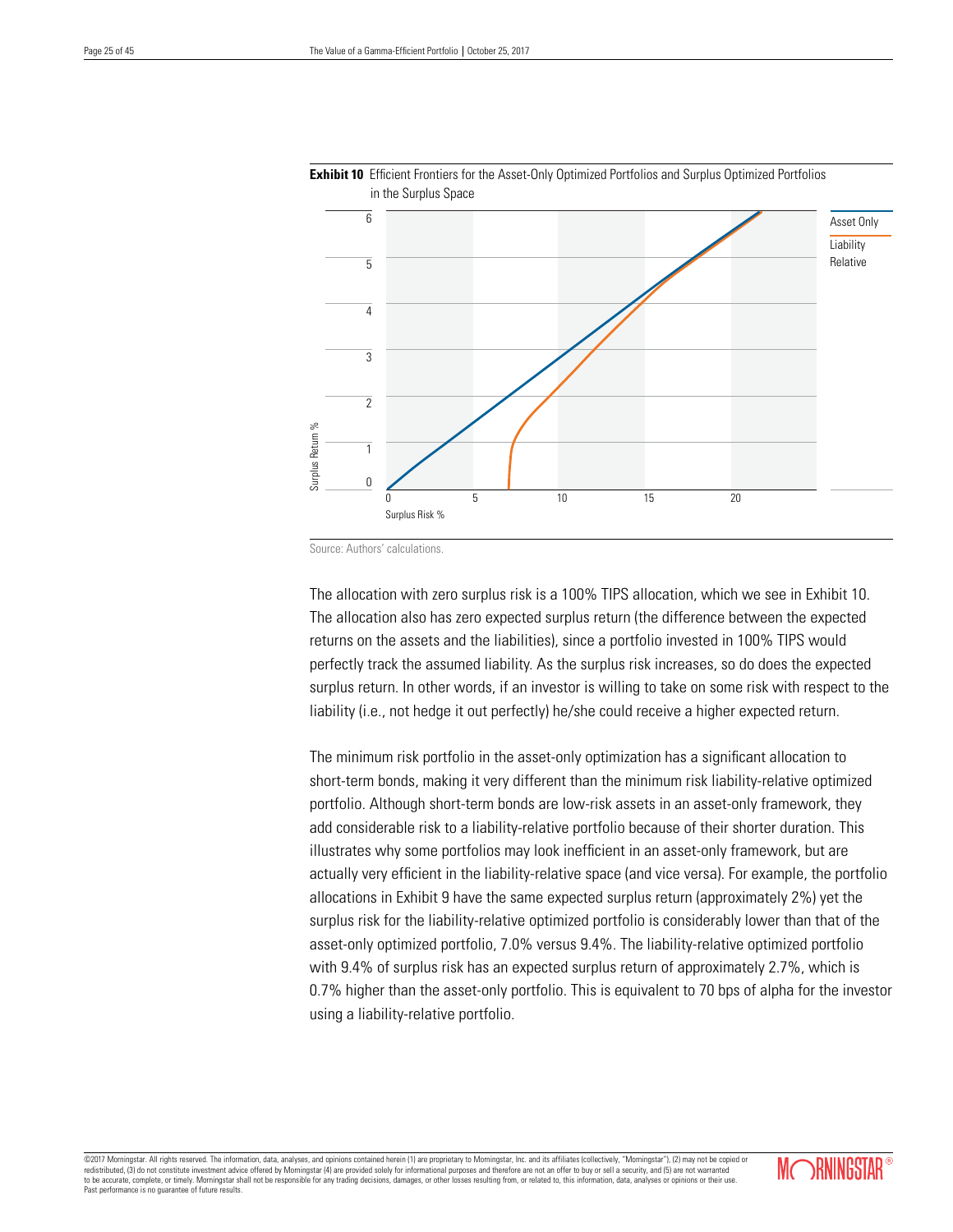The efficient frontiers converge for riskier portfolios in Exhibit 10. However, riskier investors will generally be less interested in an LDI approach since very few goals have risks that are defined as equity-like. Also, more aggressive investors tend to be further away from their goal (e.g., a younger worker saving for retirement).

In practice, the liability is likely to differ by investor and can be difficult to correctly model and/or define. Therefore, while the results noted in this section were significant from a riskreturn perspective, the potential benefit will vary across investors and goals. Therefore, we assume the average investor would benefit by 20 bps in a portfolio that incorporates the risks of the liability. This is slightly higher than the BK estimate of 12 bps, although the impact approach was very different. For investors who understand the liability, we assume 5 bps. For an investor who could benefit more from this type of portfolio (e.g., a retiree), we assume 50 bps.

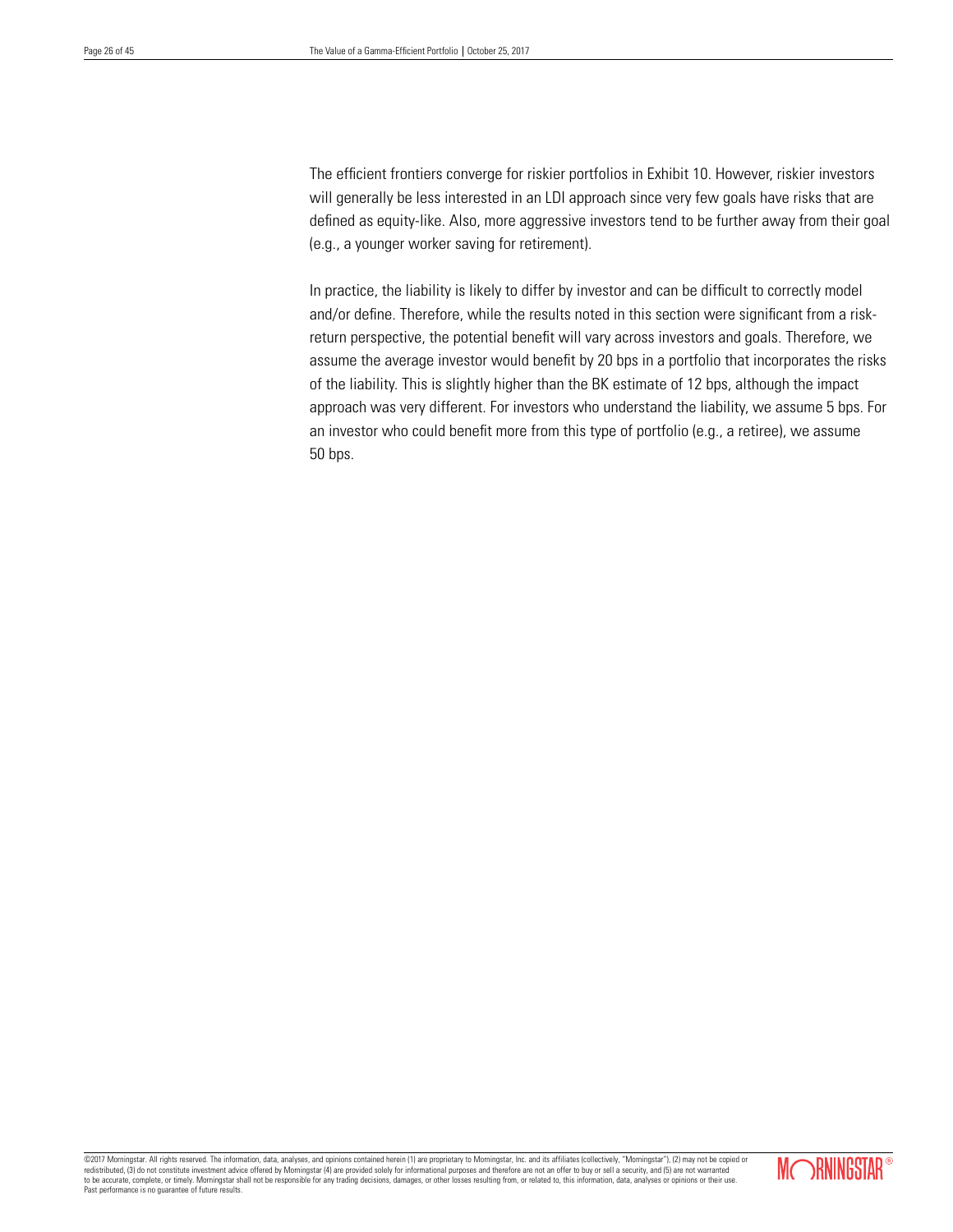# **What Investments to Implement With?**

Once the asset allocation has been set, the next step is to select investments. These could include commonly available investments like ETFs or mutual funds, as well as less commonly used assets like hedge funds or private partnerships. Many investors seek investments they hope will outperform a benchmark on a risk-adjusted basis. The problem with this approach is that outperformance in this context, i.e., alpha, is a zero-sum game (on an assetweighted basis), which means that for every investor who outperforms someone else must underperform,16 and this is before considering fees. Therefore, it is important for investors to carefully consider the attributes of the investments selected.

In this section, we review three key attributes that should be considered when selecting the investments used in the portfolio: cost, quality, and tax efficiency (for taxable accounts).

# **Investment Cost**

Cost is one of the most important considerations when selecting an investment. Investment expenses, by definition, are negative alpha. While it is possible the portfolio manager may generate positive alpha through skill (or luck), we view the "skill" component to be a related to quality (i.e., expected likelihood of outperformance).

There are considerable differences in the costs of mutual funds today, especially when contrasting active and passive investments. Exhibit 11 presents data on the net prospectus expense ratios for mutual funds today. To be included in the dataset, a mutual fund must have an available expense ratio in Morningstar DirectSM. The data are based on the oldest share class for each fund. Funds that are tagged by Morningstar as "Index Funds" are assumed to be index funds. Categories with less than five available funds are presented as "N/A."

16 Technically, this holds on an asset-weighted basis, so more investors could outperform, but the net alpha of total dollars invested is zero.

©2017 Morningstar. All rights reserved. The information, data, analyses, and opinions contained herein (1) are proprietary to Morningstar, Inc. and its affiliates (collectively, "Morningstar"), (2) may not be copied or redistributed, (3) do not constitute investment advice offered by Morningstar (4) are provided solely for informational purposes and therefore are not an offer to buy or sell a security, and (5) are not warranted and the s to be accurate, complete, or timely. Morningstar shall not be responsible for any trading decisions, damages, or other losses resulting from, or related to, this information, data, analyses or opinions or their use. Past performance is no guarantee of future results.

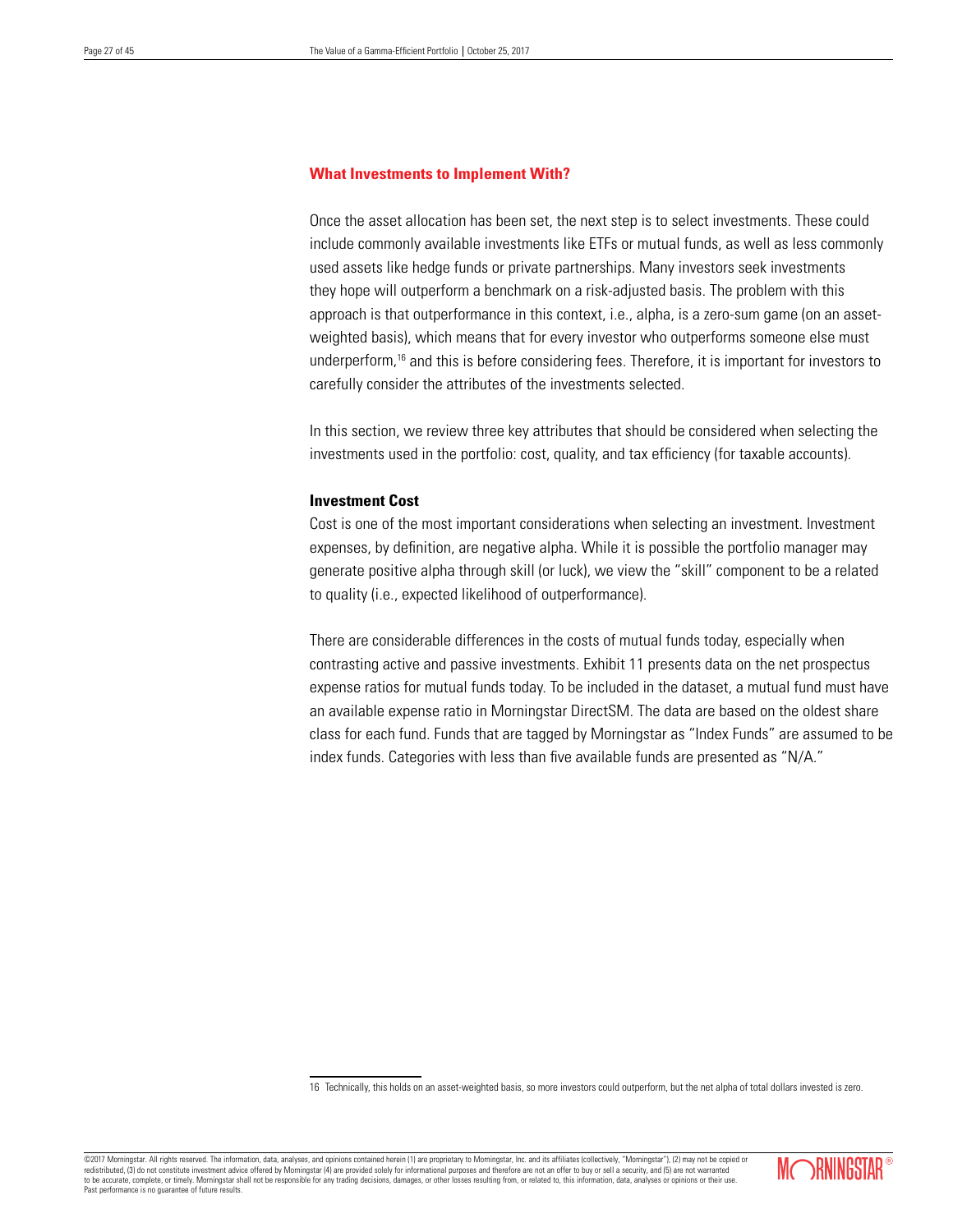|                        | <b>All Funds</b> |            |      |      | <b>Active Mutual Funds</b> |            |      |      | <b>Index Mutual Funds</b> |            |      |      |
|------------------------|------------------|------------|------|------|----------------------------|------------|------|------|---------------------------|------------|------|------|
|                        |                  | Percentile |      |      |                            | Percentile |      |      |                           | Percentile |      |      |
|                        | Wted             |            |      |      | Wted                       |            |      |      | Wted                      |            |      |      |
| Category               | Avg              | 10th       | 50th | 90th | Avg                        | 10th       | 50th | 90th | Avg                       | 10th       | 50th | 90th |
| Large Growth           | 0.72             | 0.57       | 0.95 | 1.42 | 0.75                       | 0.62       | 0.96 | 1.40 | 0.22                      | 0.17       | 0.53 | 1.52 |
| Large Blend            | 0.32             | 0.20       | 0.84 | 1.29 | 0.69                       | 0.47       | 0.91 | 1.35 | 0.13                      | 0.05       | 0.25 | 0.60 |
| Large Value            | 0.66             | 0.55       | 0.89 | 1.30 | 0.70                       | 0.56       | 0.89 | 1.27 | 0.18                      | 0.06       | 0.37 | 1.57 |
| Mid-Cap Growth         | 0.93             | 0.77       | 1.08 | 1.50 | 0.94                       | 0.77       | 1.07 | 1.45 | 0.38                      | 0.29       | 1.50 | 1.62 |
| Mid-Cap Blend          | 0.40             | 0.23       | 1.00 | 1.47 | 0.77                       | 0.66       | 1.09 | 1.50 | 0.14                      | 0.07       | 0.29 | 0.60 |
| Mid-Cap Value          | 0.85             | 0.69       | 1.00 | 1.30 | 0.85                       | 0.66       | 1.00 | 1.30 | N/A                       | N/A        | N/A  | N/A  |
| Small Growth           | 0.90             | 0.83       | 1.16 | 1.62 | 0.97                       | 0.85       | 1.16 | 1.55 | N/A                       | N/A        | N/A  | N/A  |
| Small Blend            | 0.64             | 0.53       | 1.10 | 1.50 | 0.92                       | 0.79       | 1.14 | 1.50 | 0.19                      | 0.05       | 0.24 | 0.74 |
| <b>Small Value</b>     | 0.77             | 0.84       | 1.16 | 1.50 | 0.92                       | 0.84       | 1.15 | 1.49 | N/A                       | N/A        | N/A  | N/A  |
| Foreign Large Growth   | 0.89             | 0.66       | 1.02 | 1.45 | 0.89                       | 0.66       | 1.01 | 1.45 | N/A                       | N/A        | N/A  | N/A  |
| Foreign Large Blend    | 0.49             | 0.20       | 0.95 | 1.35 | 0.83                       | 0.45       | 1.00 | 1.39 | 0.16                      | 0.07       | 0.20 | 0.57 |
| Foreign Large Value    | 0.78             | 0.33       | 0.93 | 1.38 | 0.79                       | 0.34       | 0.94 | 1.38 | N/A                       | N/A        | N/A  | N/A  |
| <b>World Stock</b>     | 0.89             | 0.59       | 1.07 | 1.47 | 0.89                       | 0.60       | 1.07 | 1.47 | N/A                       | N/A        | N/A  | N/A  |
| Short-Term Bond        | 0.41             | 0.23       | 0.55 | 0.94 | 0.49                       | 0.26       | 0.55 | 0.94 | N/A                       | N/A        | N/A  | N/A  |
| Intermediate-Term Bond | 0.38             | 0.23       | 0.54 | 0.91 | 0.50                       | 0.30       | 0.55 | 0.93 | 0.14                      | 0.06       | 0.16 | 0.36 |
| Intermediate Gov't     | 0.48             | 0.28       | 0.63 | 1.06 | 0.48                       | 0.32       | 0.63 | 1.07 | N/A                       | N/A        | N/A  | N/A  |
| High Yield Bond        | 0.78             | 0.58       | 0.83 | 1.25 | 0.78                       | 0.58       | 0.83 | 1.25 | N/A                       | N/A        | N/A  | N/A  |
| World Bond             | 0.65             | 0.27       | 0.75 | 1.09 | 0.68                       | 0.36       | 0.75 | 1.09 | N/A                       | N/A        | N/A  | N/A  |
| Diversified Emg Mkts   | 0.91             | 0.70       | 1.25 | 1.60 | 1.07                       | 0.78       | 1.25 | 1.60 | 0.31                      | 0.11       | 0.26 | 0.51 |
| <b>Simple Average</b>  | 0.68             | 0.49       | 0.93 | 1.34 | 0.78                       | 0.57       | 0.94 | 1.34 | 0.21                      | 0.10       | 0.42 | 0.90 |

#### **Exhibit 11** Distribution of Expense Ratios Across Active and Index Mutual Funds

Source: Morningstar Direct<sup>SM</sup> and authors' calculations.

There a variety of notable takeaways from Exhibit 11. First, as expected, index funds tend to be significantly less expensive than actively managed mutual funds. Second, there is a clear preference among investors for lower-cost options. We see this when comparing the weighted average expense ratio to the percentile distribution. For every Morningstar Category, the weighted average expense ratio is less than the median expense ratio. This suggests investors tend to select less expensive funds, on average. Third, there is a considerable spread in expenses within each category and fund type. For example, among all funds the 10th to 90th percentile range is from 0.20% to 1.29%. This is a pretty considerable difference in expenses.

Expenses have also been decreasing over time. We see this in Exhibit 12 for Large Blend funds and all equity funds (weighted average by assets) in Panels A and B, respectively.

©2017 Momingstar. All rights reserved. The information, data, analyses, and opinions contained herein (1) are proprietary to Momingstar, Inc. and its affiliates (collectively, "Morningstar"), (2) may not be copied or<br>redis to be accurate, complete, or timely. Morningstar shall not be responsible for any trading decisions, damages, or other losses resulting from, or related to, this information, data, analyses or opinions or their use. Past performance is no guarantee of future results.

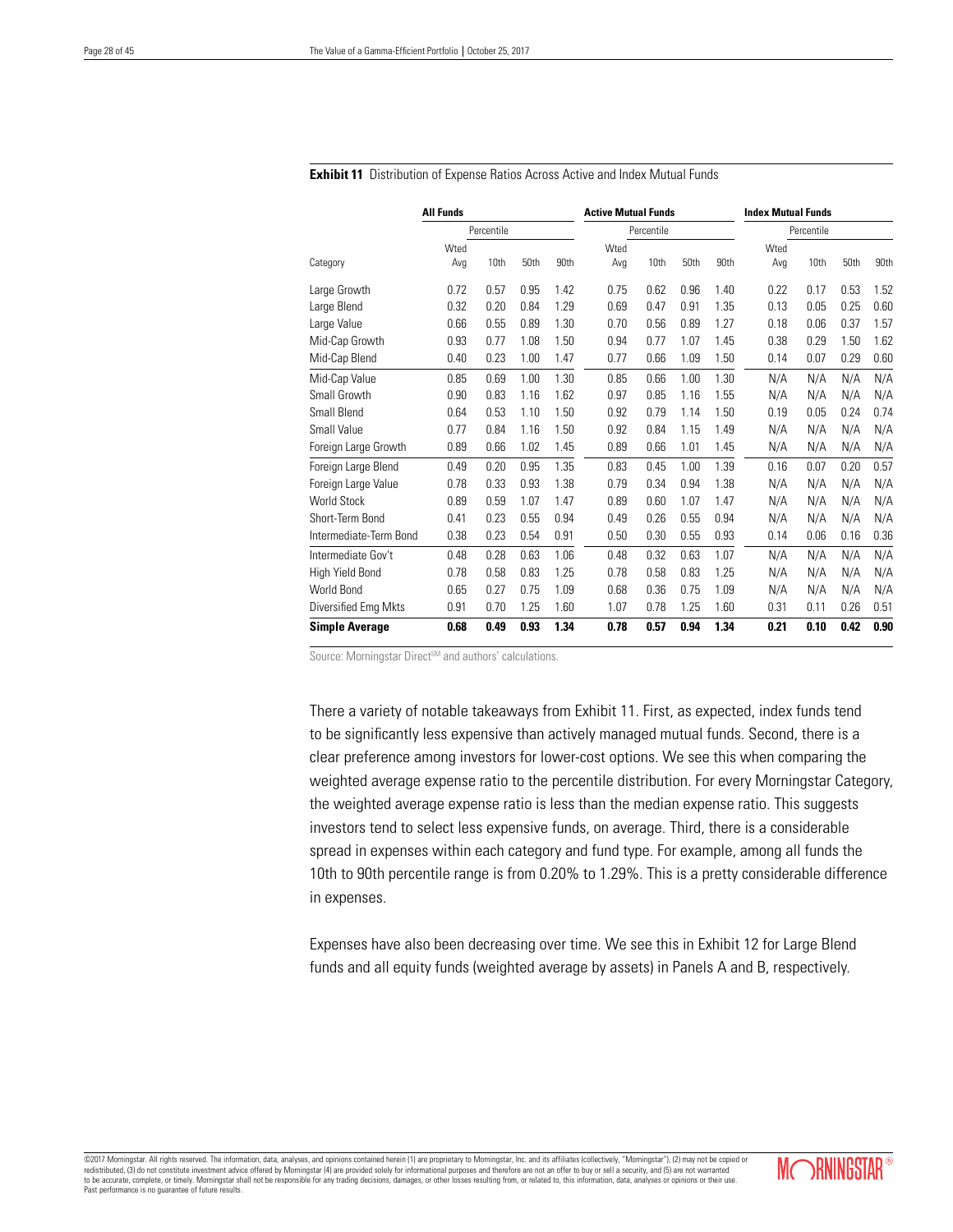# **Exhibit 12** Asset-Weighted Expense Ratios for Mutual Funds: 1990-2016







Source: Morningstar Direct<sup>SM</sup> and authors' calculations.

Expense ratios have been decreasing for investors, which we see as a good thing. As Exhibit 12 demonstrates, though, the shift to passive has been faster in some Morningstar Categories (e.g., Large Blend) than others. There has been significant media coverage (and acceptance) of index investing.

©2017 Morningstar. All rights reserved. The information, data, analyses, and opinions contained herein (1) are proprietary to Morningstar, Inc. and its affiliates (collectively, "Morningstar"), (2) may not be copied or<br>red Past performance is no guarantee of future results.

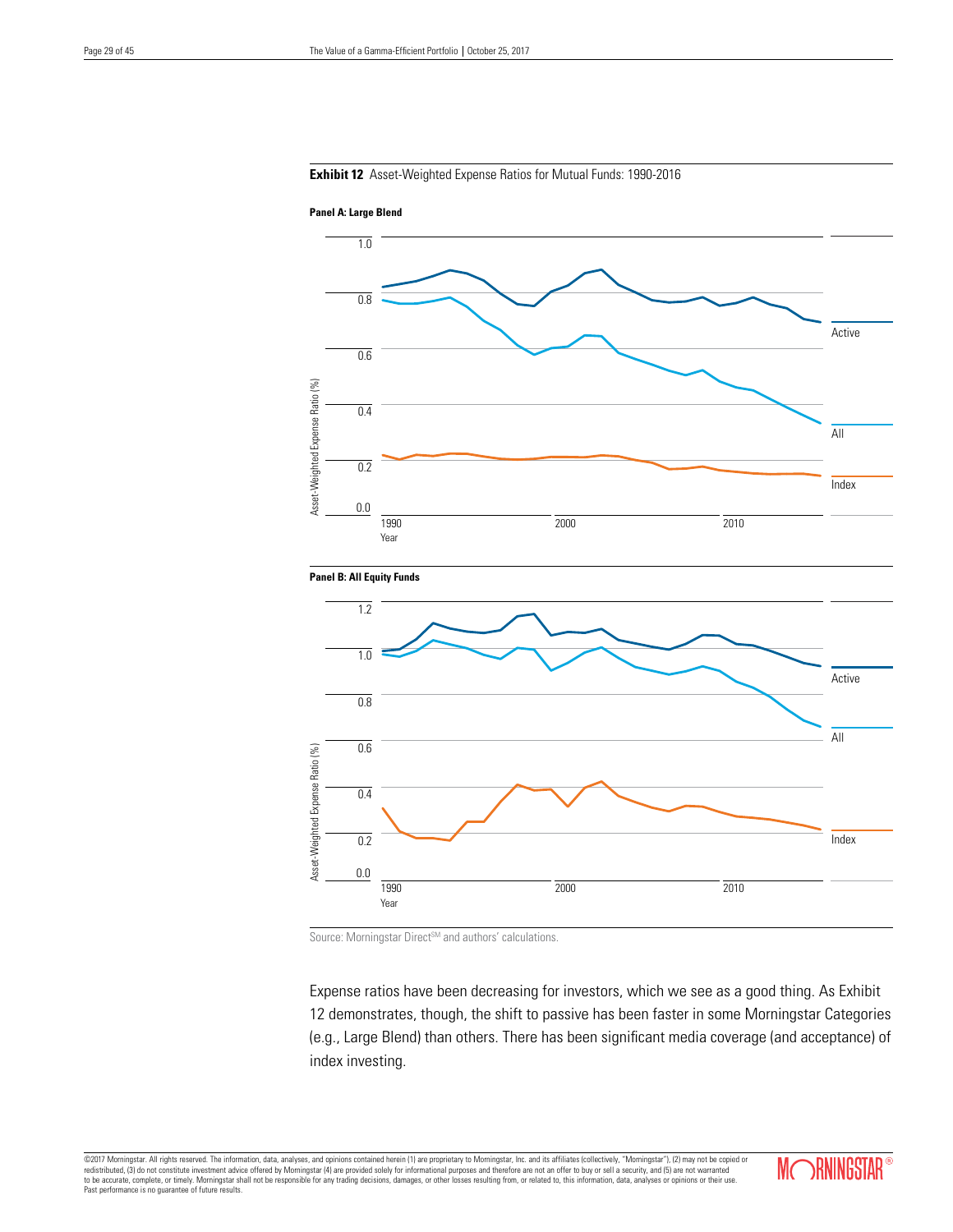We believe investors today are more likely than ever to seek out low-cost investment options, therefore the assumed low benefit is zero. The average investor, though, who may not be as familiar with the potential benefits associated with low-cost investing, and the benefit is assumed to be 20 bps. The high benefit is assumed to be 60 bps.

# **Investment Quality**

Investment quality is somewhat of an abstract concept, but can generally be thought of as the expectation that the investment will outperform its benchmark over time on some type of riskadjusted basis. There is a considerable body of literature that suggests it is difficult to do this over longer periods, especially to identify outperformers before the outperformance occurs (i.e., without the benefit of hindsight). We believe that the vast majority of attributes investors (and even financial advisors) tend to focus on have very little, if any, meaningful relationship with future performance.

Therefore, we believe it is important for investors (and financial advisors) to use some type of outcomes-based metric when selecting investments. If the approach to selecting funds is that "it has outperformed historically" this is likely not a good justification for selecting the investment. Advisors can hopefully help reduce client bias with respect to selecting investments; however, many advisors are often subject to the same biases as investors (i.e., selecting a mutual fund based entirely on past performance).

There are a variety of metrics that attempt to measure the quality and likelihood of an investment outperforming in the future. The Morningstar Analyst Rating™ is one example. It is a summary expression of one of Morningstar Research Services LLC's manager research analyst's forward-looking analysis of a fund. The analysts assign the ratings on a five-tier scale with ratings of Gold, Silver, and Bronze reflecting the analyst's conviction in a fund's prospects for outperformance relative to its benchmark or peer group, plus Neutral and Negative ratings. Of course, a variety of other metrics exist.

Another example would be "active share," introduced by Cremers and Petajisto (2009), which measures how much an investment fund differs from an index by comparing the holdings of the fund with the holdings of the index. This is important since, if you are going to pay extra for active management, you want to be sure the investment is being actively managed and not hugging a benchmark.

It is difficult to assign a potential benefit to investment quality. For shrewd investors who use low-cost strategies like index funds, the benefit of investment quality is likely to be zero. Even for less-sophisticated investors who rely entirely on metrics such as past performance, the potential benefit of selecting higher quality funds is likely muted, given the uncertainty surrounding the decision, and is assumed to be 30 bps. For the average investor, the assumed

©2017 Morningstar. All rights reserved. The information, data, analyses, and opinions contained herein (1) are proprietary to Morningstar, Inc. and its affiliates (collectively, "Morningstar"), (2) may not be copied or redistributed, (3) do not constitute investment advice offered by Morningstar (4) are provided solely for informational purposes and therefore are not an offer to buy or sell a security, and (5) are not warranted and the s to be accurate, complete, or timely. Morningstar shall not be responsible for any trading decisions, damages, or other losses resulting from, or related to, this information, data, analyses or opinions or their use. Past performance is no guarantee of future results.

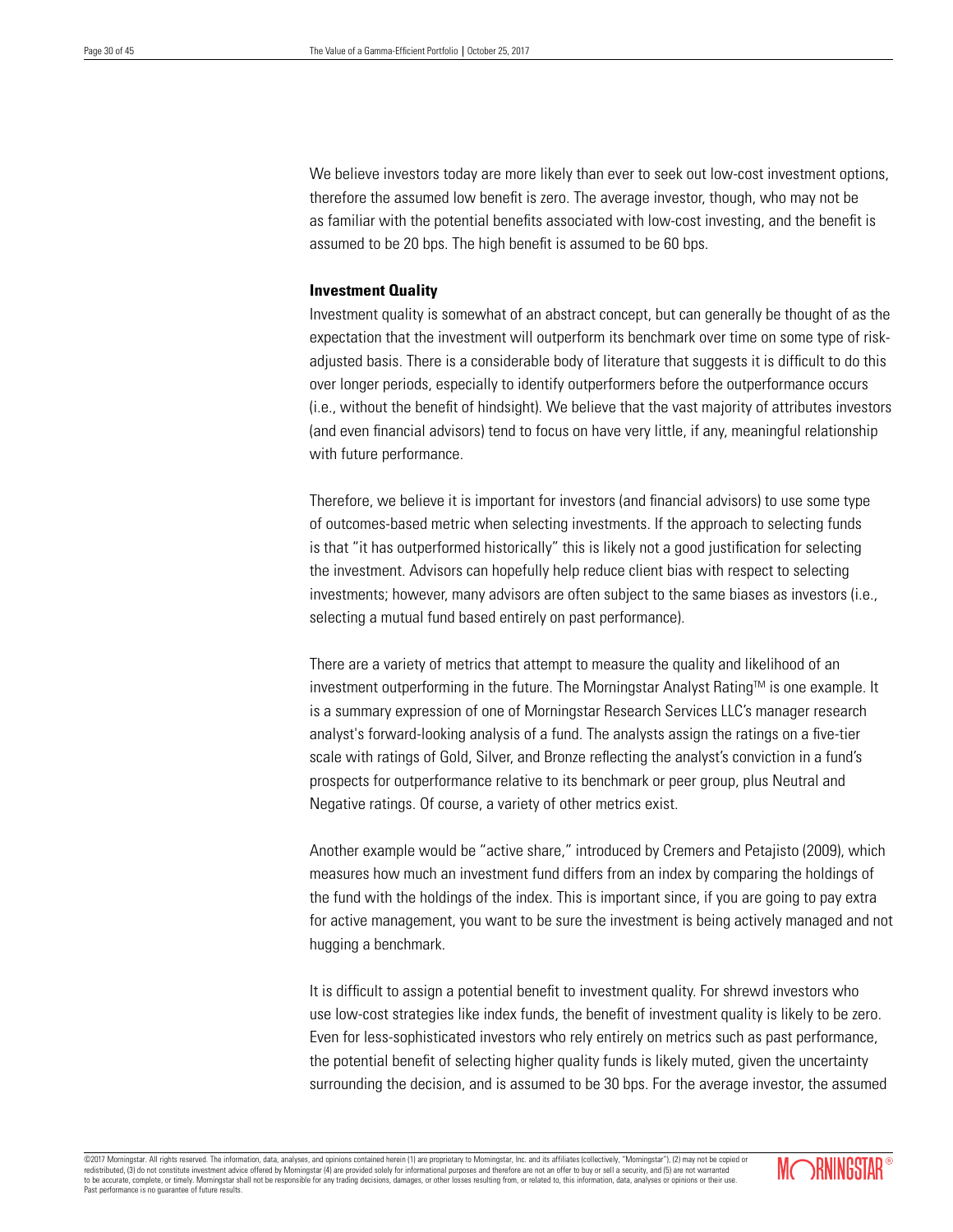potential benefit is assumed to be 10 bps, with the financial advisor debiasing the client and explaining how to potentially invest more intelligently.

# **Tax Considerations**

Investors with monies in taxable accounts should consider the impact of taxes when selecting investments. We have already discussed the potential benefits of locating investments in the most tax-appropriate account. In this section, we discuss the underlying investments.

While investors can determine when they buy or sell a single stock, many investments, such as mutual funds, are pass-through vehicles, whereby the portfolio manager makes trades that can be taxable even though the investor is holding the fund for the long term.

The primary focus for most mutual fund portfolio managers is total return, not after-tax return. There are relatively few incentives for a portfolio manager to minimize taxes. For example, a portfolio manager who has held a stock for 360 days that has appreciated significantly who believes the stock is likely to underperform may immediately sell the security. While this may (potentially) improve the total return of the portfolio, holding the investment for an additional week would transform the gain from short-term to long-term, significantly increasing the aftertax rate of return for an investor who owns that security in a taxable account.

This becomes a more significant issue the more the portfolio manager trades the portfolio. Ignoring the more explicit costs associated with trading (e.g., commissions and bid/ask spreads), the more the portfolio trades, the greater the likelihood the investor will be taxed more.

To demonstrate the potential impact of taxes on realized returns, we used historical data from Morningstar Direct<sup>SM</sup> on distributions from U.S. large-cap equity funds from 2010 to 2016. We divided funds into active and passive, then estimated how the tax efficiency differed across management type. We found that turnover<sup>17</sup> for index funds was  $10\%$ , with 95% of capital gains being long-term and 95% of dividends being qualified. In contrast, the average turnover for actively managed mutual funds was 35%, with 70% of capital gains being long-term, and 90% of dividends being qualified. Based on this information, index funds appear to be more tax-efficient because they tend to have lower turnover rates and their realized income and gains are taxed at a more favorable rate for many investors.

To estimate the potential impact of these differences in tax efficiency, we simulate after-tax returns on a portfolio of U.S. large-cap stocks at three levels of tax efficiency. The first level of tax efficiency we call "Tax Efficient," which is based on the attributes for index funds

©2017 Morningstar. All rights reserved. The information, data, analyses, and opinions contained herein (1) are proprietary to Morningstar, Inc. and its affiliates (collectively, "Morningstar"), (2) may not be copied or redistributed, (3) do not constitute investment advice offered by Morningstar (4) are provided solely for informational purposes and therefore are not an offer to buy or sell a security, and (5) are not warrant to be accurate, complete, or timely. Morningstar shall not be responsible for any trading decisions, damages, or other losses resulting from, or related to, this information, data, analyses or opinions or their use. Past performance is no guarantee of future results.



<sup>17</sup> Turnover is obviously an imperfect measure of gain realization but it tracks somewhat closely to a more advanced analysis we conduced and therefore is used as the gain realization metric for simplicity purposes.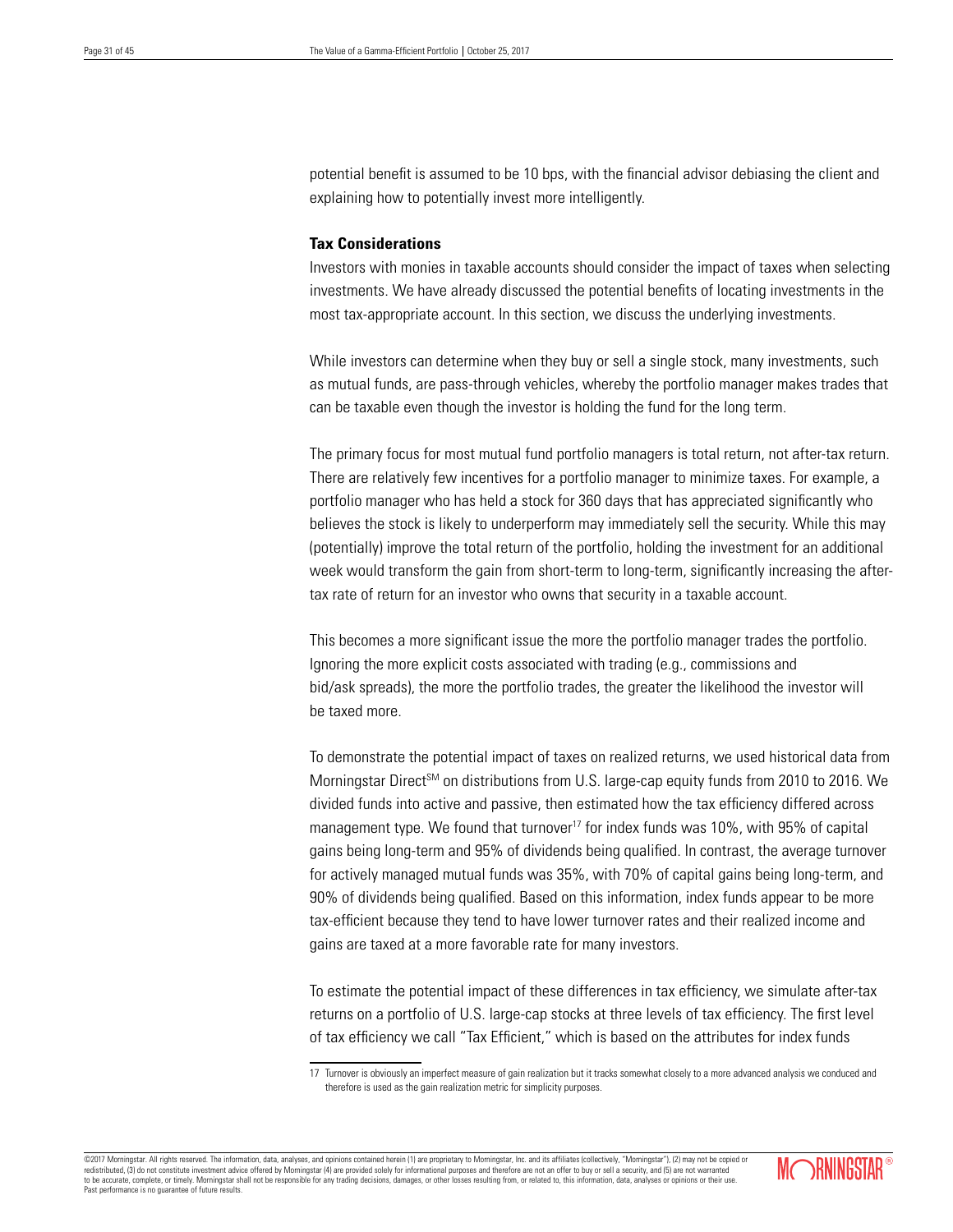discussed previously. The second level, "Moderately Tax Efficient," is based on the attributes for active funds described previously. For the third level, "Tax Inefficient," we assume a turnover rate of 100%, where 50% of all capital gains are long-term, and 75% of all dividends are qualified. We assume long-term capital gains rates are 15% for all scenarios. We assume short-term tax rates of 15%, 25%, or 35%.

We derive the expected return and standard deviation on U.S. large-cap equities from the expected returns on U.S. large value equities and U.S. large growth equities presented in Appendix 1. This gives us an expected annual return of 6.9% with a standard deviation of 16.3%. We assume an income return (i.e., dividend yield) of 2% with a standard deviation of 1%. The remainder of the return (excluding the income return) is the price return. We assume all income returns (dividends) are realized annually, where the tax split (between short-term and long-term) is based on the relative tax efficiency of that scenario.

Only a portion of the price return is realized annually (based on turnover), and again the tax split is based on the relative tax efficiency of that scenario. Taxes are assumed to be paid from the portfolio on an ongoing (annual) basis. Any unrealized gains are realized when the investment is liquidated at the end of a 20-year investment period. Our results are determined based on the average compound rate of return over a 5,000 run Monte Carlo simulation. Exhibit 13 describes the resulting after-tax returns for the three scenarios.





Source: Authors' calculations.

©2017 Morningstar. All rights reserved. The information, data, analyses, and opinions contained herein (1) are proprietary to Morningstar, Inc. and its affiliates (collectively, "Morningstar"), (2) may not be copied or red redistributed, (3) do not constitute investment advice offered by Morningstar (4) are provided solely for informational purposes and therefore are not an offer to buy or security, and  $\alpha$ to be accurate, complete, or timely. Morningstar shall not be responsible for any trading decisions, damages, or other losses resulting from, or related to, this information, data, analyses or opinions or their use. Past performance is no guarantee of future results.

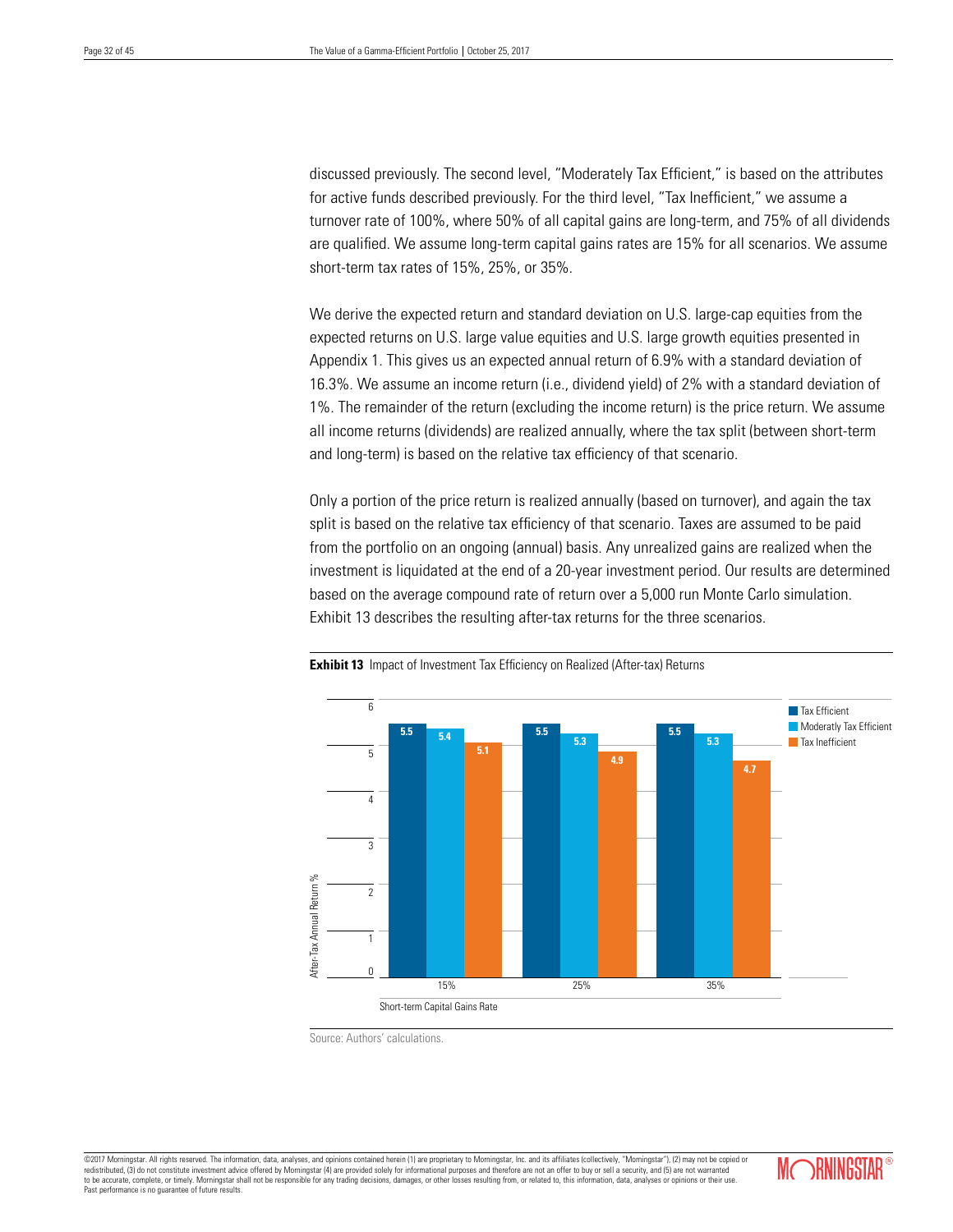The larger the difference between long-term and short-term tax rates, the greater the potential benefit of purchasing a tax-efficient investment in a taxable account. The difference is most pronounced for the Tax Inefficient Portfolio with a 35% short-term capital gains rate. There are two reasons for this: First, the more frequently gains are realized, the lower the compound rate of return (since the account is assumed to pay the realized taxes annually, reducing the compound growth rate). Second, since the tax rate is higher for realized shortterm capital gains (35%), than for long-term capital gains (15%), there is a significant cost to being tax-inefficient.

From this analysis, we conclude that investors who have the appropriate knowledge and ability to make decisions in taxable accounts on their own (e.g., buy index funds) would realize little to no benefit from working with a financial advisor. Investors who purchase actively managed investments, or any other tax-inefficient vehicle, could realize a significant benefit from financial advice investment selection for a taxable portfolio. We assume the benefit to be 60 bps. For the average investor, we assume the benefit to be 15 bps, which is the approximate return impact difference from a tax-efficient and moderately tax-efficient investment assuming a short-term capital gains rate of 25%.

©2017 Morningstar. All rights reserved. The information, data, analyses, and opinions contained herein (1) are proprietary to Morningstar, Inc. and its affiliates (collectively, "Morningstar"), (2) may not be copied or redistributed, (3) do not constitute investment advice offered by Morningstar (4) are provided solely for informational purposes and therefore are not an offer to buy or sell a security, and (5) are not warranted to be accurate, complete, or timely. Morningstar shall not be responsible for any trading decisions, damages, or other losses resulting from, or related to, this information, data, analyses or opinions or their use. Past performance is no guarantee of future results.

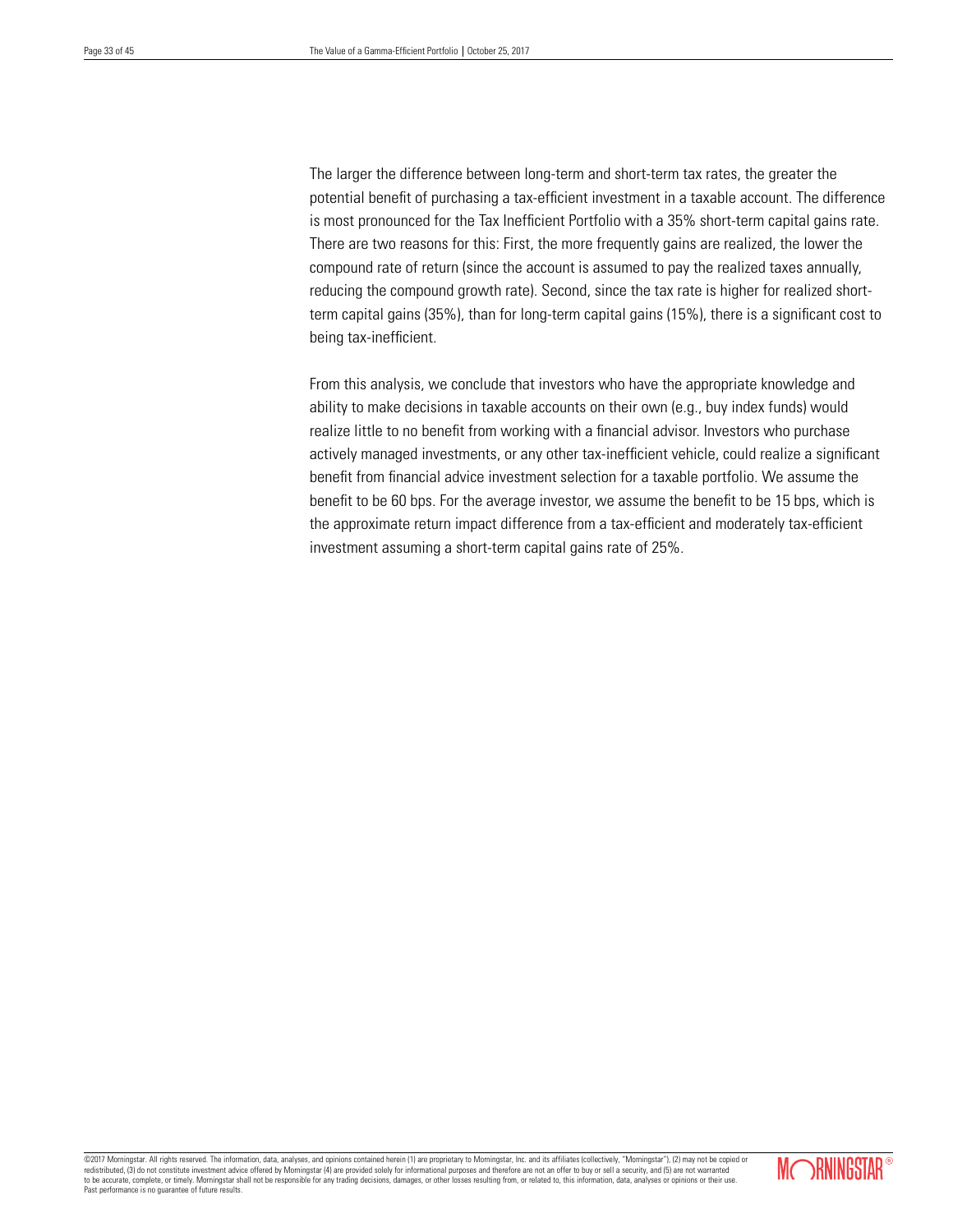# **When Should the Portfolio Be Revisited?**

After a portfolio has been constructed, a variety of ongoing decisions will likely need to be made. These include rebalancing, staying invested for the long-term, and tax-loss harvesting. We address these three issues in this section.

# **Rebalancing**

Since the return of the underlying asset classes will vary from expectations, the portfolio will likely deviate from its target allocation, especially over longer periods. One common method to realign the portfolio to help ensure it continues to be consistent with its risk target is rebalancing. A portfolio may be rebalanced at regular time intervals (quarterly, annually) or when allocations pass defined limits (a 15% target has grown past 18% or below 12%, for example).

We estimate the potential benefit from ensuring the portfolio remains consistent with the risk objective of the investor regardless of approach used. If the risk target changes, so should the portfolio.

Assuming equity returns outpace bond returns over time, equities will likely claim an everincreasing portion of a portfolio if not kept in check. Exhibit 14 illustrates this. We created this exhibit by running a 5,000-trial Monte Carlo simulation of an initial portfolio of 50% equities and 50% cash, using the return assumptions presented in Appendix 1. The exhibit shows the distribution of equity allocations over time if the portfolio is never rebalanced.

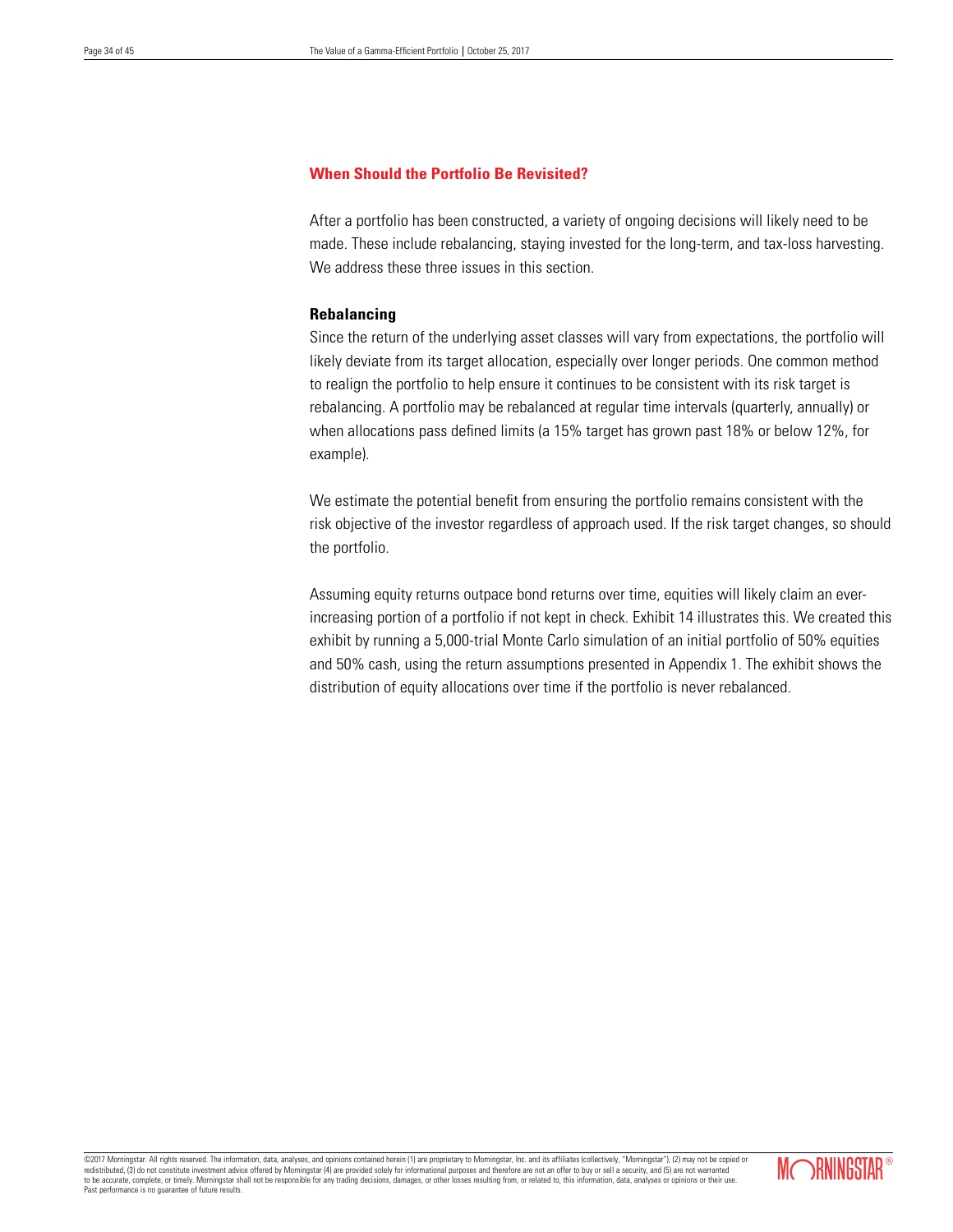

**Exhibit 14** How the Equity Allocation of Portfolio That is Not Rebalanced Changes Over Time

In Exhibit 14, we see that the equity allocation may be expected to increase from 50% initially to a median of 63% by the fifth year. Even the 95th percentile result—that is, the path with the weakest distribution of equity returns—is only slightly lower than the initial allocation at the fifth year (at 49% equities) and above it by the 10th year. Equity allocations would grow faster in higher returning periods; this would result in more wealth, but also a more aggressive portfolio that may no longer be consistent with the investor's risk.

We estimated the cost of these differences using the utility model that we used earlier when we analyzed the appropriate risk level. Here again we estimated the "cost" associated with being invested in a portfolio that is different from the target allocation (here we use 50% equities). Exhibit 15 presents the results of this analysis, averaged by year, for five initial equity allocations: 5%, 25%, 50%, 75%, and 95%.



Source: Authors' calculations.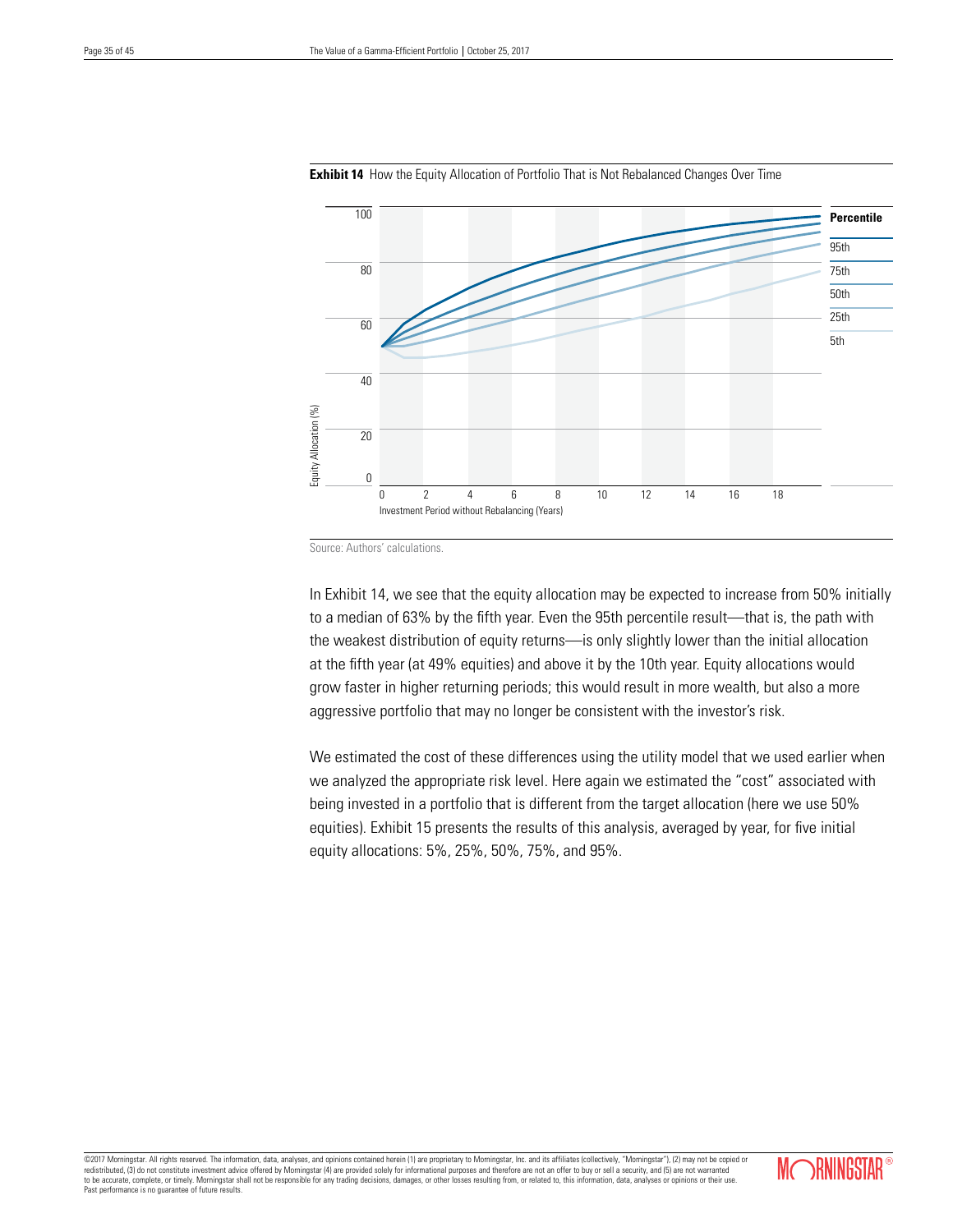

#### **Exhibit 15** The Alpha Cost of Not Rebalancing

Source: Authors' calculations.

The costs associated with not rebalancing increase for longer investment durations and for more conservative portfolios. This should not be that surprising given that the likelihood of the portfolio drifting away from its target increase over time, and given that lower starting equity allocations have more room to grow than strategies with higher starting equity allocations.

Since many solutions rebalance automatically, especially prepackaged solutions such as balanced funds with a given risk target, we assume that the benefit of rebalancing in the low benefit case is 0 bps. For the high benefit case, we assume that the benefit of rebalancing is10 bps, which would be for a relatively conservative investor. For the average case, we assume 5 bps, which is partially driven by behavioral effects, and is touched on in the next subsection, which is on keeping the investor focused on the long term.

# **Staying Invested for the Long-Term**

The Nobel prize-winning economist Paul Samuelson once said, "[i]nvesting should be more like watching paint dry or watching grass grow. If you want excitement, take \$800 and go to Las Vegas." This quote speaks of the relatively unglamorous aspect of what it takes to potentially be a successful long-term investor, which involves keeping calm even when markets are not. Also, Greenwich Associates founder Charles Ellis (1975) has described investing as a "loser's game," where those who do well succeed by avoiding errors. He regards individual investors as being relatively poor market timers, investing in stocks after they have done well and selling after they have done poorly (i.e., buying high and selling low). Weber (2012) demonstrates this by looking at data on the trades of individual investors from

©2017 Morningstar. All rights reserved. The information, data, analyses, and opinions contained herein (1) are proprietary to Morningstar, Inc. and its affiliates (collectively, "Morningstar"), (2) may not be copied or red redistributed, (3) do not constitute investment advice offered by Morningstar (4) are provided solely for informational purposes and therefore are not an offer to buy or security, and  $\alpha$ to be accurate, complete, or timely. Morningstar shall not be responsible for any trading decisions, damages, or other losses resulting from, or related to, this information, data, analyses or opinions or their use. Past performance is no guarantee of future results.

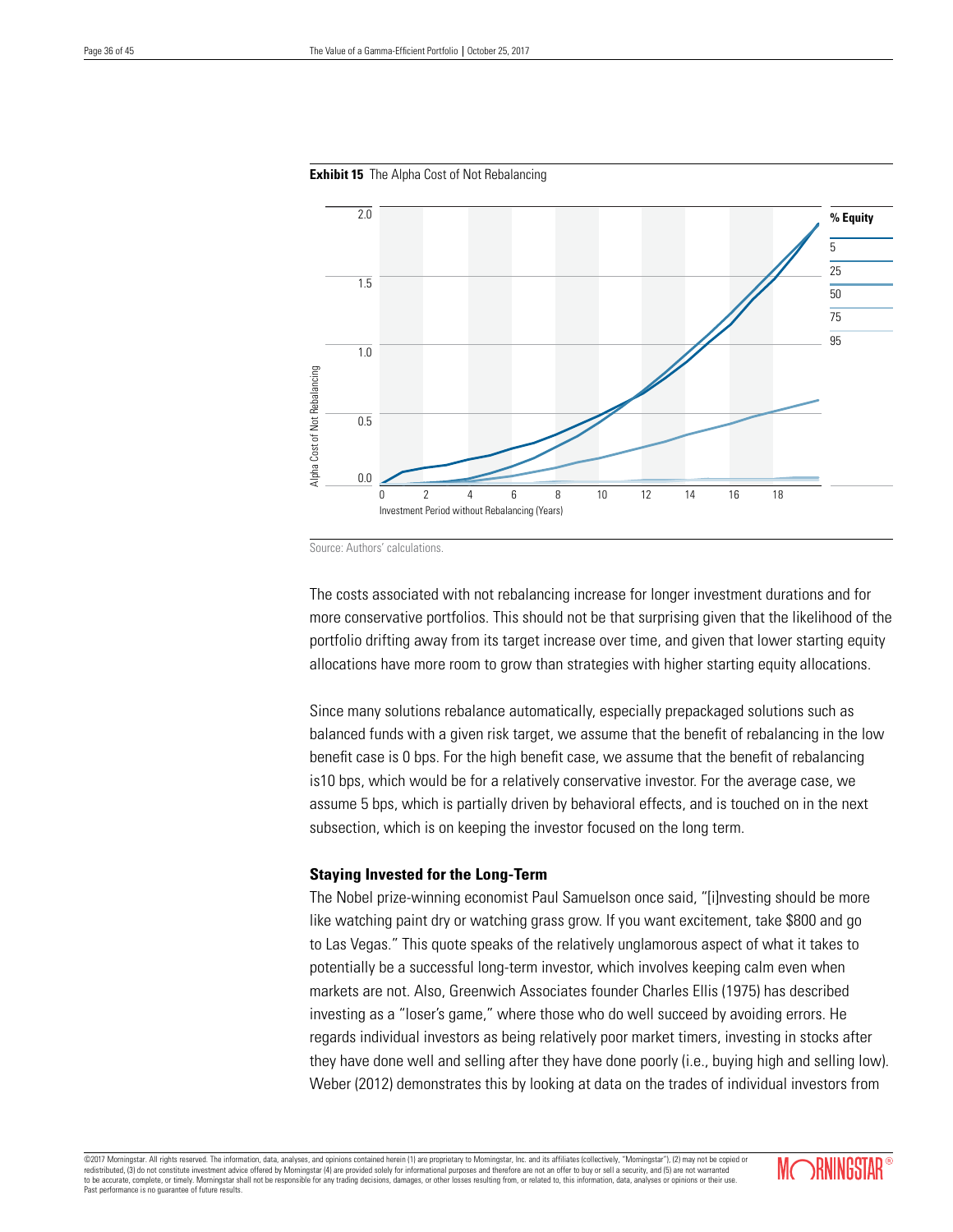2008 to 2012 and finds that those who made a single exchange in their account trailed their allocation benchmarks by 104 bps annually while those who refrained from any activity beat their allocation benchmark by 33 bps annually, a difference of 137 bps. Kinnel (2016) frequently suggests we need to "mind the gap" between the returns investors realize (i.e., dollar-weighted return) when compared to the stated performance of the fund (i.e., the time-weighted return). The difference in the two return series cannot be entirely attributed to market timing, but to some extent it appears to be definitely behavioral.

To demonstrate how timing decisions may affect investors, we obtained monthly data on mutual fund total assets and net monthly flows from Morningstar Direct<sup>SM</sup> over the period December 1990 to December 2016. (We selected this start date because the data before this period is at quarterly frequency). This gives us 26 years of monthly data to analyze. The dataset covers 60,488 funds over the entire period.

We calculate both the "Investor Return" and the "Total Return." As defined by Morningstar, Inc.,18 Investor Return is the internal rate of return on beginning total net assets, all intermediate cash flows (measured monthly), and ending total net assets. As a dollarweighted return, Investor Return measures how the average investor fared over the respective period taking into account cash inflows and outflows. We recommend readers who are interested in learning more about the calculation to review Morningstar's methodology document.

Total Return is just the conventional time-weighted return, also known as the compound rate of return and the geometric mean return. The Total Return reflects a buy-and-hold strategy, and is the return figure widely disseminated by mutual fund companies when presenting performance. We calculate the Total Return from the performance data.

The way that the Investor Return calculation incorporates cash flow data makes Investor Return reflect the true (asset-weighted) opportunity set of investments and incorporates appropriate fees into the measure. Therefore, any differences between Investor Return and Total Return is the result of cash flow timing differences, and not the opportunity set.

We calculated Investor Return and Total Return for some of the largest individual Morningstar Categories over the period, as well some broad asset classes. For the categories, the assets and net flows were calculated monthly based on all mutual funds that have that respective category for the month. For the broad asset classes, the assets and flows across all funds were aggregated monthly. Exhibit 16 presents the annualized Investor Return, the annualized Total Return, and the gap between the two.

18 https://corporate.morningstar.com/us/documents/MethodologyDocuments/MethodologyPapers/InvestorReturnMethodology.pdf

©2017 Morningstar. All rights reserved. The information, data, analyses, and opinions contained herein (1) are proprietary to Morningstar, Inc. and its affiliates (collectively, "Morningstar"), (2) may not be copied or redistributed, (3) do not constitute investment advice offered by Morningstar (4) are provided solely for informational purposes and therefore are not an offer to buy or sell a security, and (5) are not warranted and the s to be accurate, complete, or timely. Morningstar shall not be responsible for any trading decisions, damages, or other losses resulting from, or related to, this information, data, analyses or opinions or their use. Past performance is no guarantee of future results.

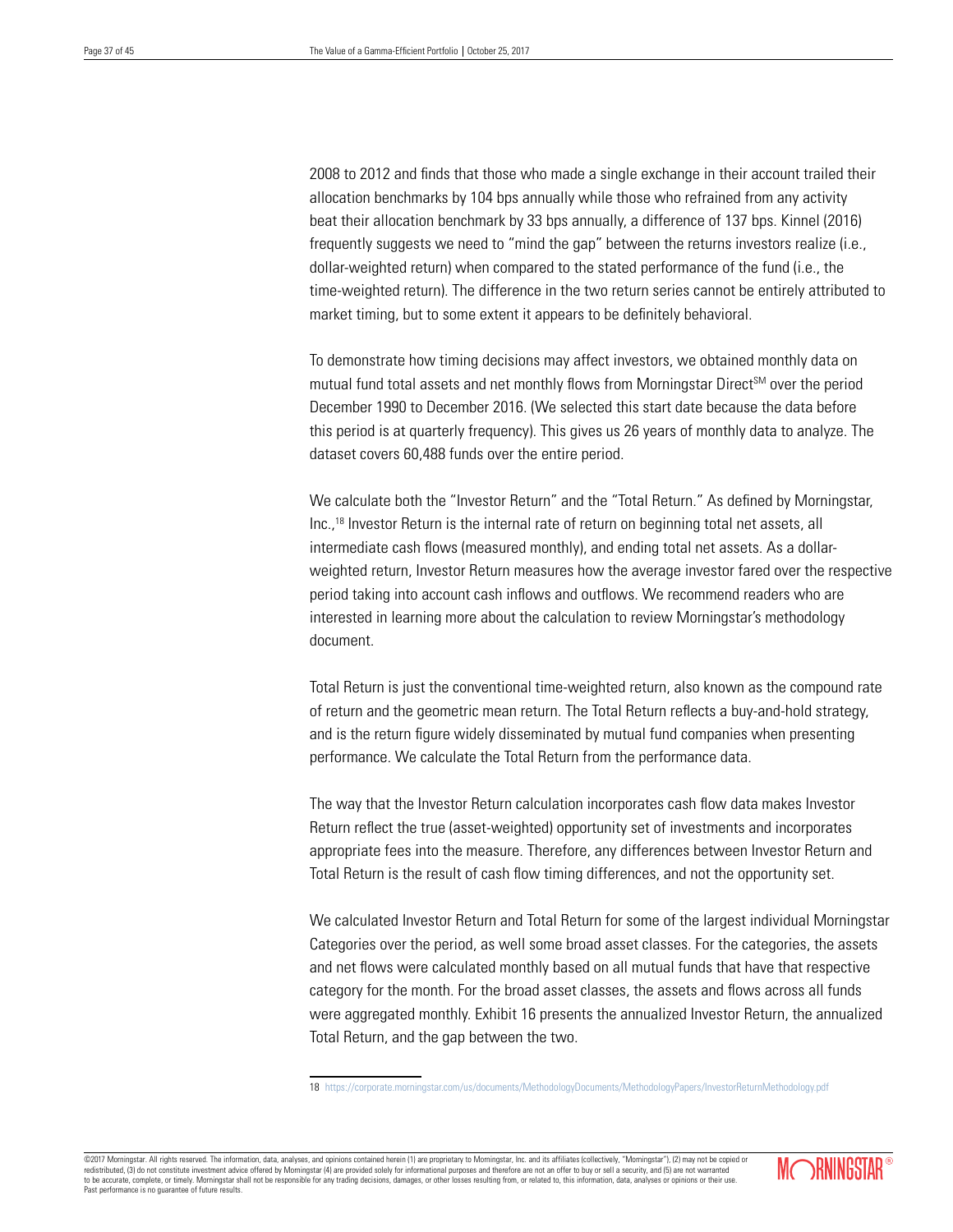#### **Exhibit 16** Minding the Gap: January 1991-December 2016

|                             | <b>Investor Return</b> | <b>Total Return</b> | "Gap"   |
|-----------------------------|------------------------|---------------------|---------|
| <b>Morningstar Category</b> |                        |                     |         |
| Large Growth                | 10.04                  | 12.94               | $-2.90$ |
| Large Blend                 | 8.09                   | 9.48                | $-1.39$ |
| Large Value                 | 9.36                   | 10.16               | $-0.80$ |
| Foreign Large Blend         | 2.79                   | 5.03                | $-2.25$ |
| <b>World Stock</b>          | 8.01                   | 9.90                | $-1.90$ |
| Intermediate-Term Bond      | 5.25                   | 6.72                | $-1.47$ |
| Intermediate Government     | 7.06                   | 6.46                | 0.60    |
| <b>Broad Asset Class</b>    |                        |                     |         |
| Equity                      | 7.13                   | 8.69                | $-1.56$ |
| Fixed Income                | 4.80                   | 6.09                | $-1.28$ |
| Allocation                  | 6.61                   | 8.43                | $-1.82$ |

Source: Morningstar Direct<sup>SM</sup> and authors' calculations.

For each category (except Intermediate Government) and for all of the broad asset classes, the investor return was lower than the total return, by approximately 150 bps on average. This suggests that the returns investors have realized have been significantly lower than total returns achieved by the funds they invest in. While the average gap has been 150 bps, it has varied significantly over time.

Exhibit 17 provides a different perspective on return gaps, and includes the rolling five-year annualized gap for each of the three broad asset class (Equities, Fixed Income, and Allocation) over the period. Note that the annualized rolling five-year gaps were much lower than the annualized gaps over the whole period, at -0.32%, -0.16%, and -0.23%, respectively. This suggests that while dollar-weighted Investor Returns have been lower than Total Returns, the differences have not been that significant historically (e.g., have been quite a bit lower than the 300+ bps gap estimate noted by DALBAR 2015). This is not to suggest advisors cannot add value helping investors stay the course, just that the potential benefit of staying invested may be overstated. This is especially true if advisors are subject to the same behavioral market timing problems as the average investor.

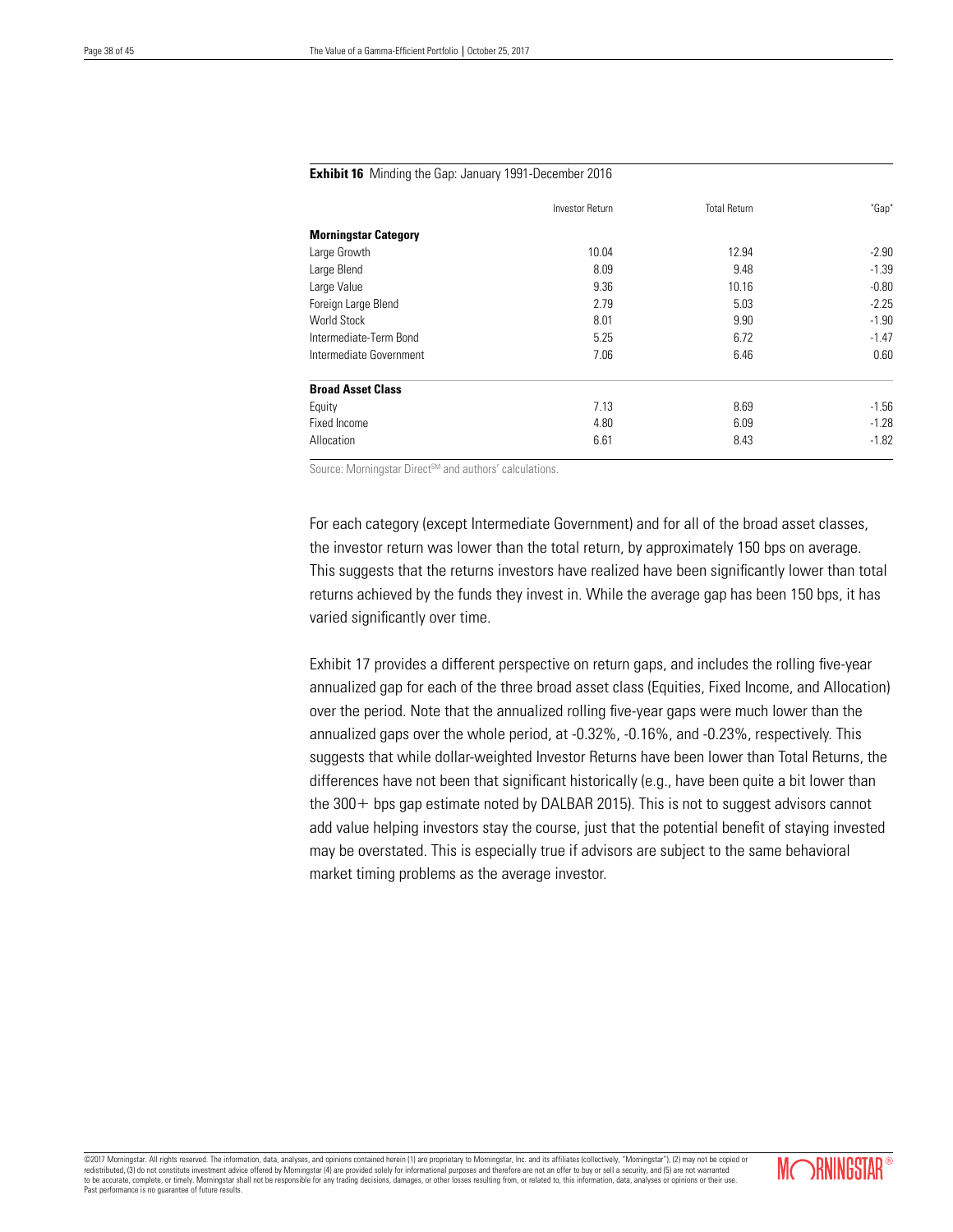



Investors who use a professionally managed investment option tend to be much more passive and are therefore more likely to realize returns that are closer to the total return. For example, Vanguard (2016) noted that while 9% of all participants traded in their accounts in 2015, that figure was only 2% for participants holding a single target-date fund. Fidelity<sup>19</sup> notes similar statistics, where only 1% of participants with all their assets in a target-date fund or managed accounts made an investment change over the past 12 months versus 13% of all 401(k) investors. This is important given the rise of default investments in target-date funds, which should hopefully reduce the return gap for investors.

Regardless of investor-type, working with some type of financial advisor is likely to result in higher returns, especially among investors who would likely invest for the long-term on their own. We assume that even for investors who would not benefit significantly from financial advice, their returns could be 10 bps higher with guidance. This is obviously lower than values estimated previously, but some investors with the fortitude to stay the course are unlikely to be as affected by poor timing decisions. In contrast, investors who have strong behavioral biases may likely benefit by more than 100 bps per year (for our purposes, we assume it to be 100 bps). For the average investor, we assumed this benefit to be 50 bps, which, while considerably lower than the "behavioral coaching" estimated benefit of 150 bps by Kinniry et al. (2014), is more in line with historical differences in investor returns and total returns.

There are a variety of important tools and approaches advisors can use to help investors 19 https://www.fidelity.com/about-fidelity/employer-services/2016-q2-retirement-analysis

©2017 Morningstar. All rights reserved. The information, data, analyses, and opinions contained herein (1) are proprietary to Morningstar, Inc. and its affiliates (collectively, "Morningstar"), (2) may not be copied or red redistributed, (3) do not constitute investment advice offered by Morningstar (4) are provided solely for informational purposes and therefore are not an offer to buy or security, and  $\alpha$ to be accurate, complete, or timely. Morningstar shall not be responsible for any trading decisions, damages, or other losses resulting from, or related to, this information, data, analyses or opinions or their use. Past performance is no guarantee of future results.



Source: Morningstar Direct<sup>SM</sup> and authors' calculations.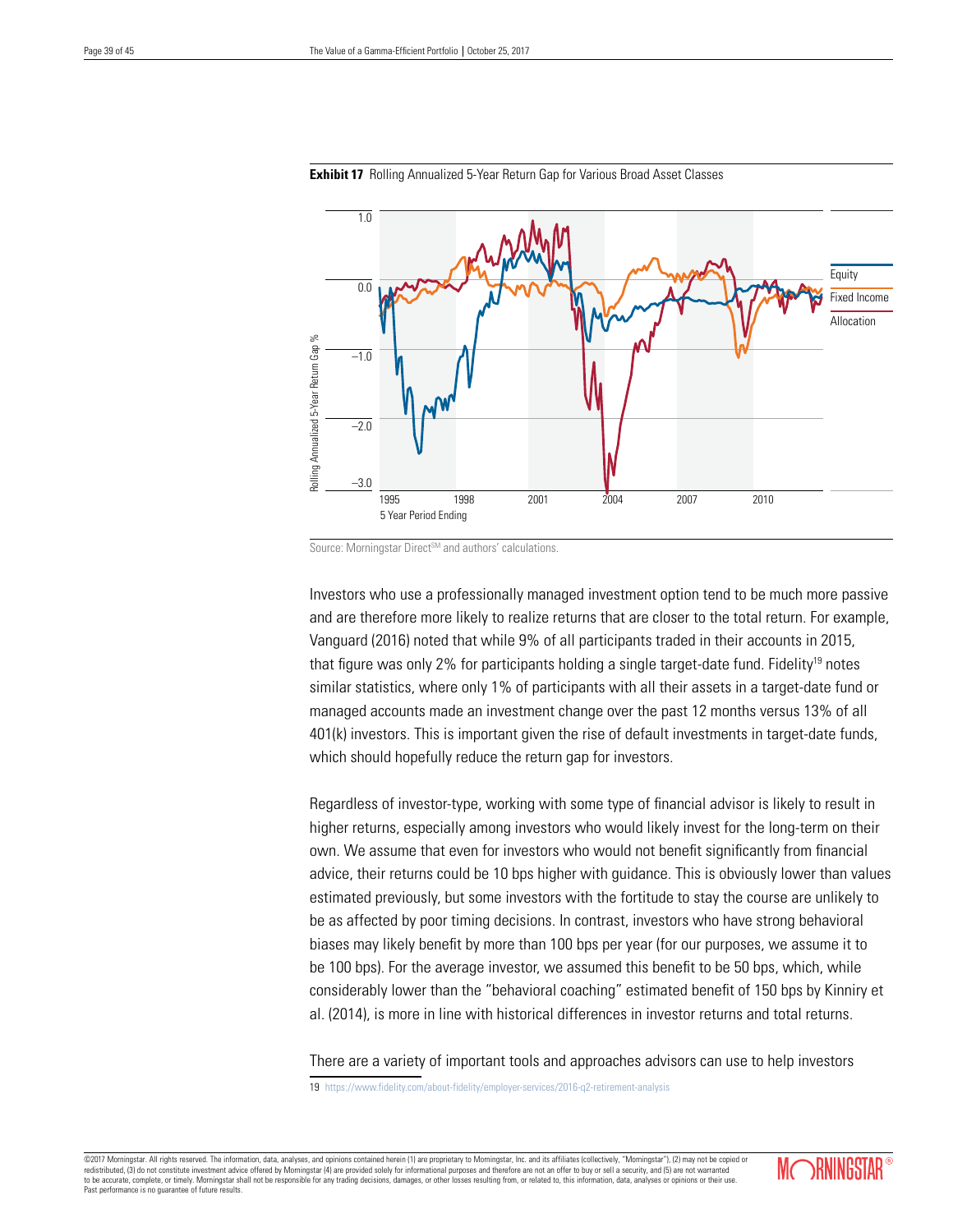make better long-term investment decisions, especially those that create pre-commitment statements, such as investment policy statements. See Wendel (2017) for additional insights into the behavioral aspects of creating better strategies for investors.

# **Tax-Loss Harvesting**

Taxes are an important consideration when locating investments in various accounts, selecting the investments to purchase, and potentially determining which investments to sell over time. One approach that can potentially increase an investor's effective rate of return (by minimizing tax drag) is tax-loss harvesting (TLH). Constantinides (1983) shows that an optimal strategy is always to postpone gains and realize losses immediately. TLH allows an investor to do this. While wash sale rules restrict purchases of an identical security within 30 days, making TLH harvesting slightly more difficult, the significant proliferation of investment vehicles such as ETFs make it possible to purchase different securities that may in fact be almost identical to the security being sold.

The benefits of TLH have varied significantly over time. Using a complex series of calculations on a portfolio of 500 securities, Arnott, Berkin, and Yie (2001) estimated the median approximate alpha benefit of TLH to be approximately 50 bps. These findings are similar to those of Kitces (2014),<sup>20</sup> who demonstrates how the assumptions surrounding the analysis can significantly impact the results. For example, in scenarios that assume small market declines, lower tax rates, and lower returns, the potential benefits of TLH are low. He concludes that the benefits tend to be less than 50 bps (say 25 bps). Other research that has been featured more prominently, especially in marketing, is by Wealthfront, $21$  which suggests that the potential benefit ranges from 65 bps to over 200 bps (although they summarize their findings with an alpha of 1.55 bps).

We believe the alpha equivalents realized by most investors from TLH are likely to be lower than numbers estimated by Arnott, Berkin, and Yie (2001) and Kitces (2014), since for the vast majority of investors, TLH results in deferral of taxes, not a permanent savings. Additionally, many advisors implement portfolios using packaged investments (e.g., mutual funds), not individual securities (which is the approach taken by Arnott, Berkin, and Yie, 2001). Mutual funds (and even ETFs) also have aspects that further limit the potential benefit of the TLH strategy (e.g., you can potentially realize gains from a mutual fund based on the portfolio manager's trades).

Assuming that tax rates are the same at the time of TLH as at the eventual distribution time, the benefit of TLH would be based entirely on the future growth in the tax savings for the year it was harvested. This is likely to be small, but not zero, for advisors managing taxable

©2017 Morningstar. All rights reserved. The information, data, analyses, and opinions contained herein (1) are proprietary to Morningstar, Inc. and its affiliates (collectively, "Morningstar"), (2) may not be copied or redistributed, (3) do not constitute investment advice offered by Morningstar (4) are provided solely for informational purposes and therefore are not an offer to buy or sell a security, and (5) are not warrant to be accurate, complete, or timely. Morningstar shall not be responsible for any trading decisions, damages, or other losses resulting from, or related to, this information, data, analyses or opinions or their use. Past performance is no guarantee of future results.



<sup>20</sup> https://www.kitces.com/blog/evaluating-the-tax-deferral-and-tax-bracket-arbitrage-benefits-of-tax-loss-harvesting/ 21 https://research.wealthfront.com/whitepapers/tax-loss-harvesting/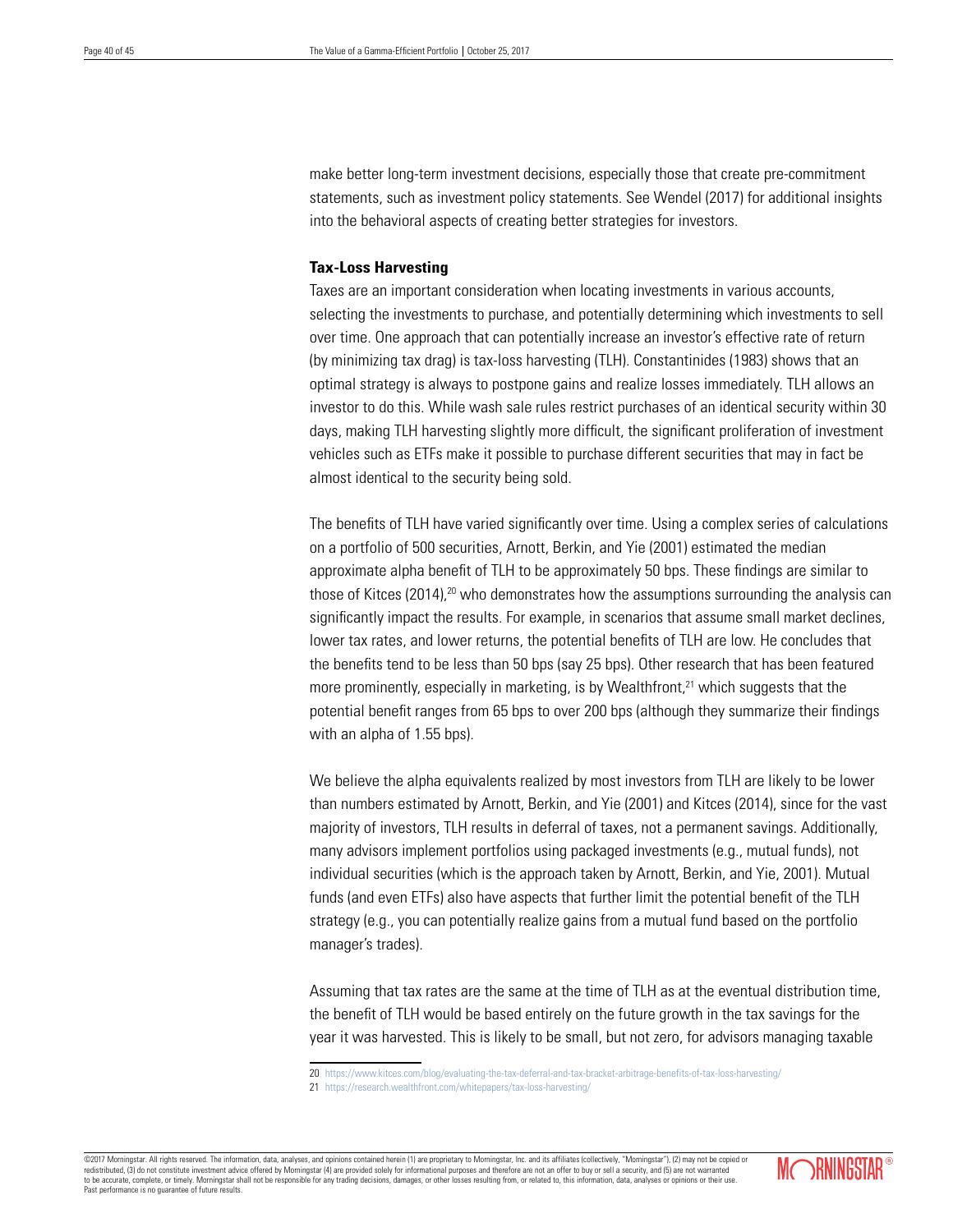portfolios. This potential benefit also applies only to monies that are invested in equities in a taxable account. Therefore, we assume that the potential benefit is zero for investors who would receive a low benefit from a financial advisor, 50 bps for the high-benefit case (based on the research by Arnott, Berkin, and Yie 2001), and only 10 bps for the average investor (again, this would apply only to the equity portion in the taxable portfolio, so it is unlikely to apply to the majority of a client's wealth).

# **The Total Value of a Gamma-Efficient Portfolio**

In this section, we combine the results from each of the previous sections to provide some general insight as to the potential value of a gamma-efficient portfolio. Exhibit 18 summarizes our estimates of gamma for each aspect of portfolio-related decisions that we considered.

# **Benefit of Financial Advice** Question Low Average High **Why Invest at All?** 0.05 0.30 1.00 **Which Type of Account May Be Best?** 0.10 0.25 0.50 **What is an Appropriate Risk Level? 1.00 0.40 0.40 1.00 1.00 What Asset Classes Should be Considered?** 0.00 0.20 0.20 0.60 **How Does the Risk of the Goal Affect the Portfolio?** 0.05 0.20 0.50 0.50 **What Investments to Implement With?** — — — Investment Cost 0.00 0.20 0.60 Investment Quality 0.00 0.10 0.30 Tax Considerations\* 0.00 0.15 0.60 **When Should the Portfolio be Revisited?** Rebalancing 0.00 0.05 0.10 Investing for the Long-term 0.10 0.50 1.00 Tax Loss Harvesting\* 0.00 0.10 0.50 **Total ~.4 ~2 Significant**

**Exhibit 18** The Combined Value of an Efficient Investment Strategy

Source: Authors' calculations.

\* Will not be relevant for many investors and even if so, only for a portion of the investible assets.

The combined results suggest there is a significant potential benefit from financial advice, depending on the overall financial sophistication of the investor and the complexity of their accounts and needs. An investor who can't or doesn't attend to these facets of investing with a knowledgeable, detail-oriented approach may be able to benefit from professional advice more than someone who does. Note that each investor may fall into different categories for each of the questions—that is, he or she may benefit greatly from help on determining the appropriate risk level, benefit somewhat from advice on costs, and benefit not at all from tax advice. Knowledge or discovery of an investor's capabilities, preferences, and needs is paramount.

©2017 Morningstar. All rights reserved. The information, data, analyses, and opinions contained herein (1) are proprietary to Morningstar, Inc. and its affiliates (collectively, "Morningstar"), (2) may not be copied or red redistributed, (3) do not constitute investment advice offered by Morningstar (4) are provided solely for informational purposes and therefore are not an offer to buy or sell at a security, and  $\alpha$ to be accurate, complete, or timely. Morningstar shall not be responsible for any trading decisions, damages, or other losses resulting from, or related to, this information, data, analyses or opinions or their use. Past performance is no guarantee of future results.

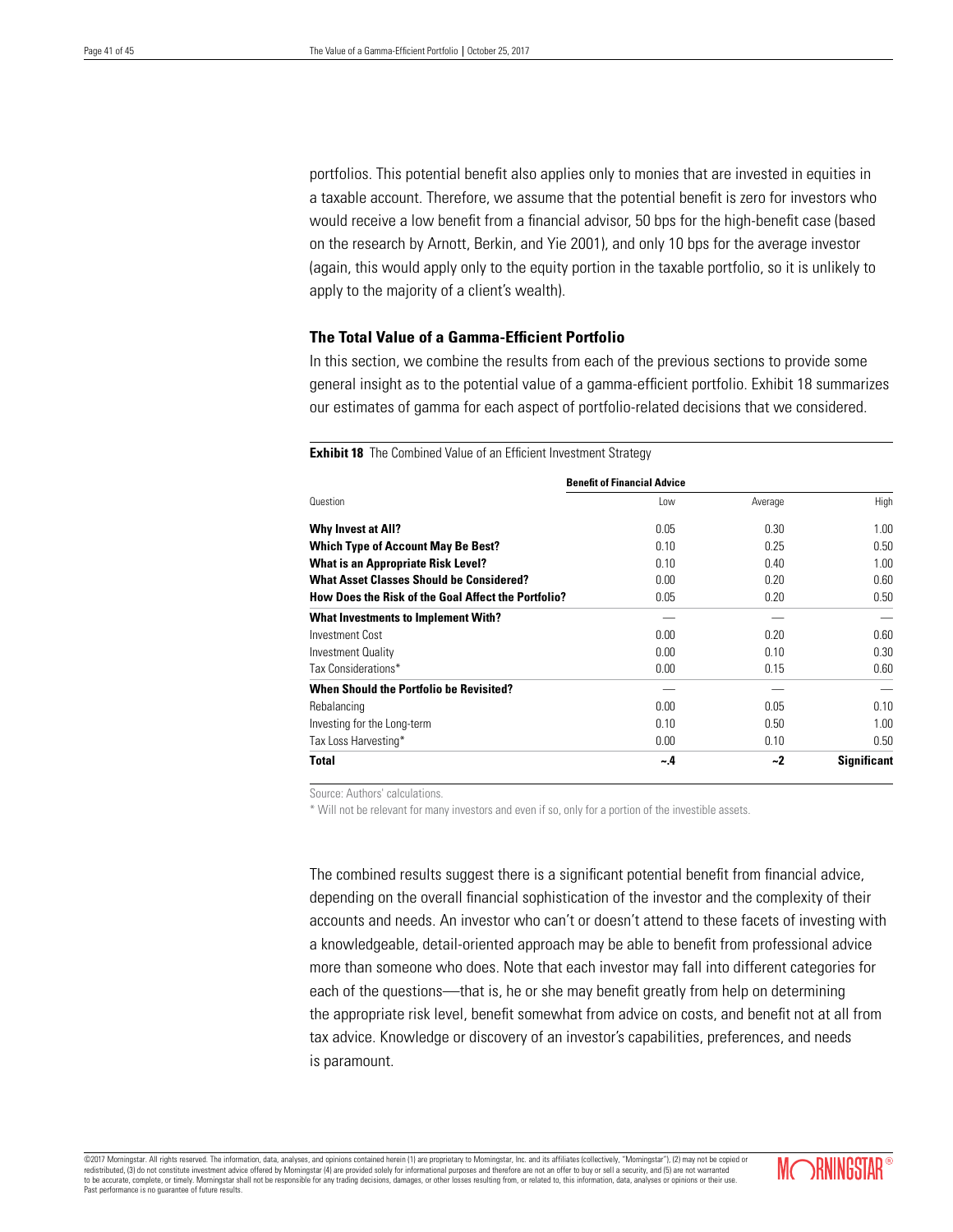# **Conclusions**

The financial advisory profession has evolved considerably over time. While most financial advisors still focus on building efficient portfolios for clients, the scope of services is becoming increasingly holistic: helping a client accomplish their financial goals. We originally introduced gamma to quantify the value of more intelligent financial planning decisions, especially the potential benefits of working with a financial advisor. In this paper, we expanded on the concept of gamma and explored the potential value of an efficient portfolio process.

We found that through prudent advice, advisors have the ability to add value that can be equivalent to a boost in investment returns of approximately 2% for an average investor. However, that figure will vary significantly by client and advisor.

Our estimate is based on a framework of seven questions an investor should consider during the portfolio construction process. Completing this process properly is far more comprehensive than simply selecting a few mutual funds.

The benefits derived from portfolio planning advice is likely to be offset by costs, to some degree. As long as the advisor provides comprehensive, high-quality portfolio planning services for a reasonable fee, though, our results suggest that the investor is likely to be better off. Providing other financial planning services, such as savings guidance, pension optimization, insurance planning, withdrawal planning, etc., could result in even more value for the client. Taken together, the available benefits calculated here and in our previous work suggest there are significant potential benefits from working with a financial advisor. M

©2017 Morningstar. All rights reserved. The information, data, analyses, and opinions contained herein (1) are proprietary to Morningstar, Inc. and its affiliates (collectively, "Morningstar"), (2) may not be copied or redistributed, (3) do not constitute investment advice offered by Morningstar (4) are provided solely for informational purposes and therefore are not an offer to buy or sell a security, and (5) are not warranted to be accurate, complete, or timely. Morningstar shall not be responsible for any trading decisions, damages, or other losses resulting from, or related to, this information, data, analyses or opinions or their use. Past performance is no guarantee of future results.

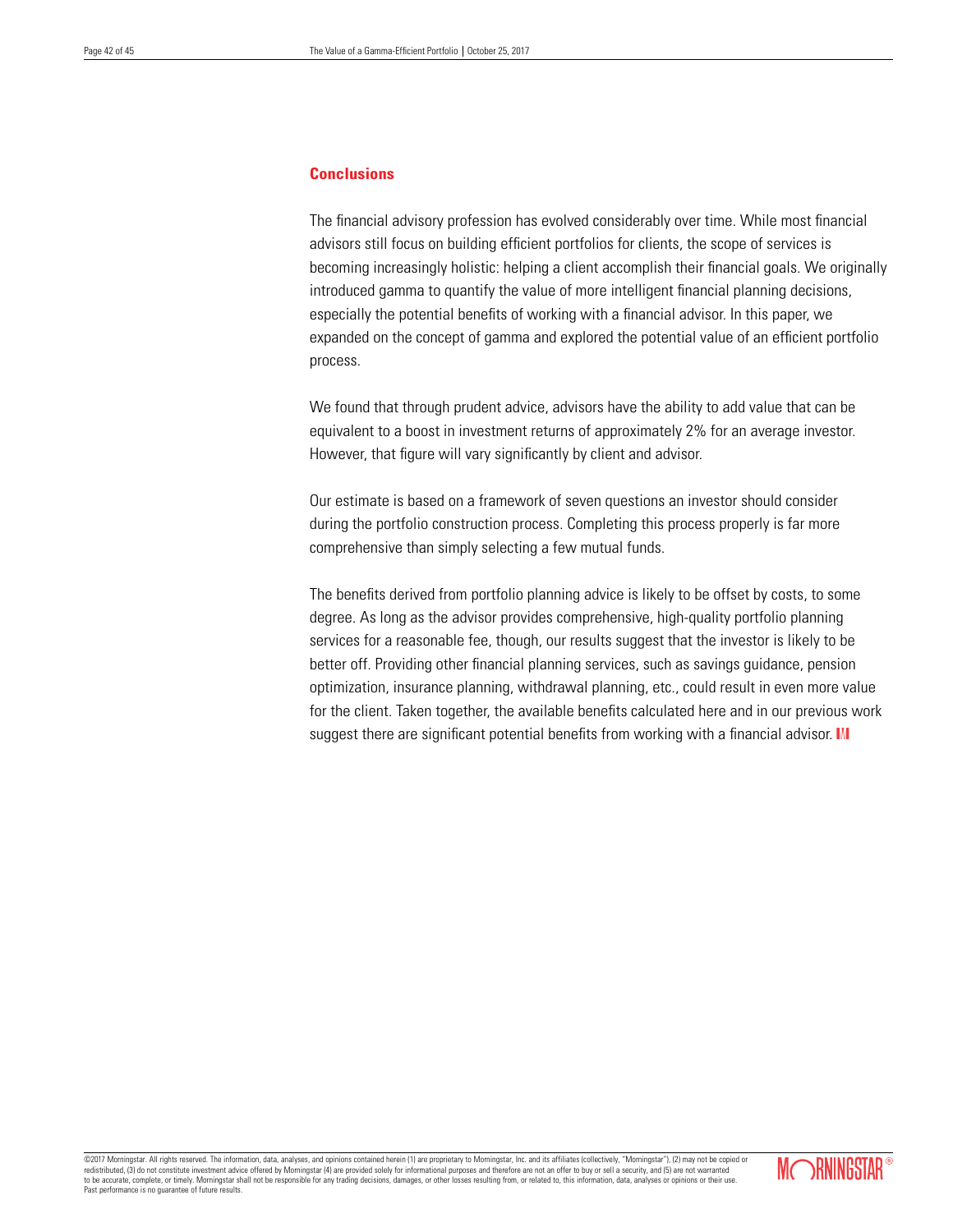# **Works Cited**

Amromin, Gene, 2002. "Portfolio Allocation Choices in Taxable and Tax-Deferred Accounts: An Empirical Analysis of Tax-Efficiency". Available at SSRN: https://ssrn.com/abstract=302824.

Arnott, Robert D. Andrew L. Berkin, and Jia Ye. 2001. "Loss Harvesting: What's It Worth to the Taxable Investor?" *Journal of Wealth Management*, vol. 3, no. 4 (Spring):10–18

Barber, Brad and Odean, Terrance. 2003. "Are Individual Investors Tax Savvy? Evidence from Retail and Discount Brokerage Accounts." *Journal of Public Economics*, vol. 88: 419– 442.

Blanchett, David M., and Paul Kaplan. 2013. "Alpha, Beta, and Now… Gamma." *The Journal of Retirement*, vol. 1, no. 2: 29-45.

Blanchett, David M., and Philip U. Straehl. 2015. "No Portfolio Is An Island." *Financial Analysts Journal*, vol. 71, no. 3: 15-33.

Constantinides, George M. 1983. "Capital Market Equilibrium with Personal Tax." *Econometrica, vol. 51, issue 3: 611-636*.

Cremers, K.J. Martijn, and Antti Petajisto. 2009. "How Active is Your Fund Manager? A New Measure that Predicts Performance." *Review of Financial Studies*, vol. 22, no. 9: 3329-3365.

Dalbar. 2015. "Dalbar's 21st Annual Quantitative Analysis of Investor Behavior: 2015 Adviser Edition." White Paper.

Dammon, Robert M., Chester S. Spatt, and Harold H. Zhang. 2004. "Optimal Asset Location and Allocation with Taxable and Tax Deferred Investing." *The Journal of Finance*, vol. 59, no. 3: 999-1037.

Ellis, Charles, D. 1975. "The Loser's Game." *The Financial Analysts Journal*, vol. 31, no. 4: 19-26.

Envestnet. 2015. "Capital Sigma: The Return on Advice." Envestnet White Paper.

Kinnel, Russel. 2016. "Mind the Gap 2016." Morningstar White Paper. http://advisor.morningstar.com/advisorregistrationpages/Login.aspx?vurl=http://advisors. morningstar.com/advisor/t/115631283/mind-the-gap-2016.htm

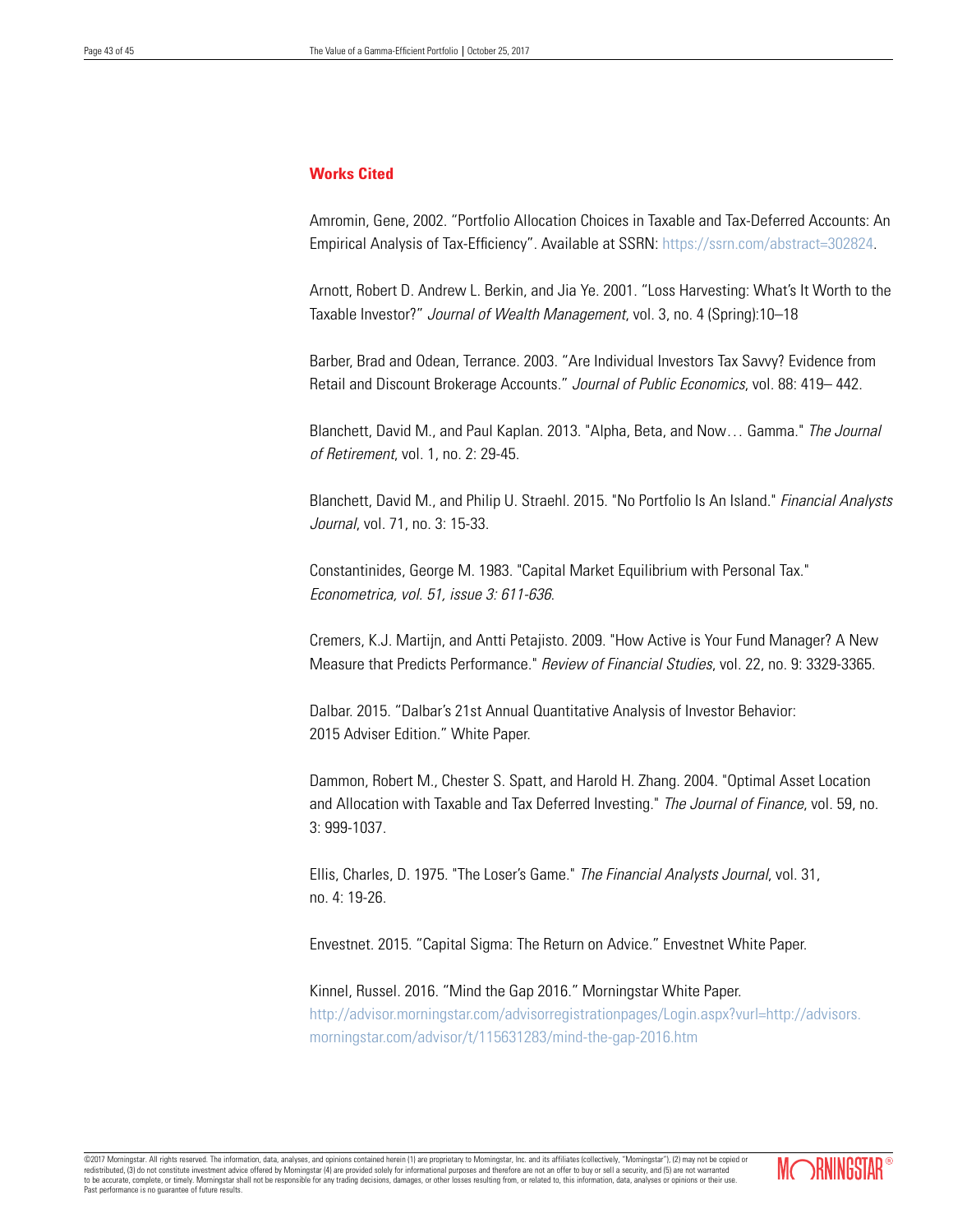Kinniry, Francis M., Colleen M. Jaconetti, Michael A. DiJoseph, and Yan Zilbering. 2014. "Putting a Value On Your Value: Quantifying Vanguard Advisor's Alpha." Vanguard White Paper. https://www.vanguard.com/pdf/ISGQVAA.pdf.

Merrill Lynch. 2016. "The Value of Personal Financial Advice." White Paper. https://olui2.fs.ml.com/Publish/Content/application/pdf/GWMOL/ GWIMCIOValueofanAdvisorWhitepaper.pdf.

Shoven, John B., and Clemens Sialm. 2004. "Asset Location In Tax-deferred and Conventional Savings Accounts." *Journal of Public Economics*, vol. 88, no. 1: 23-38.

Vanguard. 2016. "How America Saves." Vanguard White Paper.

Weber, Stephen M., 2013, "Most Vanguard IRA Investors Shot Par by Staying the Course: 2008–2012*.*" Vanguard White Paper.

Wendel, Stephen. 2017. "A Behavioral Approach to Risk Tolerance." Morningstar White Paper.